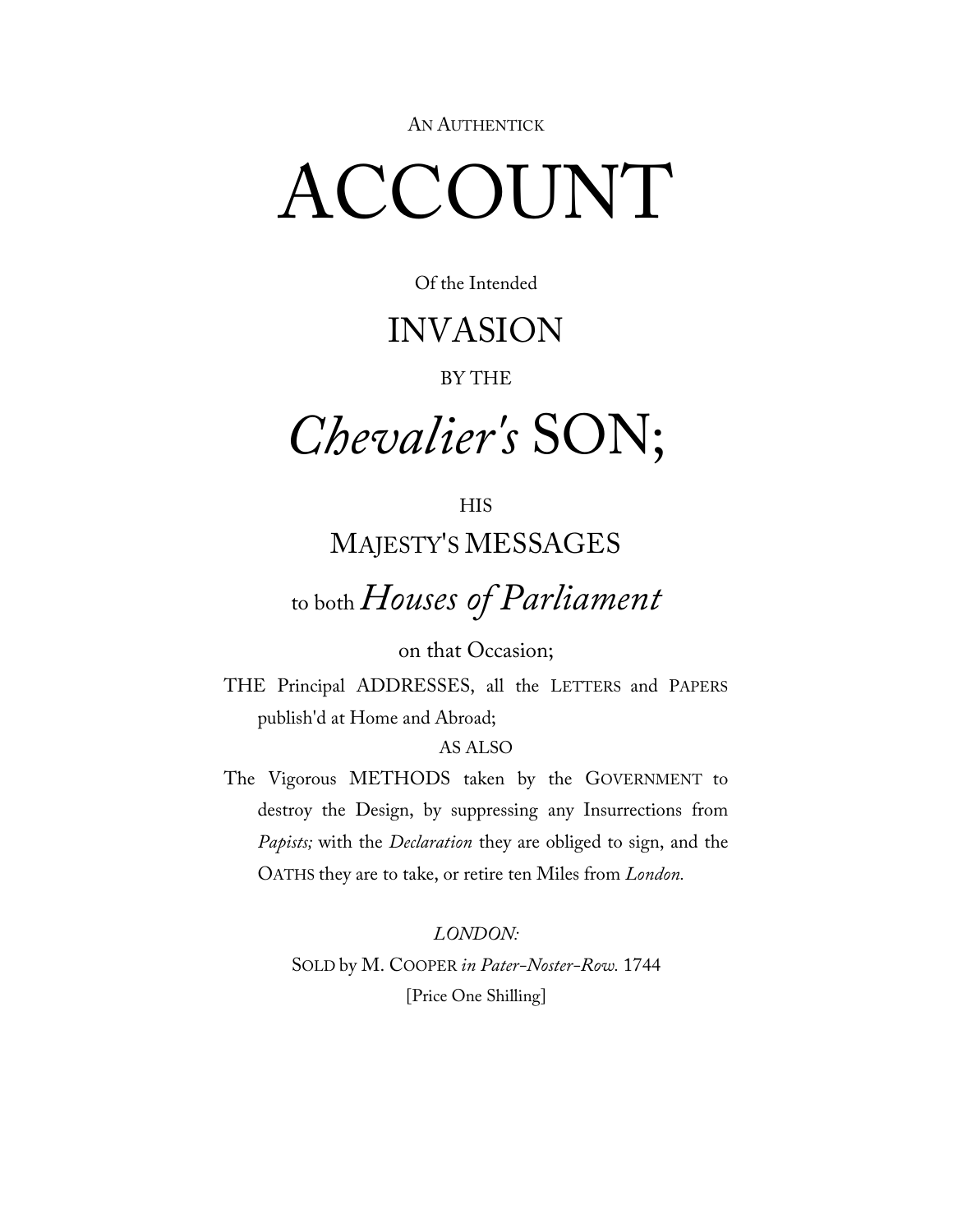

AN AUTHENTICK

# ACCOUNT

#### Of the Intended

## INVASION

#### BY THE

## *Chevalier's* SON, &c.



HE Design of *France* to trade these Kingdoms, and to place on the Throne a Popish Pretender, is now so apparent; and the Consequences of such a Design, if it should

have taken Effect, are so alarming to every *Englishman* who has the least Regard to his Religion, Laws, or Liberty, that it is thought a View of the Progress of this Afiair, and of all the Steps that have been taken in it, will be very acceptable to the Publick. We shall therefore give a short Narrative of Facts as follows.

By Advices from *Rome* of the Fourteenth of *January* last we are informed, that ever since the Beginning of that Month, *N. S.* there had been a more than ordinary Hurry in the Court of the Chevalier *de St. George,* which, by degrees, attracted the whole Attention of that City, and the more, because his eldest Son did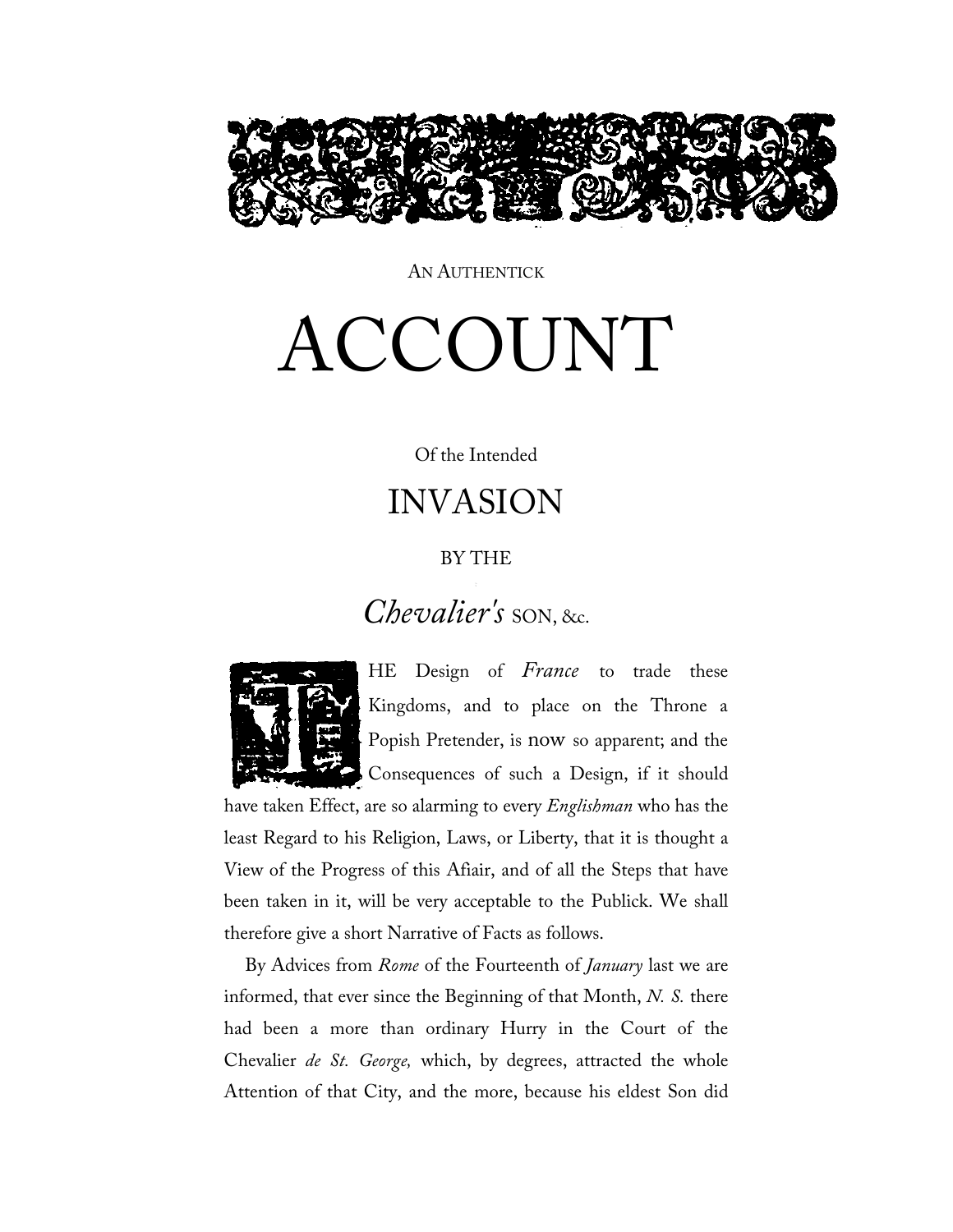not appear, as usual, upon publick Occasions. Such as took the Liberty to ask the Meaning of his not appearing, were sometimes told, that he had a Cold, and at others, that he was gone to take the Air in the Country ; but after People's continuing in Suspence for a Fortnight, they were at last undeceiv'd by Lord *Dunbar's,*  going in Ceremony to Court on the Eighth, and notifying publickly to his Holiness, that the young Chevalier was safely arrived in *France,* and proposed to make the Campaign in the Army of the Infant Don *Philip.*

And it soon afterwards appear'd, that on the Ninth of *January*  he set out for *Cisterna* in his Post-Chaise, with his usual Servants, at Ten in the Morning, leaving behind him his youngest Brother, on Pretence of his delicate Constitution, who was to follow. The Keys of the Gate of *Rome,* call'd *St. John,* were by a previous Order left there for this Purpose the Night before. At his Arrival at the Gate, it was open'd for him and shut again. A small Distance from the Gate he order'd his Chaise to be stopt, telling his Governor, who was with him in the Chaise, that he would go on Horse-back, and by Way of *Albano,* in order to arrive the sooner at *Cisterna,* to which End three of his Saddle-Horses and a Groom were ready, as he himself had order'd the Day before, with the most rigorous Injunctions of Secrecy, that it should not be known to his Father or Brother, lest he might be prevented going Post. The Governor, who was acquainted with all this, seemingly opposed the Design, and spoke aloud fsometimes in *English* and sometimes in *Italian,*  intreating him in the strongest Manner, not to expose himself to the Danger of catching Cold, and the Accidents of riding Post so far in such bad Roads and bad Weather, with which his Father would be highly offended if he was acquainted with it. The Contest lasted some Time, and with an Appearance of Obstinacy on both Sides. The Motive which the Pretender's Son alledged,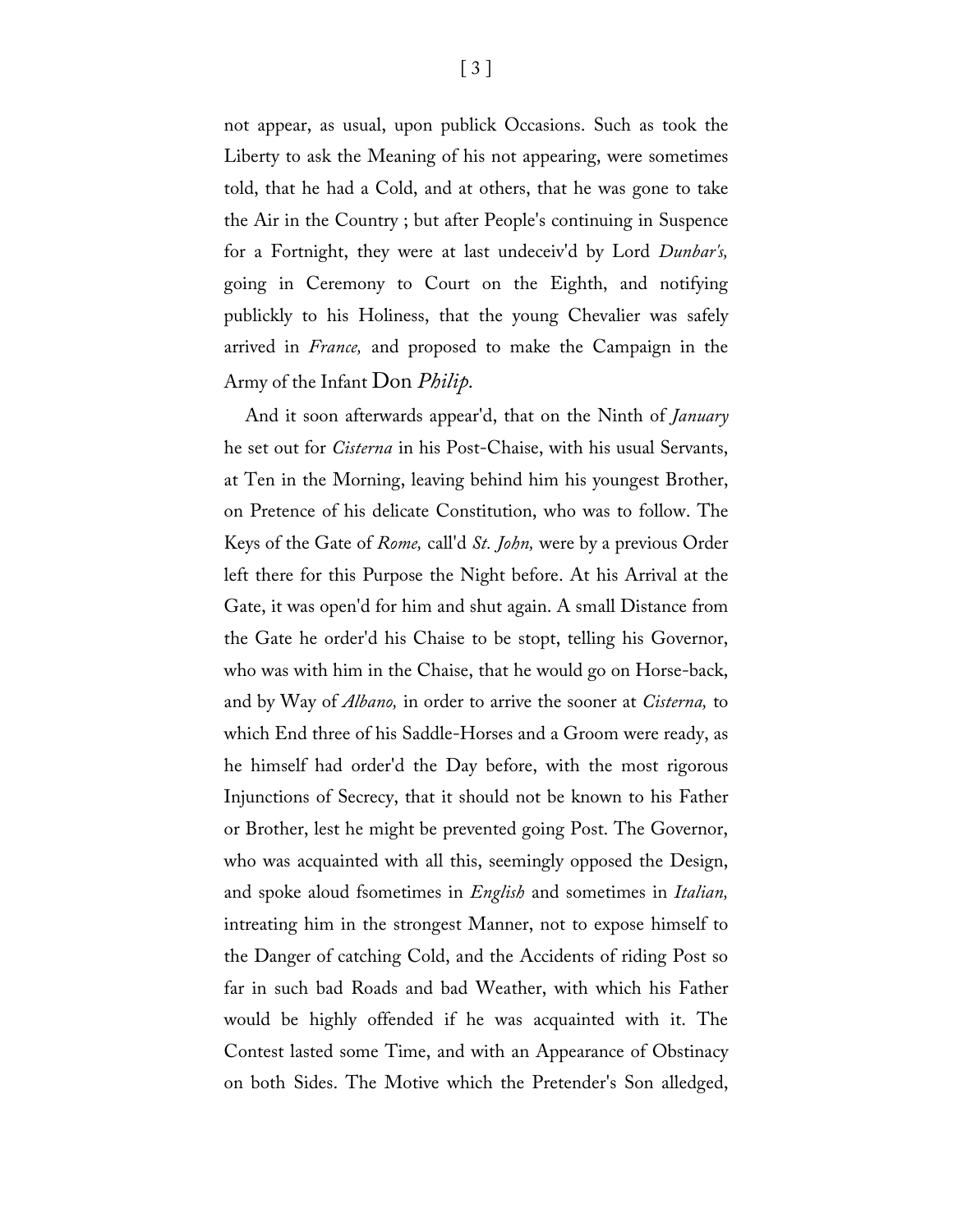was, to gain some Hours and to arrive sooner at *Cisterna.* The Governor at last yielded to his Entreaties, and the young Man being on Horse-back, attended by one Person and a Groom only, went full gallop towards *Albano.* The Governor, apparently afflicted and much displeased, before he got into the Chaise again, fell on purpose into a Ditch, to divert the Postillion and the People that were with him from observing which Way the Pretender's Son went. About half a Mile out of the Gate the Pretender's Son quitted the great Road, turning a cross Way that leads to *Frascati;* Where, being out of Sight of his own People, and being too early for any Passengers, he changed his Wig and Hat, and every thing that could discover him, and put on another Wig and a Courier's Cap, which cover'd all his Face excepting his Eyes; the *French* Groom likewise changing his Cloaths. The other Person who was with them went on by *Frascati* to *Albano* with the Cloaths the young Man and the Servants had quitted; and according to his Instructions, went from hence to *Cisterna* the same Evening, to acquaint the younger Brother with the Reason of the Elder's not coming, pretending that he had fallen from his Horse and hurt himself a little, which obliged him to stay a Day or two at *Albano,* intreating him in the strongest manner, in the Name of his Brother, not to mention any thing of the Accident of the Fall, not to alarm their Father, who would be greatly offended, and desiring that no Body would go to him. He asked for two of the young Man's Shirts, with which he returned immediately to *Albano.* The Pretender's eldest Son, after having changed his Cloaths, as mentioned, returned by the Way of *Frascati* towards *Rome,* and going round the Walls, proceeded to *Caprarola,* Cardinal *Aquaviva*'s House, with his own Horses, stopping only an Hour at *Monti Rossa* to refresh them. He arrived there at nineteen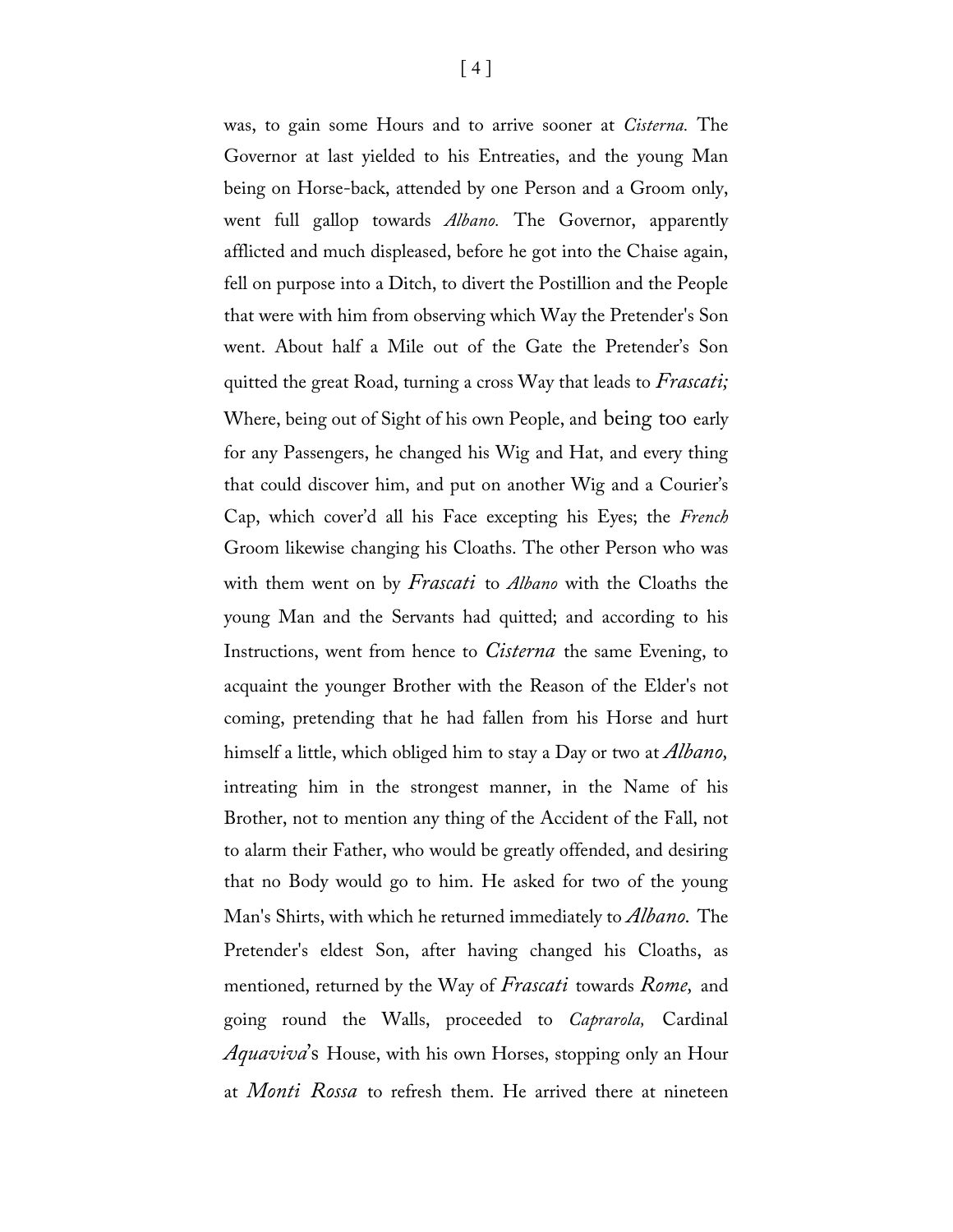Hours, his Servant personating an Officer in the *Spanish* Service, and he a Courier from *Civita Castellane.* Cardinal *Aquaviva*  had caused two Posthorses to be ready for him, with which he proceeded Post with the greatest Dispatch, notwithstanding the great Snows that fell that Day, and the extreme Difficulties he met with upon the Mountain of *Radicosani,* which he passed in the Night. He was provided with the Badge of a *Spanish* Courier, and Passports which Cardinal *Aquaviva* had previously and with Deceit obtained from the Foreign Ministers at *Rome,* in the Name of Marquis *Spinelli,* a Relation of his; which Passports were to be made use of in *Tuscany,* and to facilitate his being readily furnished with Horses in the Cross-Roads.

Travelling in this Manner Night and Day, he arrived in the Afternoon of the 11th, at *Massa;* where he wrote the first Letter to his Father After a short Rest at *Massa,* he continued his Journey towards *Genoa,* where he arrived the 13th in the Morning. Addressing himself to the *Spanish* Post-master there, to whom he had been previously recommended by Cardinal *Aquaviva,* as an Officer and a Courier that travelled with Dispatches of the last Consequence, there he went to Bed for the first Time, and look, half a Day's Rest. From *Genoa* he was to proceed Post; to *Finale,* where an Embarkation was ready to convey him to *Antibes.* Cardinal *Aquaviva* and *Bali Tencin*  were the chief Contrivers of this mysterious Journey, the first directed it, and to the latter was left the Execution of it; the Cardinal furnished the Means, and procured the necessary Passports in Quality: of Minister from *Spain;* and the other has had part in the whole Design, and lent his *Maître d'Hôtel Goudine,*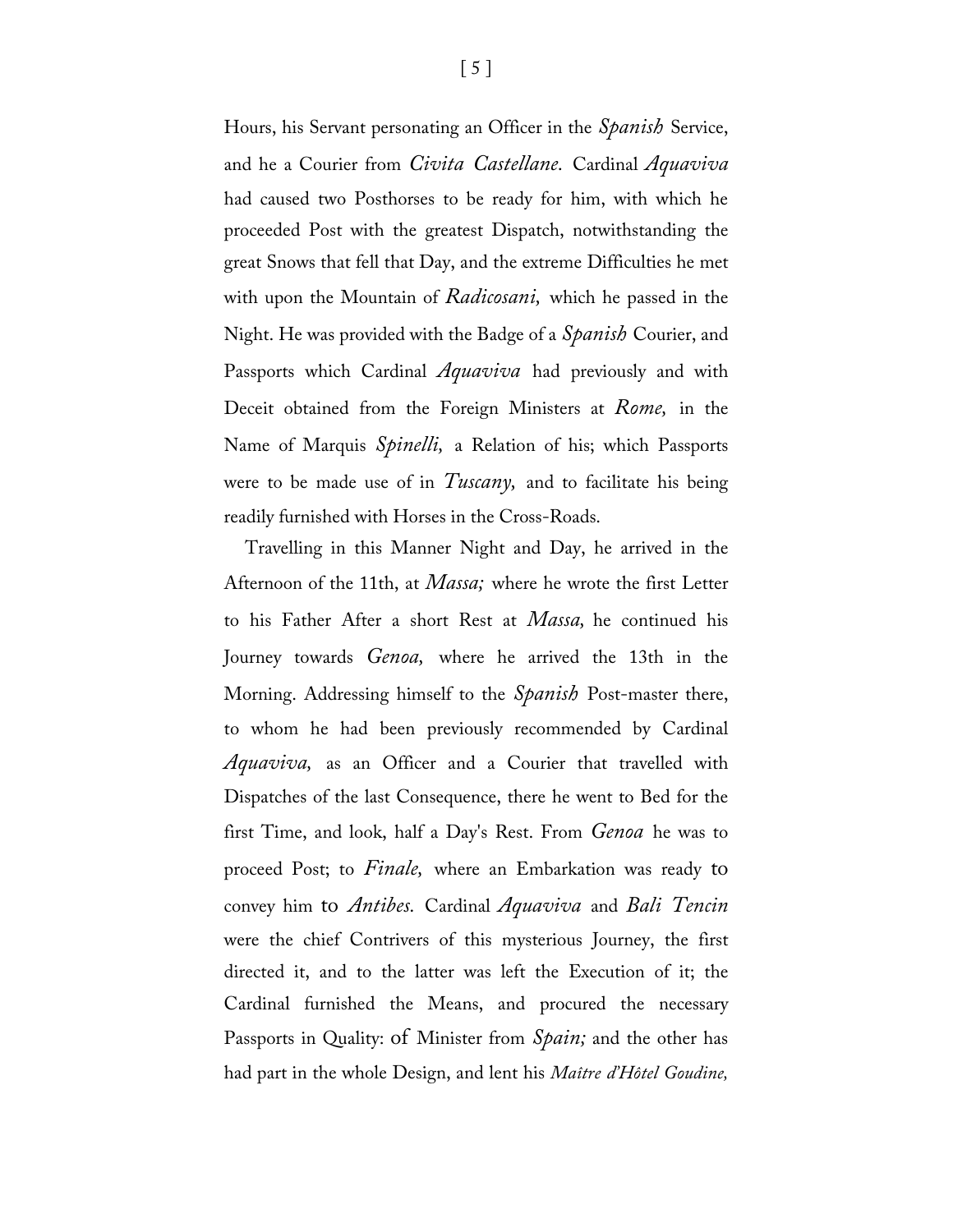who they now say did not accompany him, but proceeded two Days before to prepare for his Passage, and to provide a proper Bill of Health at *Massa,* without which he could not have entered into the State of *Genoa.* The Post-master *Bandini,* who privately was dispatched to *Rome* on *Christmas* Night, went to accompany an *Englishman,* who belonged to the Pretender's Son. The Circumstances which rendered it impossible for the most Vigilant to discover his Departure, were the Letters which the Duke *Gaetani* continually wrote from *Cisterna* to the Dutchess and his Acquaintance at *Rome,* to inform them that both the Pretender's Sons were in good Health, and diverted themselves extremely well, having plenty of Game, large Quantities of which were several Times sent to *Rome* to diverse People. It is believed that the Duke *Gaetani* was not made privy to the Secret of the Departure, but really believed he was ill at *Albano*; but that he had been engaged to conceal the eldest Son's not being at *Cisterna* by the Entreaties of the youngest Son in the Name of his Brother, in order thac the Father might not be alarmed by his pretended Fall. All the Accounts agree in the chief Particulars of this Relation, but they differ only with regard to one Circumstance, whether the Pretender's Son or his Servant personated the Courier, but most agree in the first. The last Accounts say, he was joined at *Genoa* by an *Englishman,* and that from thence he went to *Savona,* where he was obliged to stay three Days on account of the bad Weather. It is said he embarked there for *Antibes,* by Means of a Passport which was obtain'd from Admiral *Matthews,* under the Name of a Cardinal's Secretary ; but from that Time we had no certain Account of him, till the twenty-second Instant, when the Captain of one of the *Dover* Packet-Boats brought an Account of his being at *Calais* ; and by the *French* Mails, brought over in this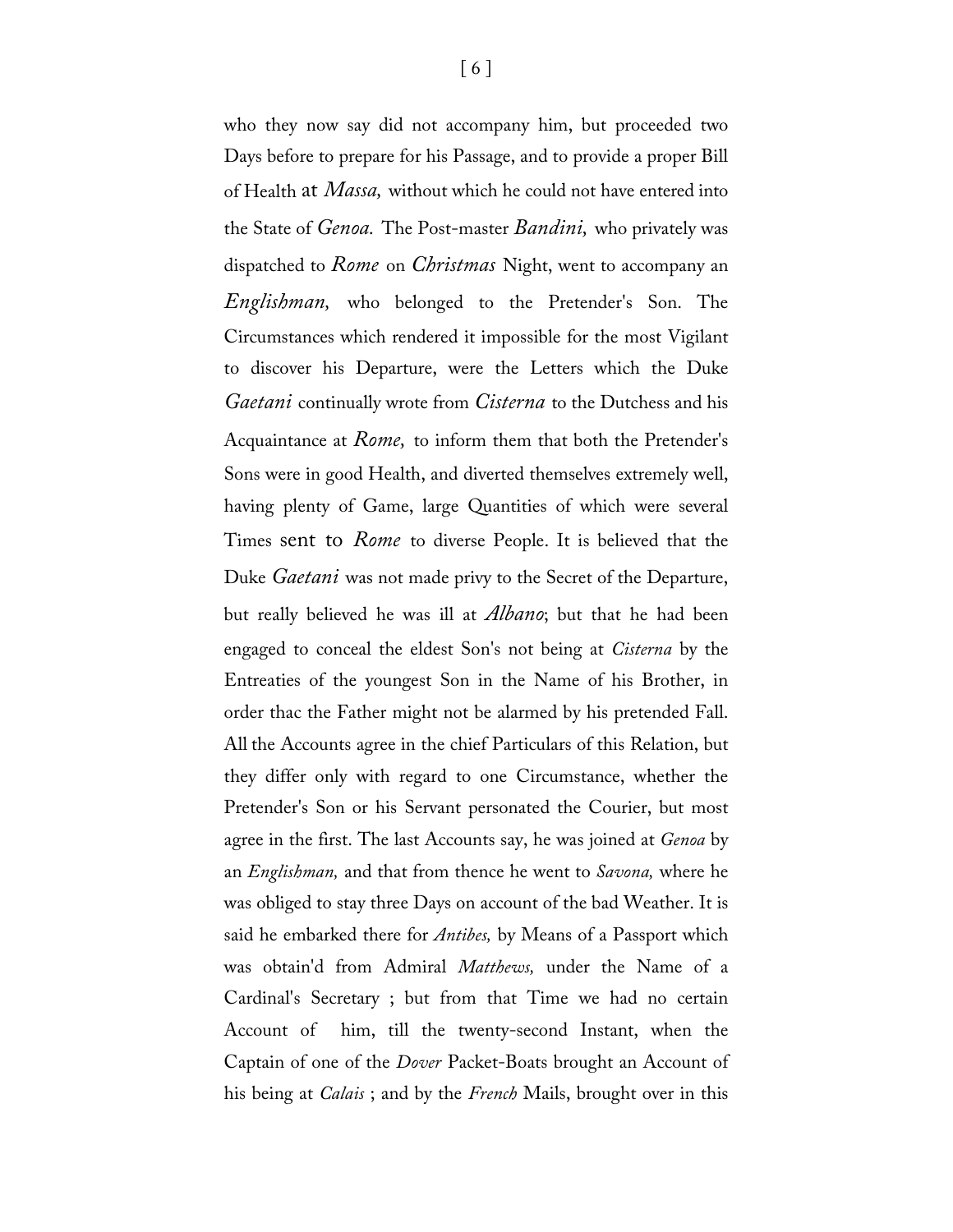Packet-Boat, which had been stopt for about a Week at *Calais,* we had an Account from *Paris,* that on the Tenth his Most Christian Majesty caused the Colonels, whose Regiments were quartered in *Flanders,* to come to *Versailles,* and gave them Orders to set out in 24 Hours for *Dunkirk,* where they were to be told the Place of their Destination: That accordingly they set out the *Sunday* Evening following, to the Number of Twenty-one, for *Dunkirk,* eight Whereof were Lieutenant-Generals, amongst whom were the Count *de Saxc,* the Prince *de Monaco,* and M. *de Matignon* and that Ships were there prepared for several Embarkations, the first of which was to be of 15,000 Men, after receiving the Signal of a Revolution in *England.*

This being communicated to his Majesty by undoubted Authority, the Duke of *Newcastle* acquainted the House, *Feb.* 15*.*  1743, that he had a Message from His Majesty, under His Royal Sign Manual, which His Majesty had commanded him to deliver to their Lordships; and the same was read by the Lord Chancellor, and is as follows;

#### *GEORGE* R.

**TIS Majesty having received undoubted Intelligence, that the** eldest Son of the Pretender to His Crown is arrived in *France,* and that Preparations are making there to invade this Kingdom, in Concert with disaffected Persons here; and that such Invasion is to be supported by the Squadron of *French* Men of War, which has been cruizing several Days in the *British* Channel: His Majesty has judged it proper to acquaint the House of Lords with an Intelligence of such high Importance to his Crown, and to the Peace and Security of these Kingdoms; and His Majesty doubts not, from the experienced Zeal, Duty, and Affection of the House of Lords, that they will strengthen his Hands, and concur H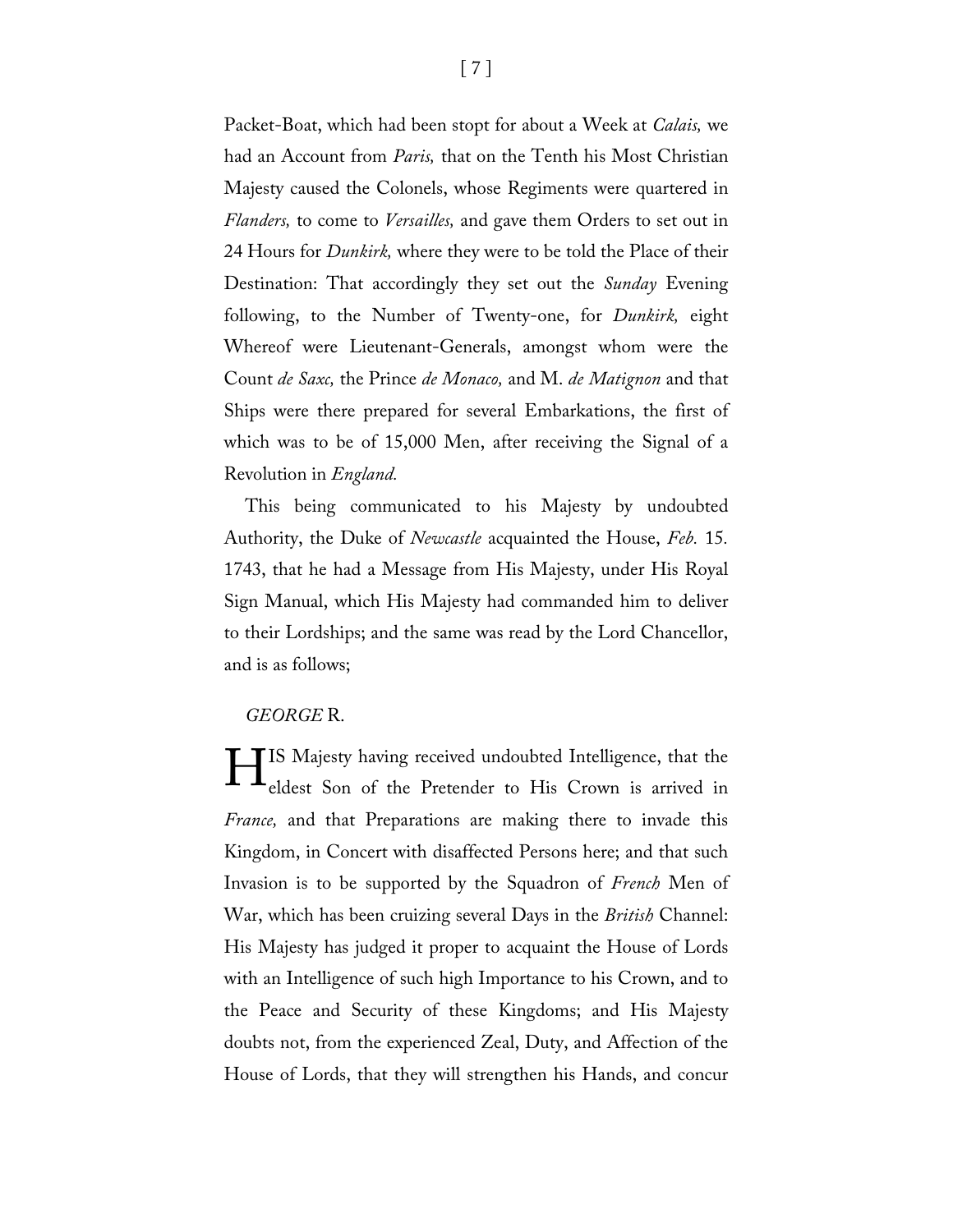in all such Measures as shall be necessary for disappointing and defeating so dangerous an Attempt, and for the Security of His Person and Government, and the Religion, Laws, and Liberties of these Kingdoms,

*G. R.*

In Answer to this Message, the following Address was presented to his Majesty.

#### *The Humble ADDRESS of the Right Honourable the Lords Spiritual and Temporal, and Commons, in Parliament assembled.*

*Most Gracious Sovereign,*

WE, Your Majesty's most dutiful and loyal Subjects, the Lords Spiritual and Temporal, and Commons, in Lords Spiritual and Temporal, and Commons, in Parliament assembled, return Your Majesty our humble Thanks for having been graciously pleased to acquaint us that You have received undoubted Intelligence of the Pretender's eldest Son being arrived in *France,* and of the Preparations which are making there to invade this Kingdom, in Concert with disaffected Persons here.

As this Mark of Your Majesty's just Confidence in us, demands our most grateful Acknowledgments, so we cannot but look upon such a Design with the utmost Indignation and Abhorrence.

Loyalty, Duty, and Affection to Your Majesty, Concern for ourselves and our Posterity; every Interest and every Motive that can warm or engage the Hearts of *Britons* and Protestants, call upon us, on this important Occasion, to exert our utmost Endeavours, that, by the Blessing of God, Your Enemies may be put to Confusion; and we do, with the greatest Sincerity and Firmness, give Your Majesty the strongest Assurances, that we will, with the warmest Zeal and Unanimity, take the most effectual Measures to enable Your Majesty to frustrate and defeat so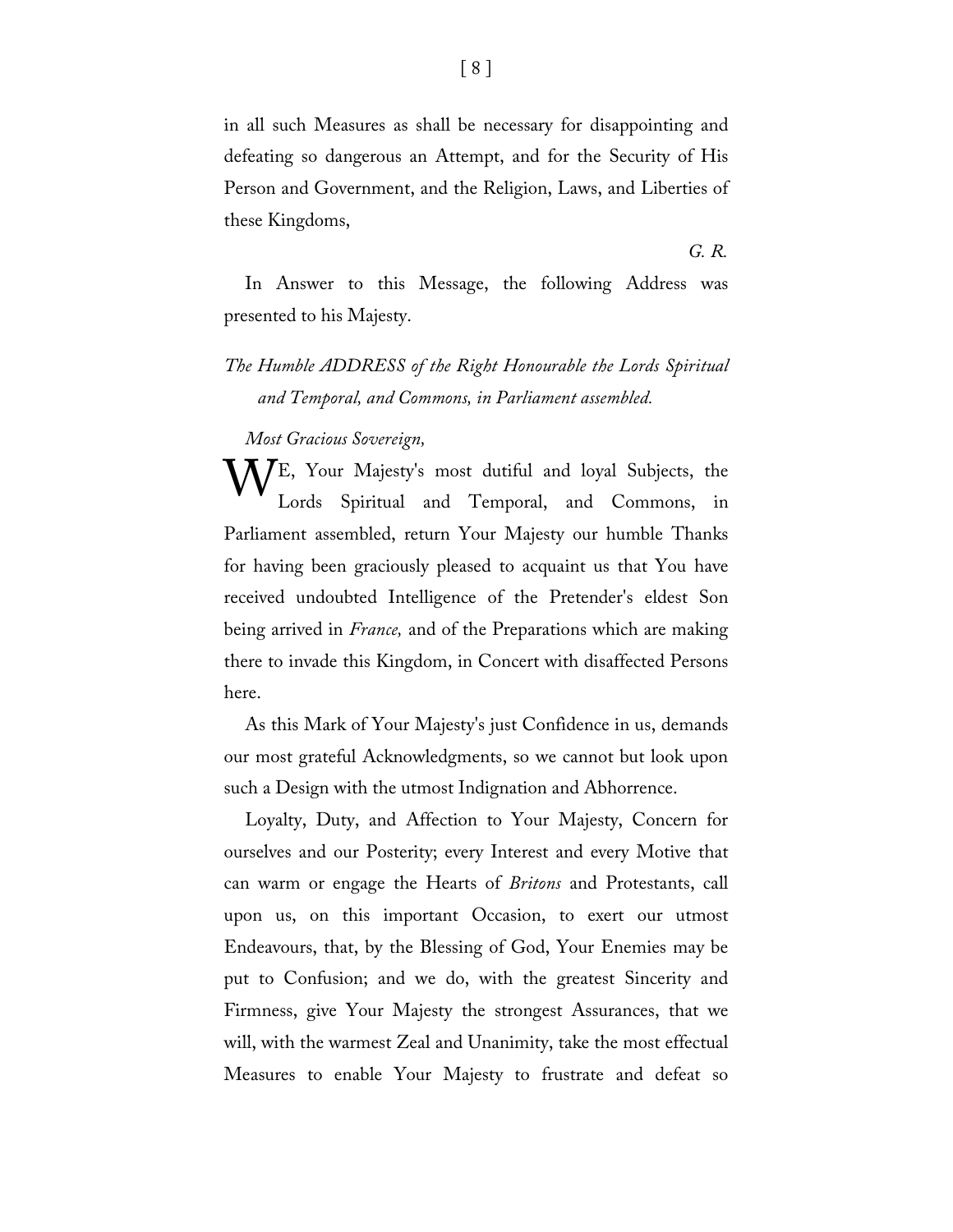desperate and insolent an Attempt, and to secure and preserve Your Royal Person and Government, and the Religion, Laws, and Liberties of these Kingdoms.

And we beg Leave to declare to Your Majesty, and to the whole World, that it is the fixed Resolution and Purpose of our Hearts, at the Hazard of our Lives and Fortunes, to support and defend Your Majesty, and Your undoubted Right and Title to the Crown of these Realms, and the Protestant Succession in Your Royal House, in Opposition to, and Defiance of the Pretender and his Adherents, and all Your Majesty's Enemies.

#### His MAJESTY'S most Gracious ANSWER.

My Lords and Gentlemen,

*Thank you heartily for this zealous and affectionate Address. I make no Doubt, but the Vigour and Unanimity, which you have expressed on this Occasion, will, by the Blessing of God, enable Me to defeat the evil Designs of Our Enemies; and you may be assured, that no Care, or Precaution has been. or shall be wanting on My Part, for the Defence and Welfare of My Kingdoms. I*

A few Days afterwards, *viz. Feb.* 24, the Duke of *Newcastle,* by His Majesty's Command, laid before the House his Grace's Letter to Mr. *Thompson,* His Majesty's Minister at *Paris,* dated *Feb.* 3, 1743.4; Extracts of Mr. *Thompsons* Letters, in Answer thereunto, and the Information upon Oath of Captain *Alexander Ridley,*  Master of one of His Majesty's Packet-Boats at *Dover, Feb.* 24, 1743-4; which Letters, Extracts, and Informations were read, and are as follow;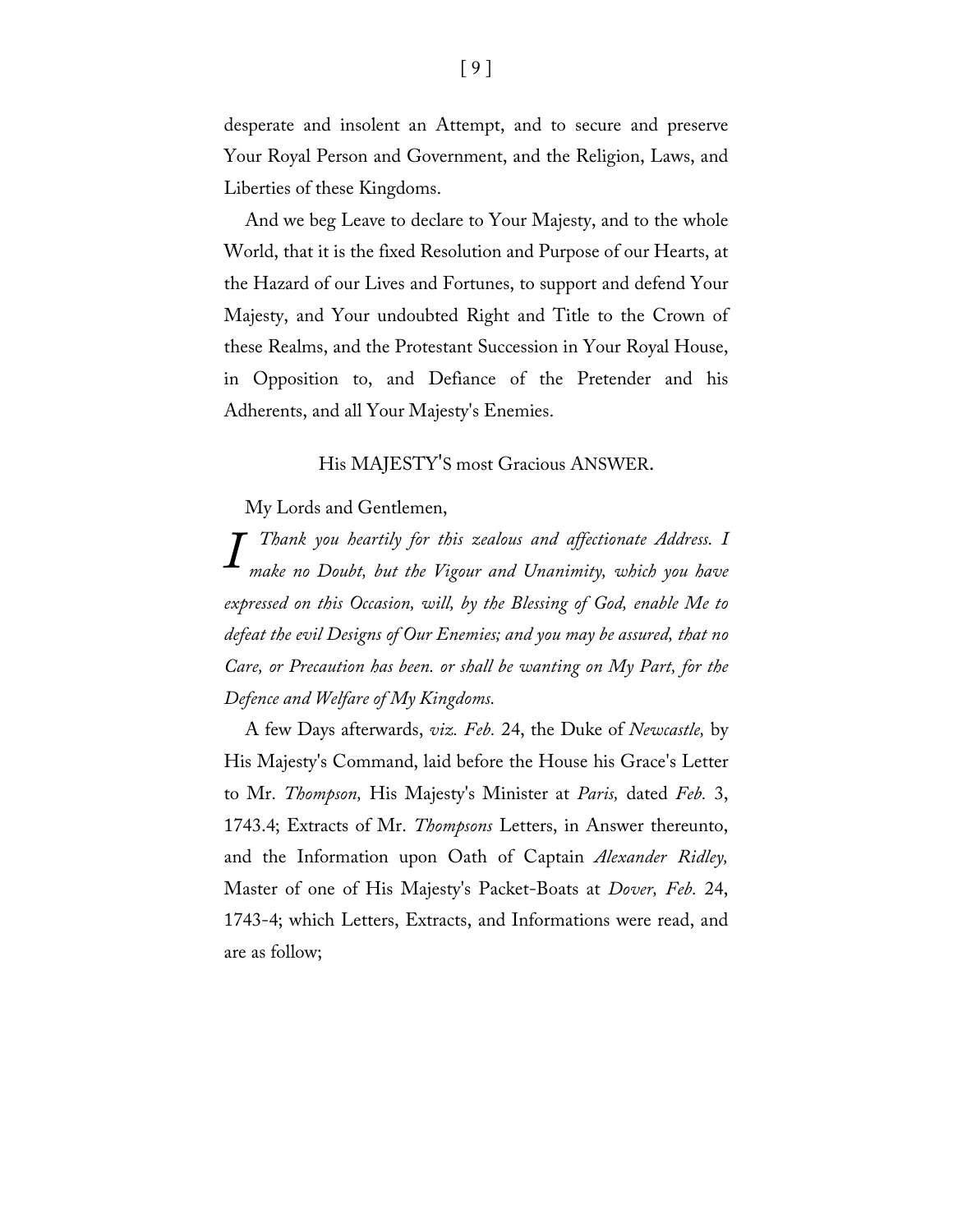*Whitehall, Feb.* 3, 1743-4.

*SIR,*

HIS Majesty having receiv'd Advice, that the Pretender's eldest Son set out from *Rome* on the 27th or 28th of *Dec.* O. S. for *France,* and that he actually arriv'd at *Antibes* on the 17th past; it is His Majesty's Pleasure, that you should immediately go to Mons. *Amelot,* and let him know, that His Majesty, eonsidering the Engagements His most Christian Majesty is under, by Treaties, with regard to the Pretender and his Descendants, had commanded you to acquaint him with the Informations the King received; and that His Majesty did not doubt, but that if those Accounts were well founded, His most Christian Majesty would, pursuant to the Treaties, give effectual Orders, that the said Person may be obliged forthwith to quit the *French* King's Dominions, if he should be still there; and that he may not be countenanced, or protected by any of His most Christian Majesty's Officers or Subjects.

You will transmit to me the Answer that Mons. *Amelot* shall give you from His most Christian Majesty, that I may acquaint the King with it.

*I am,* &c.

*Holles Newcastle.*

## *Extract of a Letter from Mr.* Thompson, *to the Duke of*  Newcastle.

*Paris, Feb.* <sup>7</sup><sub>13</sub>th, 1743-4.

Received this Morning the Honour of your Grace's Dispatch of the 3d Instant, O.S. by *Hammond* the Messenger, just as I was going to. Mons. *Amelot*'s so that no Time was lost in executing the Commands your Grace was pleased to send me from His Majesty. I had very little Talk with Mons. *Amelot* upon this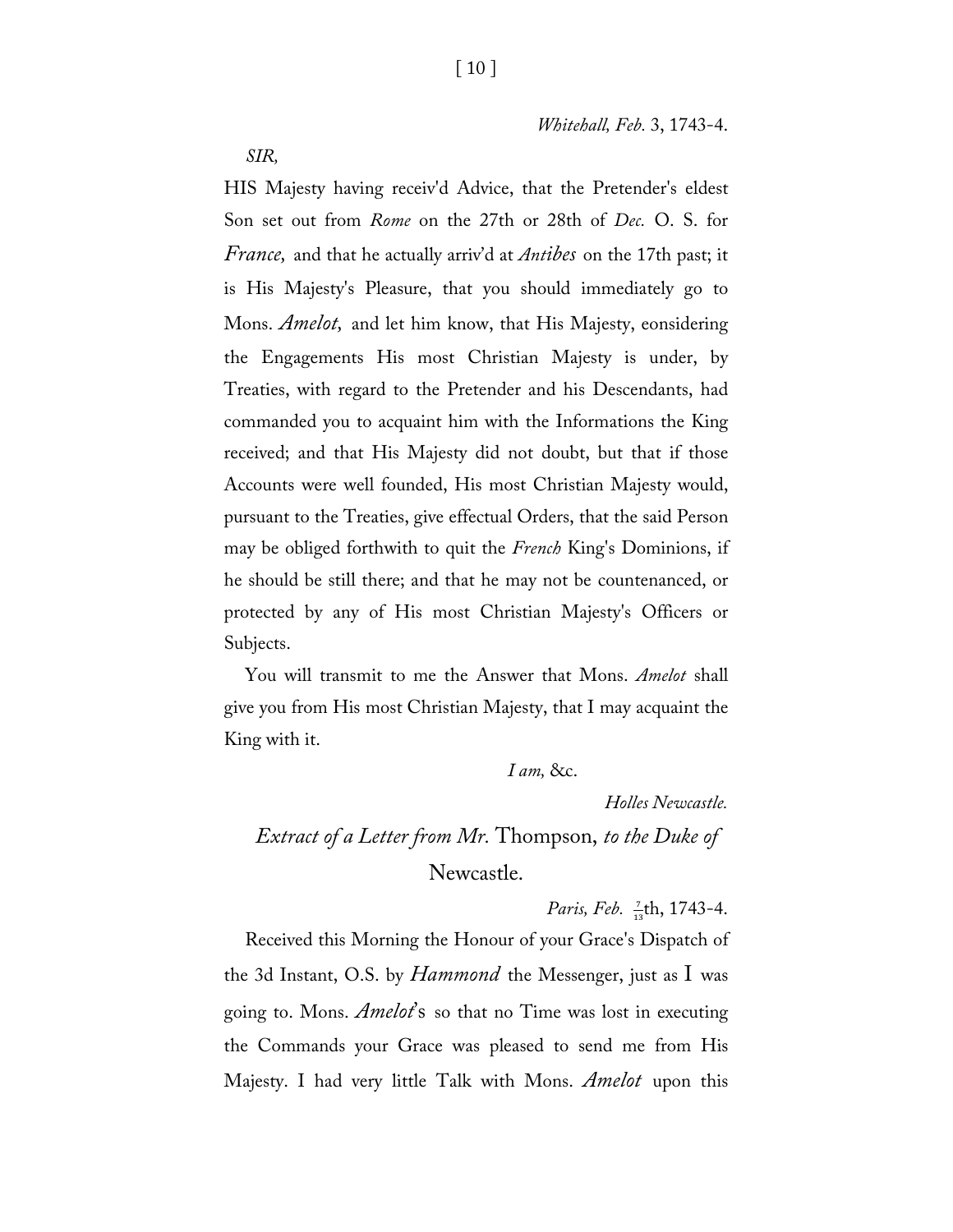Subject. I told him, that the News which had been publick here for this Week past, had likewise reached *London,* where I heard, that People were greatly scandalized at it; that I had now Orders from the King, to tell him (Mons. *Amelot)* what His Majesty had heard of this Matter; add to represent to him, that considering the Engagements His most Christian Majesty was under to the King, with respect to the Pretender and his Descendants, by virtue of the most solemn Treaties, His Majesty did not doubt, but upon the Representations I was now ordered to make, this Person would not only be obliged to retire out of *France,* if he was actually in it, but that His most Christian Majesty would also fulfil, in all Respects, the Engagements He was under to the King on account of the Pretender, his Descendants, and Adherents. In a Word, I told him, that, not to go beyond, or fall short of what I was directed to say to him, nor to make a Mistake of any Kind, I would, if he pleased, read to him your Grace's Letter to me, which he desired I would. When I had done, Mons. *Amelot* told me, now that I spoke to him by Order, he must likewise receive the *French* King's Commands. He promised he would speak to the King the very first Opportunity, and would acquaint me immediately with his most Christian Majesty's Pleasure.

## *Extract of a Letter from Mr.* Thompson, *to the Duke of* Newcastle.

*Paris, Feb.*  $\frac{14}{25}$ th, 1743-4.

 $\prod_{\text{acquaint}}$  your Grace with what Mons. *Amelot* had said to me acquaint your Grace with what Mons. *Amelot* had said to me upon my communicating to him the Orders I had received, to speak to him about the Arrival of the Pretender's Son in *France, viz.* That he could give no Answer till he had seen the King. I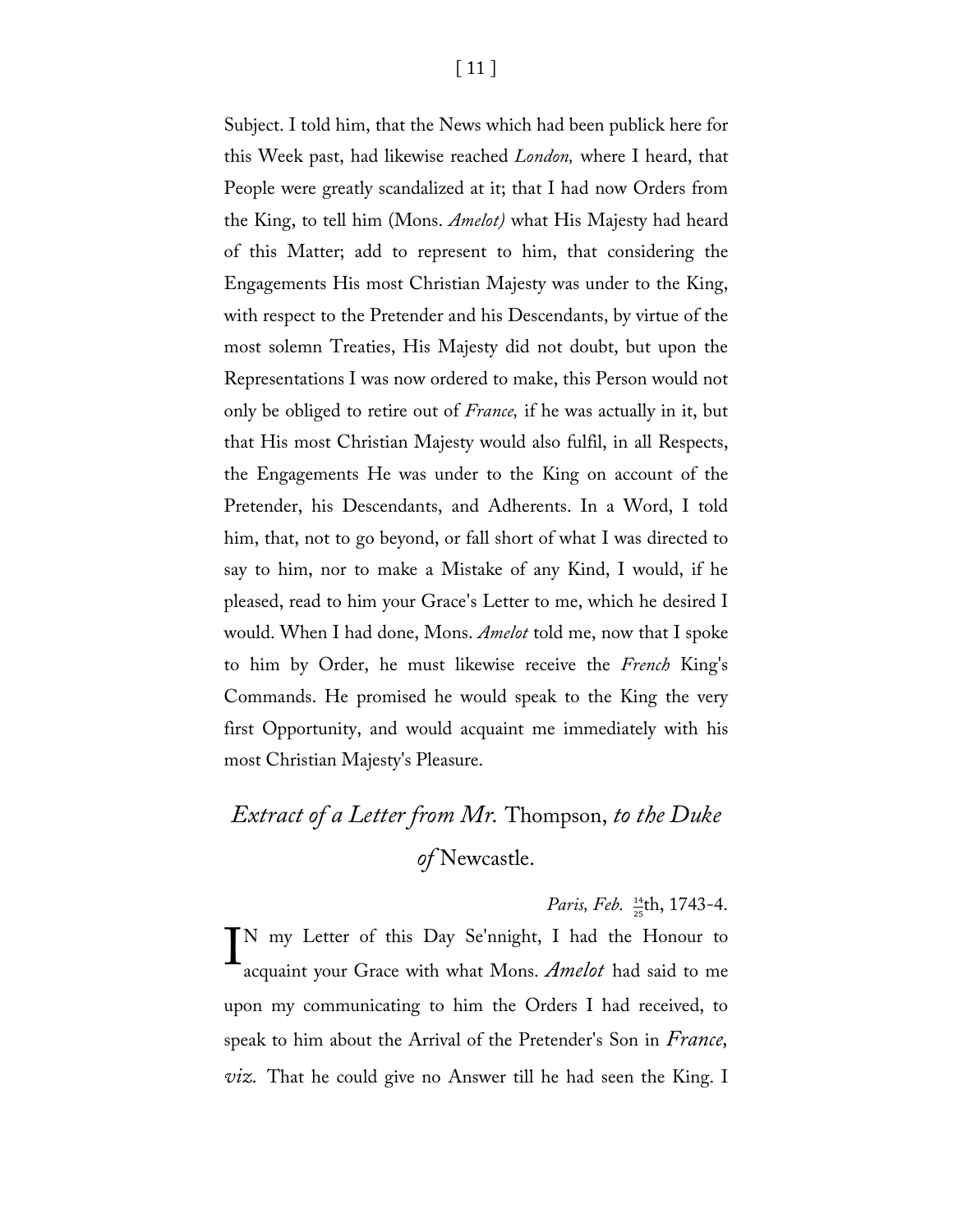heard nothing more of him from that Time till this Morning, that I went to *Versailles,* where Mons. *Amelot,* by Order of His most Christian Majesty, was pleased to make me a kind of Declaration to the following Effect: That Engagements entered into by Treaties, are not binding any farther than those Treaties are religiously observed by the contracting Parties on all Sides: That when the King of *England* shall have caused Satisfaction to be given upon the repeated Complaints that have been made to Him, of the Infractions of those very Treaties of which He now demands the Performance, which Violations were committed by His Orders, His most Christian Majesty will then explain Himself upon the Demand now made by Mr. *Thompson* in the Name of His *Britannick* Majesty. The Words, as I wrote them down in Mons. *Amelot*'s Presence, and from his own Mouth are, "Les Engagemens portes par les Traites n'obligent, qu'autant qu'ils sont religieusement observes d'un Part et d'autre. Quand le Roy d'Angleterre aura fait raison des Plaintes, qui Luy ont ete portées a plusieurs Reprises, au Sujet des Contraventions commises par Ses Ordres, contre les memqes Traites, qu'il reclame, Sa Majeste Tres-Chretienne donnera pour lors des Eclaircisscmens sur la Demande faite par M. *Thompson* de le Part du Roy de la Grande Bretagne.

Mons. *Amelot* made some little Difficulty at first, to let me take this down in Writing, because the Demand, he said, had been made only verbally. To which I replied, it was true, neither did I ask him to give me any Thing in Writing; but as this seemed to be of great Consequence, I desired Leave to write it down to help my Memory.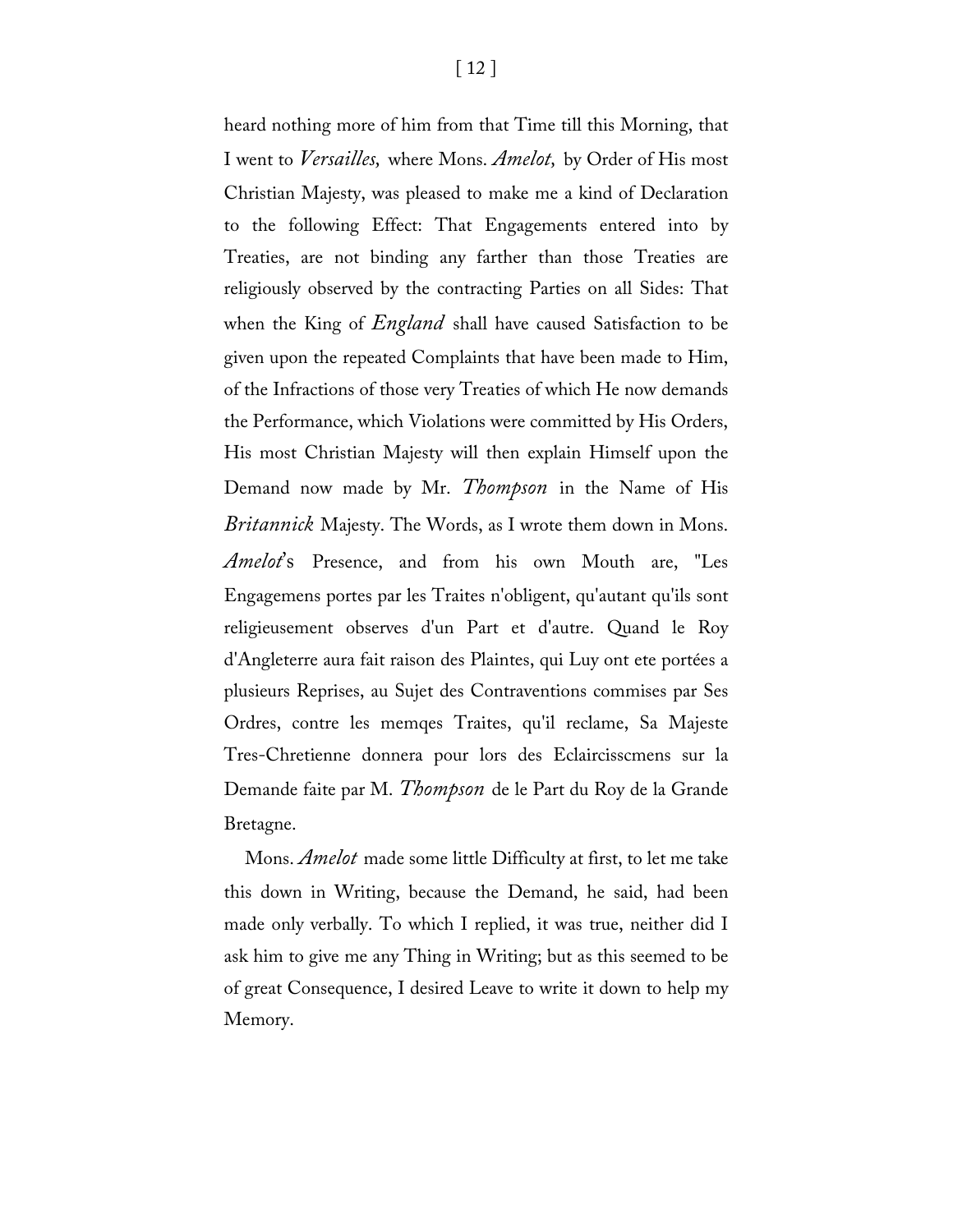## *The Information upon Oath, of Capt.* Alexander Ridley, *Master of one of His Majesty's Packet Boats at* Dover.

WHO saith, That he sailed from *Dover* on *Tuesday* the 14th Instant, and arrived the same Day at *Calais.* Upon his Arrival there, he was ordered to hawl his Vessel into a Place called *Paradisc,* where seized and condemned Vessels usually lie; that several *English* Merchant Ships were the same Day ordered into the same Place; that on *Friday* the 17th, the *English* Mail from *Paris* arrived at *Calais,* upon which this Informant applied to the Post-Master of *Calais,* to know whether he might proceed with it to *England,* who told him, he must not go to *England;* that on the same Day *Hammond* the Messenger arrived at *Paris;* with Dispatches from Mr. *Thompson,* and went to the Governor to know whether he might proceed to *England,* which he was not permitted to do; that on *Saturday* the 18th the said Messenger deliver'd in a private Manner to his Informant, Mr. *Thompson's*  Dispatches, which he immediately concealed in a very private Place on Board his Vcsscl: That on *Monday* or *Tuesday* last, another *English* Mail arrived at *Calais,* upon which the Post-Master came to this Informant, and asked him whether he would sail with the Mails for *England?* which he said, he was ready to do; but the Mails were not deliver'd him till the next Day, *viz. Wednesday;* that the same Day, between two and three o'Clock in the Afternoon, a File of Musqueteers, with some Officers, came on Board, and searched his Vessel very strictly, and particularly asked him, whether he had not the *English* Messenger's Dispatches for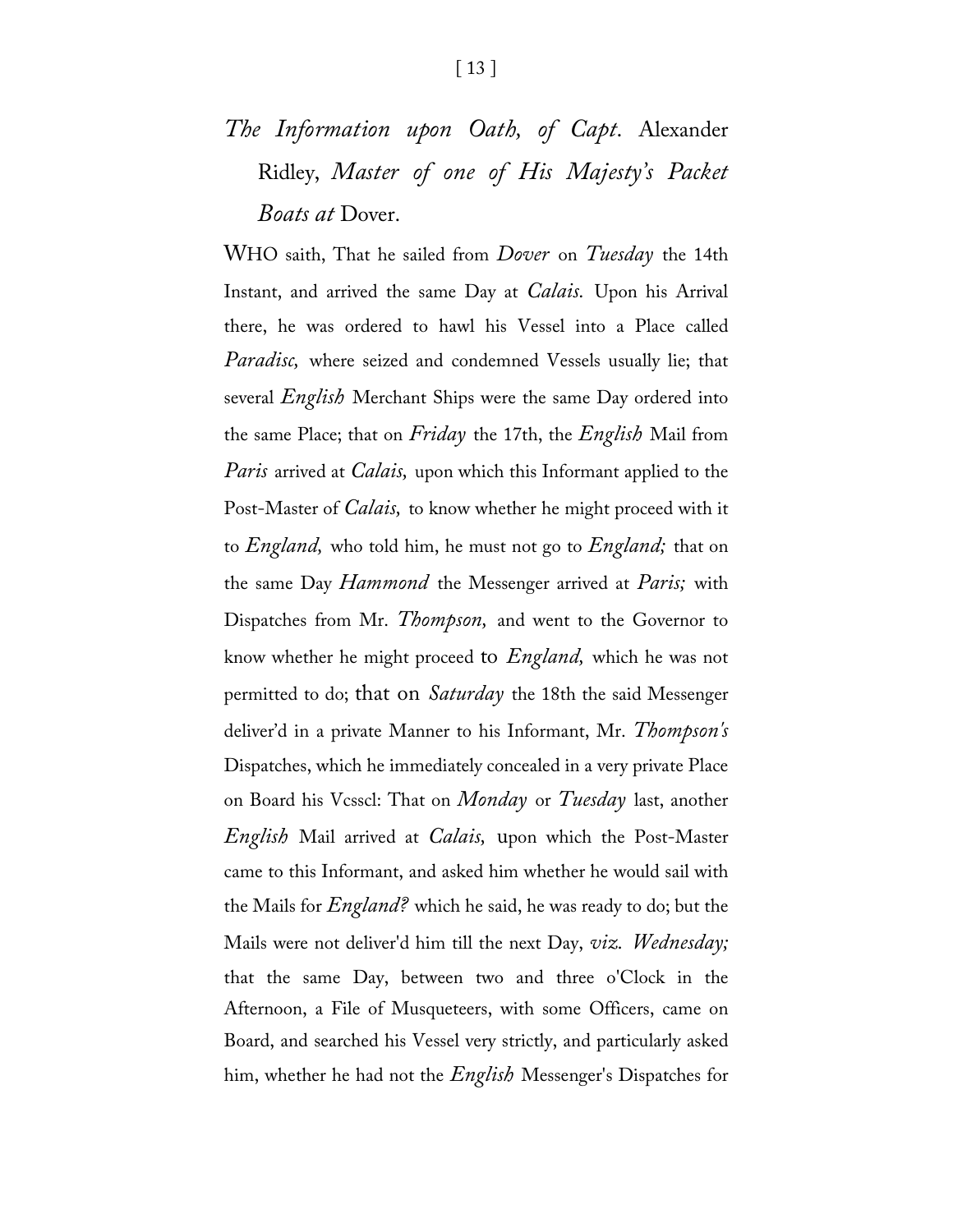the Duke of *Newcastle* on Board? which he denied; That this Informant asked the Commandant, whether the Messenger might not proceed to *England?* which the Commandant said he might do; upon which this Informant sent his Mate to acquaint the Messenger with it, and to desire him to come on Board; but as the Messenger was preparing to come on Board, he was stopt on the Key by the Commandant and others, who asked him for his Dispatches; but he told them he had no Dispatches, only a few private Letters, which he shewed them; that upon this the Mate returned on Board, and having acquainted this Informant, that the Messenger was detain'd, he immediately put to Sea, and arrived the same Night past Twelve o'Clock at *Dover,* from whence he immediately sent his Vessel, with his Mate, to Sir *John Norris* in the Downs, to acquaint him with what he had observed and heard at *Calais.* This Informant further saith, that he heard, whilst he was at *Calais,* that there were between twenty and thirty Transports in *Dunkirk* Road; that seven or eight small Men of War were also there, and sixteen more Men of War expected; that there were several *Dunkirk* Pilots still at *Calais,* and several Captains of *French* Merchant-men taken up to serve as Pilots on board the Fleet; that it was the common Talk at *Calais,* that fifteen thousand Men were to be embarked on Board Transports, in order to make a Descent upon some Part of His Majesty's Dominions, and that Part of the said Troops were already embarked, and the rest preparing for embarking; that four Battalions of *French* Foot marched on *Monday* last from *Calais*  to *Dunkirk,* in order, as was said publickly at *Calais,* to be embarked at *Dunkirk*; that amongst the Troops embarking and to be embarked, there were some Dragoons, who carried their Bridles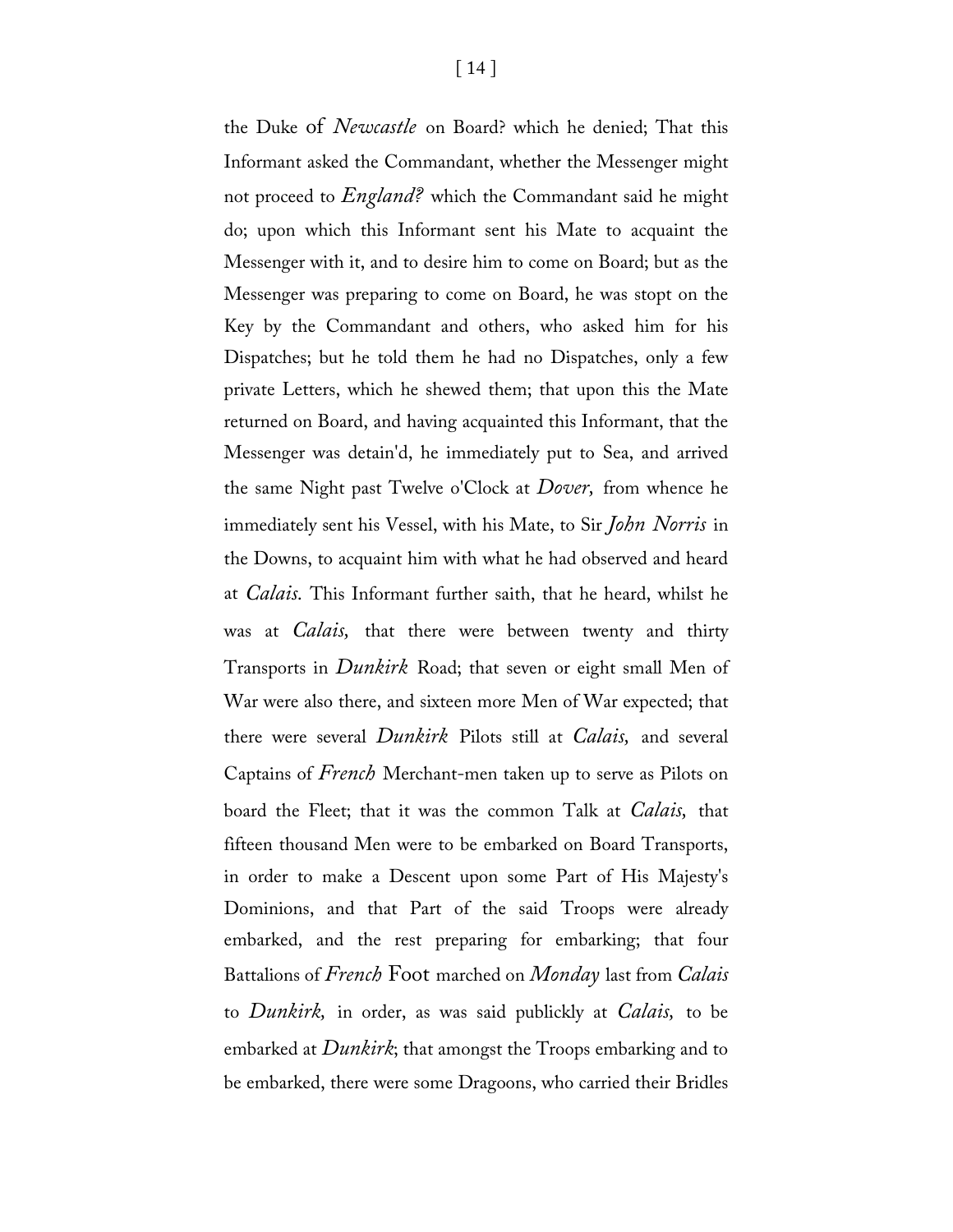and Saddles with them, but not their Horses; that some said, the landing was to be in *Kent,* others, in *Scotland*; that Count *Saxe*  arrived at *Calais* on *Thursday* the 14th instant (on which Day the Embargo was laid at *Calais, Boulogne,* and *Dunkirk)* and went to *Dunkirk* (as this Informant was told) the *Saturday*  following, in order to take upon him the Command of the Troops designed for the Invasion; that there were several *Irish* Officers, and others, in company with Count *Saxe;* among which there was a Person whom this Informant saw upon the Key, and who was said by the *French* there to be the Pretender's eldest Son, and whom they called publickly the Chevalier, and seemed to pay him a great deal of Respect; that the said Person is a tall slim young Man, of about twenty-four Years of Age; that the Examinant could not see his Face distinctly; and that there was another young Man in company with him, who was said to be his Brother.

This Informant further saith, that he was told the Transports at *Dunkirk* were not victualled for more than four or five Days; that there was a Ship loaded at *Calais* with Provision for the Fleet that they had heard of the Embargo laid upon Provision in *Ireland,* at which they expressed great Concern and Resentment.

That it was the common Report at *Calais,* that there had been an Action in the *Mediterranean,* between Admiral *Matthew's* Squadron, and the *French* and *Spanish* Squadrons; that this Informant heard a Letter read (but does not remember the Date of Time or Place) which was written to a *French* Officer by his Brother, who, as this Informant heard, lives near *Toulon,* in which, he says, that he saw several *French* Ships without Mails. This Informant further saith, that on *Friday* or *Saturday* last an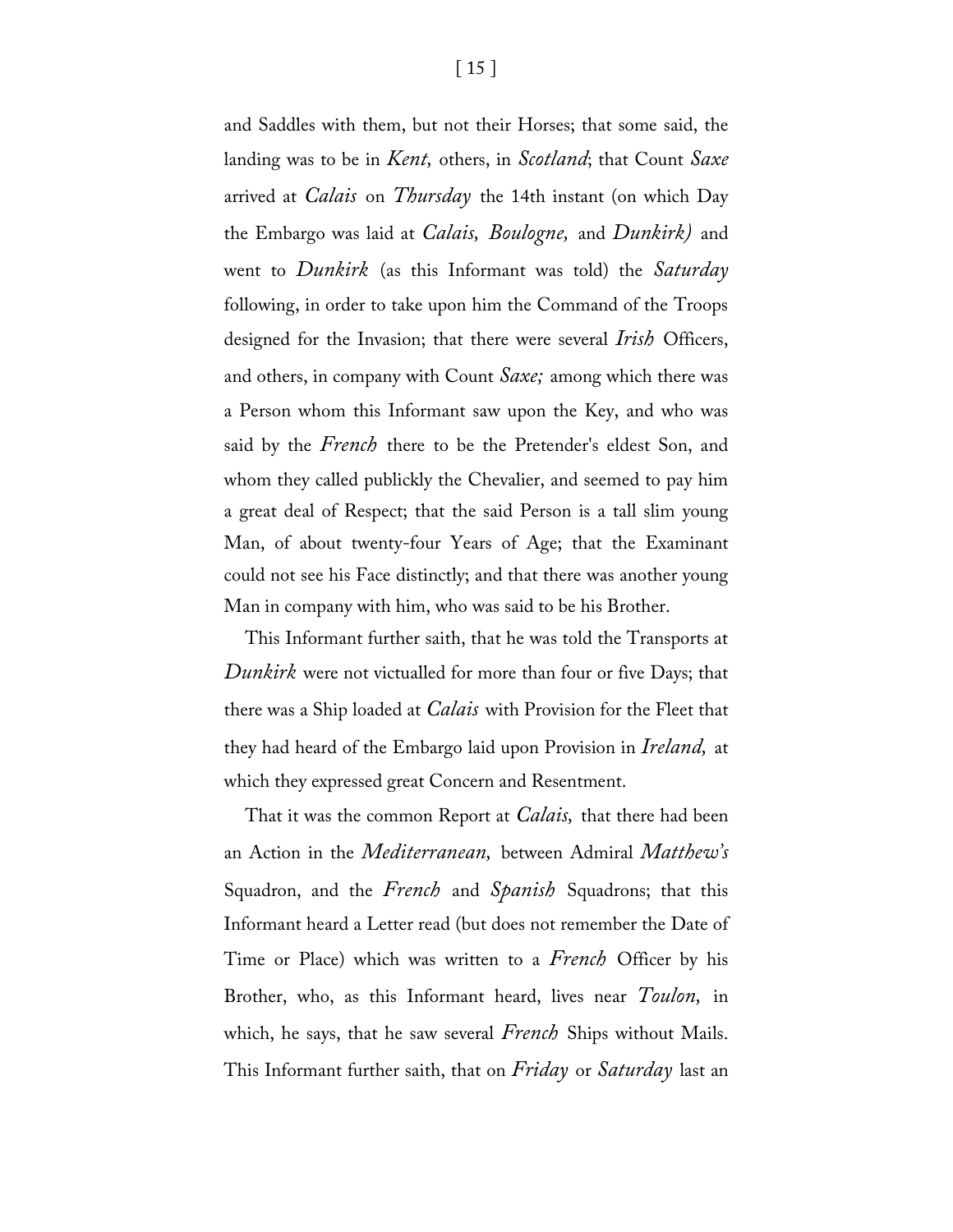*Englishman* was brought from *Dunkirk* to *Calais,* where he is confined; the Occasion of his Imprisonment is said to be, his having hired a *French* Vessel to bring Dispatches to *England;*  that this Person is supposed to be Mr. *Laye,* His Majesty's Agent at *Dunkirk.*

#### *Alexander Ridley.*

Upon this Information, both Houses being assembled, order'd an humble Address to be presented to His Majesty, to return His Majesty Thanks for communicating to them the Intelligence which he had lately received, relating to the Invasion of this Kingdom, design'd to be made by *France,* in Favour of a Popish Pretender, and to express their utmost Indignation at the evasive and presumptuous Answer which has been returned by the Court of *France,* to the Representation made in his Majesty's Name by his Minister at *Paris,* upon this Occasion; and to give His Majesty the strongest Assurances, that they would, at the Hazard of their Lives and Fortunes, stand by and support His Majesty against *France,* and any other Power whatsoever, that shall presume to assist or countenance the Pretender, or any of his Descendants, or Adherents; or to invade, or commit any Hostilities against His Majesty's Kingdoms; not doubting but that so desperate and daring an Attempt against His Majesty's Crown, and the Religion, Laws, and Liberties of this Nation, would create the highest Detestation in all his Majesty's Subjects, and raise a truly *British* Spirit in Defence of His Majesty's Sacred Person, and in Maintenance of those invaluable Rights, against *France,* or any other Power that shall presume to attack or disturb these Kingdoms, in the quiet Possession of the many Blessings they enjoy'd under His Majesty's auspicious Government.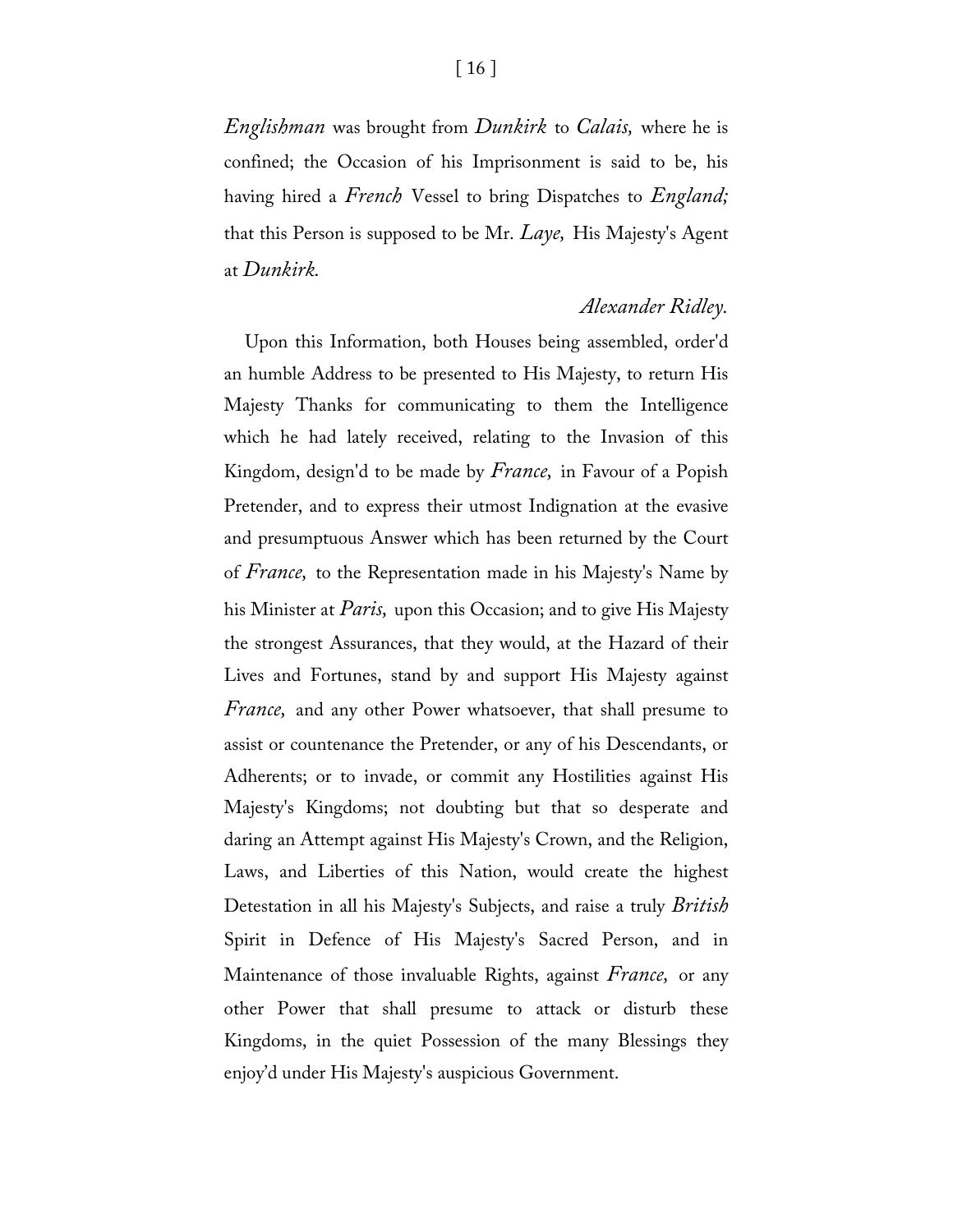Which being presented on *Feb.* 25, 1743, His Majesty was pleased to say, That He thank'd them for the repeated Assurances of their unalterable Zeal, Duty, and Affection to him on this Occasion, and had the utmost Confidence in their vigorous Support.

Upon this News, and the *French* Fleet's sailing from *Brest* and cruising in our Channel, Sir *John Norris* was immediately ordered to *Spithead,* and a Fleet of upwards of twenty Sail of the Line of Battle was in a few Days got ready to prevent any Attempts the *French* might make; and on *February* the 28th past, a Proclamation was issu'd, requiring all Justices of the Peace to put the Laws strictly in Execution against Papists and Nonjurors, and that they tender to them the Oaths of Allegiance and Abjuration, and also the Declaration made in the 30th Year of King *Charles*  the Second, and impowering them to take from those who shall refuse the said Oath and Declaration, their Horses and Arms, and order them to depart ten Miles from the Cities of *London* and *Westminster,* but such as use any Trade or manual Art, and foreign Merchants, Servants to Ambassadors, *&c.* were excepted.

Purfuant to the said Proclamation, the Justices of the Peace met in all the Parishes of the City and Suburbs, and gave Direction for the Church-wardens and Constables to make strict Enquiry after all Roman Catholicks, and return their Names and Places of Abode. Also the Principal Officers of his Majesty's Ordnance gave Directions for the Discovery of Arms in any Port of *Great Britain,* offering a Reward of twenty five Pounds for every hundred Arms so found. Accordingly a great Number, said to be 5000, was seiz'd at a Merchant's House at *Plymouth*; and also a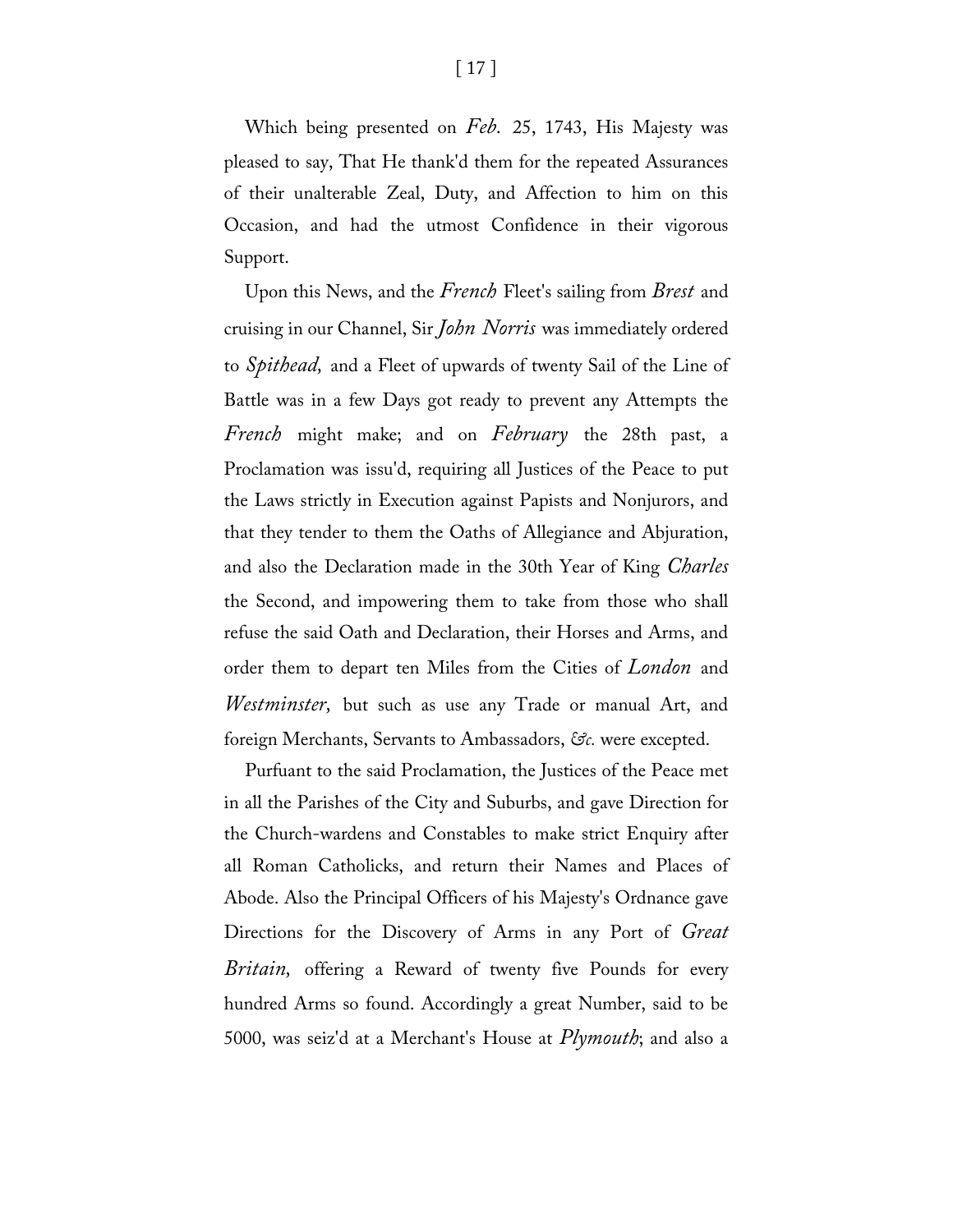large Parcel of Arms and Scull-caps at the *Bell-Savage-Inn* on *Ludgate-Hill,* pack'd up for the Country.

About this Time *William Cecil,* Esq; a Gentleman upwards of fourscore Years of Age, and who had been confin'd to his Apartments some Years with Lameness, was taken up, and being examin'd by a Committee of Lords of the Privy Council, was committed Prisoner to the Tower of *London* for High Treason. Mr. *Carte* also, a Nonjuring Clergyman, and some other Writers of disaffected and inflaming Pamphlets, were taken into Custody. The Earl of *Barrymore,* Member of Parliament for *Wigan,*  being suspected, was also detained, his House search'd, and a File of Musqueteers placed about him. But in the midst of these Alarms and Suspicions, a Spirit of Unanimity and *British* Loyalty arose, and shew'd itself in the following Addresses.

*The humble* ADDRESS *of the Lord Mayor, Aldermen, and Commons of the City of* London, *in Common Council assembled, presented on* Saturday, Feb. 18.

*Most Gracious Sovereign,*

**V**E your Majesty's most dutiful and loyal Subjects, the Lord Mayor, Aldermen, and Commons of the City of *London*, Mayor, Aldermen, and Commons of the City of *London,*  in Common Council assembled, having heard, that Attempts are forming by the common Disturbers of the Peace and Tranquility of *Europe,* in Favour of a Popish Pretender, to interrupt that Happiness we thankfully enjoy under your Majesty's Government, humbly beg Leave to take this earliest Opportunity, to express our greatest Concern for, and Abhorrence of this Indignity intended against your Majesty and these kingdoms.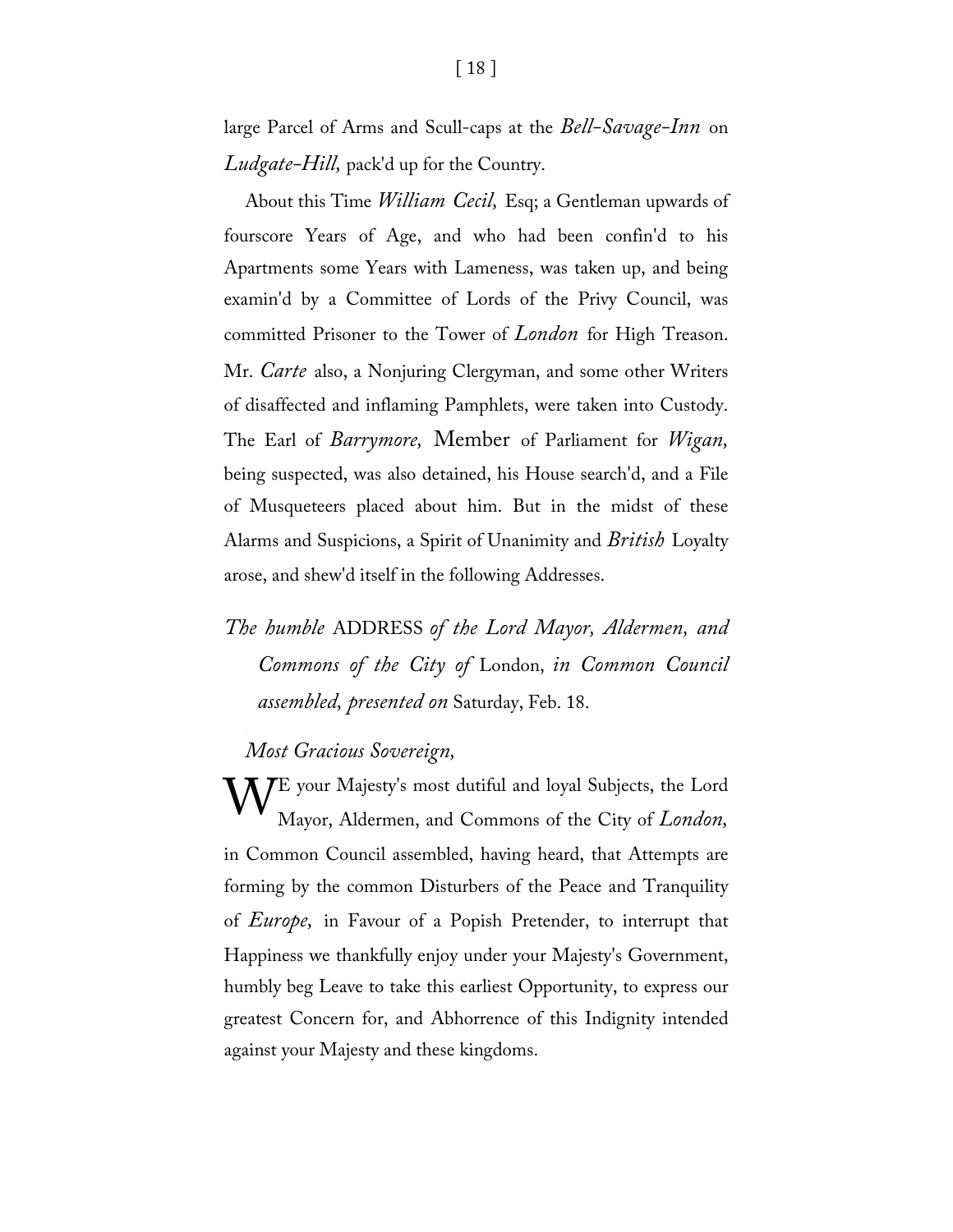We have no Reason to doubt, but that, by the Blessing of God on your Majesty's Arms, our Enemies will be disappointed in their Expectations. As your Majesty's Subjects must be too sensible of the Blessings of Liberty, Property, and the free Exercise of their Religion, which they enjoy under your most auspicious Reign, to exchange them for a certain Arbitrary and Tyrannical Government; so the Loyalty and Unanimity of your faithful Subjects, will greatly tend to discourage these desperate Endeavours to destroy and subvert our excellent Constitution. We therefore beg Leave most humbly to assure your Majesty, of our firm and sincerest Attachment to your sacred Person and Government, and our present happy Establishment in Church and State; and that no Endeavours of ours shall, even at the Hazard of our Lives and Fortunes, be wanting to frustrate these Attempts to the Prejudice of both, and to secure the Laws and Liberties of this Country, and the Protestant Succession in your Majesty's most illustrious House, to latest Generations.

#### *His* MAJESTY'S *most Gracious Answer.*

*Take very kindly this seasonable Mark of your Duty and Affection to me. The City* London *may always depend Iupon my Protection and Favour; and I have the firmest Confidence, That you will exert your Authority upon this Occasion for the Security of the City and the Preservation of the publick Peace, and for the Support of my Government.*

They were received very graciously, and all had the Honour to kiss his Majesty's Hand: And his Majesty was pleased to confer the Honour of Knighthood on the Right Hon, *Robert Westley,* Esq; Lord Mayor, Mr. Serjeant *Simon Urlin,* Recorder, Mr. Alder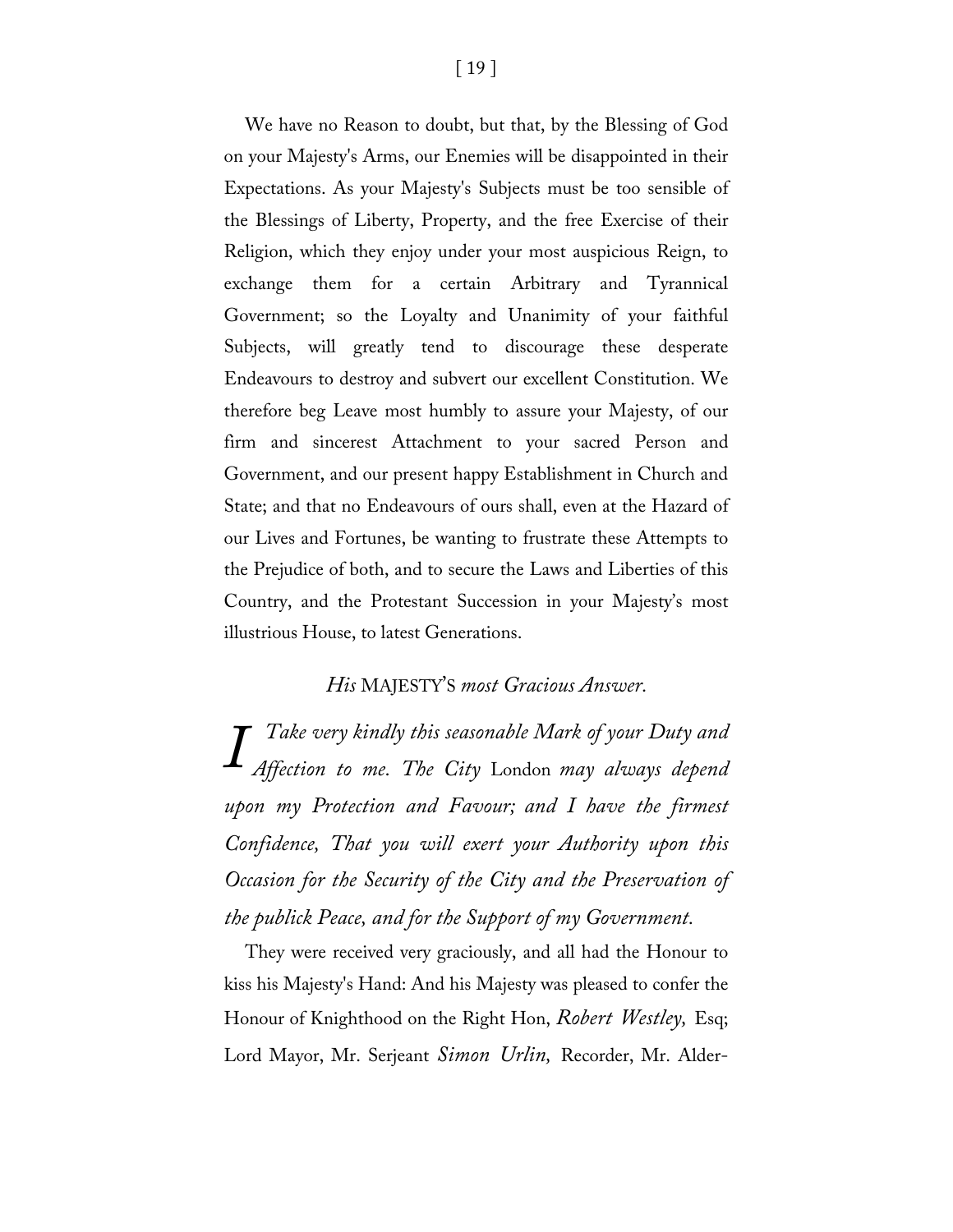man *Daniel Lambert,* Mr. Alderman *Robert Willimott,* Mr. Sheriff *Robert Ladbroke,* and Mr. Sheriff *William Calvert.*

#### *To the King's most Excellent Majesty,*

#### *The humble* ADDRESS *of the Merchants of the City of*

#### London.

**V**E your Majesty's most dutiful and loyal Subjects, the Merchants of your City of *London*, having observed, by Merchants of your City of *London,* having observed, by your Majesty's most gracious Message to your Parliament, that Designs are carrying on by your Majesty's Enemies, in Favour of a Popish Pretender, to disturb the Peace and Quiet of these your Majesty's Kingdoms; think it our indispensible Duty, not to omit this Opportunity of expressing our just Resentment and Indignation at so rash an Attempt.

We have too lively a Sense of the Happiness we enjoy in our Religion and Liberties under your Majesty's mild and auspicious Reign, and of the flourishing Condition of our Trade and Commerce, even in the midst of War, under your paternal Care and Vigilance, not to give your Majesty the strongest Assurances of our highest Gratitude for such invaluable Blessings; nor can we doubt, but by the Blessing of God upon your Majesty's Arms, and the unanimous Support of your faithful Subjects, the Attempts of your Enemies will recoil upon themselves, and end in their own Confusion.

We therefore humbly beg Leave to declare to your Majesty our unshaken Resolution, that we will, on this critical Conjuncture, exert our utmost Endeavours for the Support of publick Credit, and at all Times hazard our Lives and Fortunes in Defence of your Majesty's sacred Person and Government, and for the Security of the Protestant Succession in your Royal Family.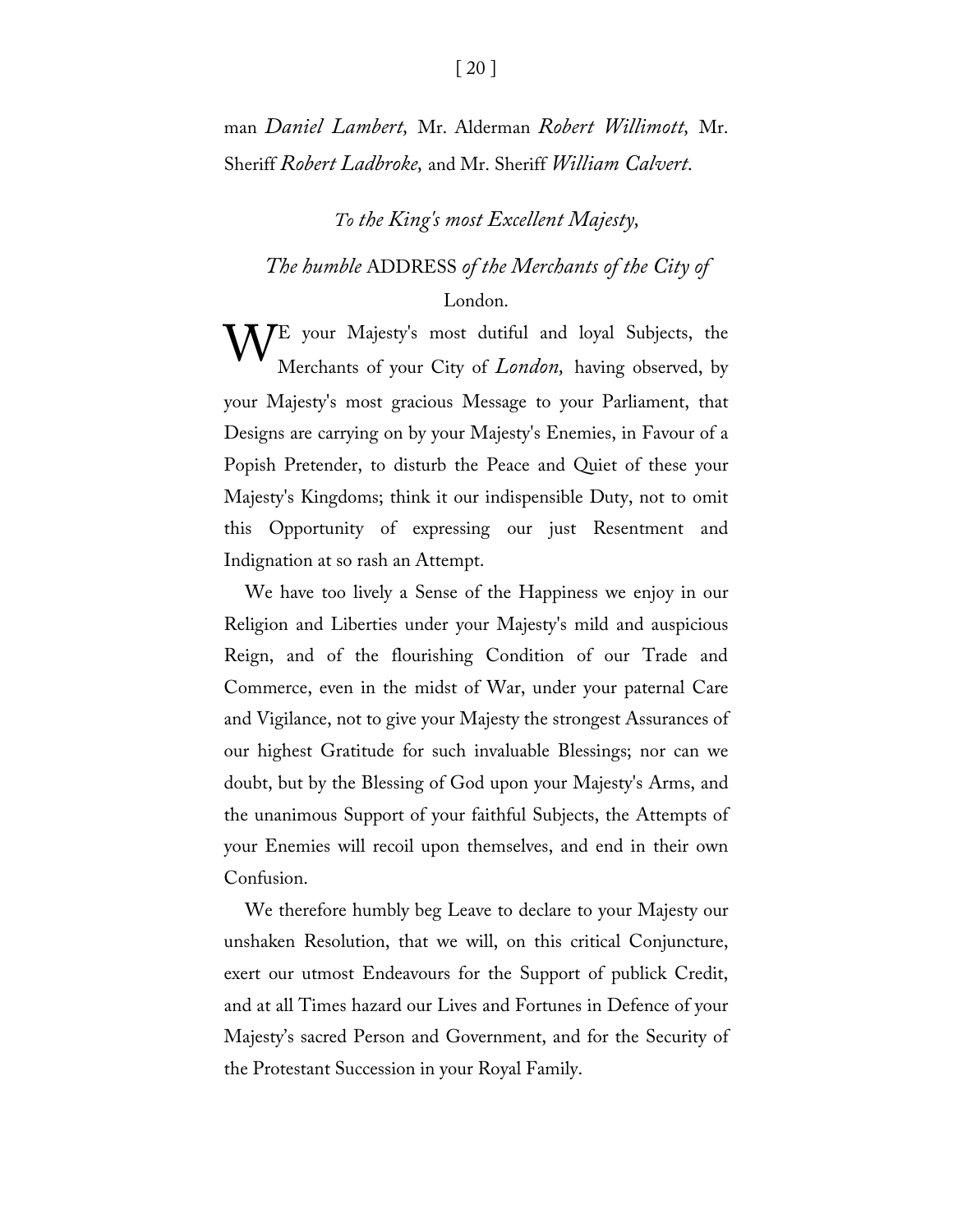*Thank you very heartily for this dutiful and affectionate Address. This seasonable Mark of Zeal and Attachment to I my Person and Government, from so considerable a Body of my trading Subjects, cannot but be most agreeable to me, and must, at this Time, greatly conduce to support the publick Credit, which I shall always use my utmost Endeavours to preserve and maintain.*

They were very graciously received, and all had the Honour kiss his Majesty's Hand.

*St. James's, Feb.* 27.

This Day the Right Honourable the Earl of *Arran,* Chancellor of the University of *Oxford,* with Dr. *Hodges* the Vice-Chancellor, and his Grace the Archbishop of *Canterbury,* attended by several Heads of Houses, Doctors in the several Faculties, Masters of Arts, and other Members of that learned Body, waited on his Majesty in their Formalities; and being introduced by his Grace the Duke of *Grafton,* Lord Chamberlain of his Majesty's Houshold, Mr. Vice-Chancellor presented the following Address,

#### *To the King's most Excellent Majesty,*

### *The Humble ADDRESS of the Chancellor, Masters, and Scholars of the University of* OXFORD.

*Most Gracious Sovereign,*

THE undoubted Intelligence receiv'd by your Majesty of an intended Invasion of these your Kingdoms, ought to awaken intended Invasion of these your Kingdoms, ought to awaken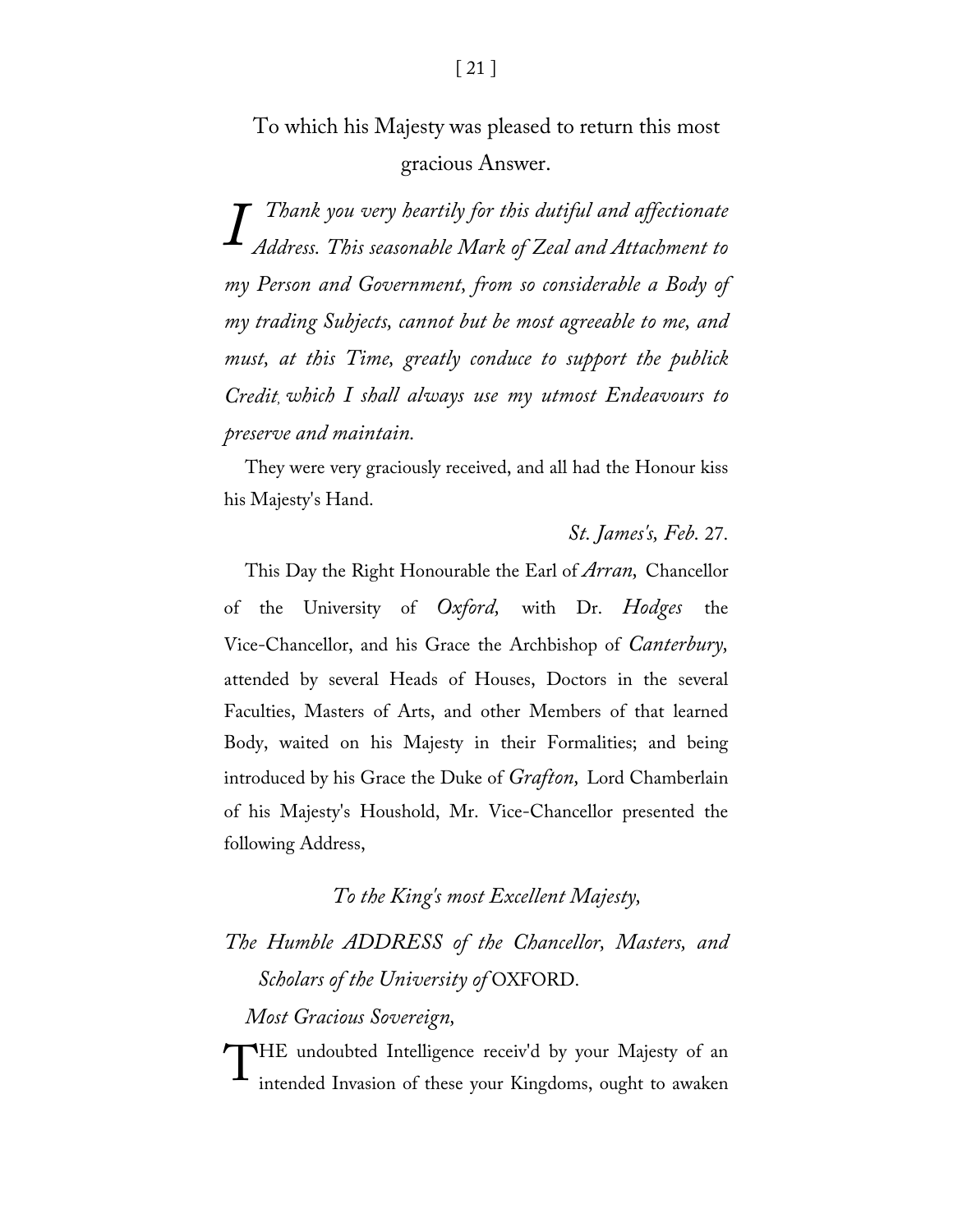in all your Subjects an Attention to so interesting an Alarm, and unite their Endeavours effectually to disappoint and defeat an Attempt which threatens to deprive us of all that is valuable to Ourselves, and all that is worth transmitting to our Posterity.

Our Invaders well know, from their own Constitution, the small Value of uncertain Possessions, every Hour liable to the Demand and Seizure of an arbitrary enterprizing Prince: And the Success of your Majesty's Arms will soon, we doubt not, fully convince them, that we are too Wise and Brave a People, to part with real for imaginary Property, and are not so infatuated as to purchase the ignominious Exchange, at the vast Expence of pure Religion and *British* Liberty.

The solid and disinterested Principles of Piety and Loyalty, have ever engaged your University of *Oxford* in the Defence of their Sovereigns upon all important Emergencies; and your Majesty may securely rely upon the steady and inviolable Attachment of those Persons, who will ever be guided by the uniform Influence and Direction of such laudable Rules of Conduct and Action.

Permit us therefore to assure your Majesty, of all the Assistance we can contribute on our Part in this critical Conjuncture, which we trust will not be vain or ineffectual, as we promise ourselves that Heaven will hear our earnest and continual Prayers for the Preservation of your sacred Person, the Prosperity of your Royal and Illustrious House, and the successful Progress your Arms.

Given at our Convocation-House the 23d Day of *February,* in the Year of bur Lord 1743.

To which his Majesty was pleased to return this most gracious Answer.

*Thank you for this dutiful and loyal Address. The IAffection you shew for my Person and Government, and*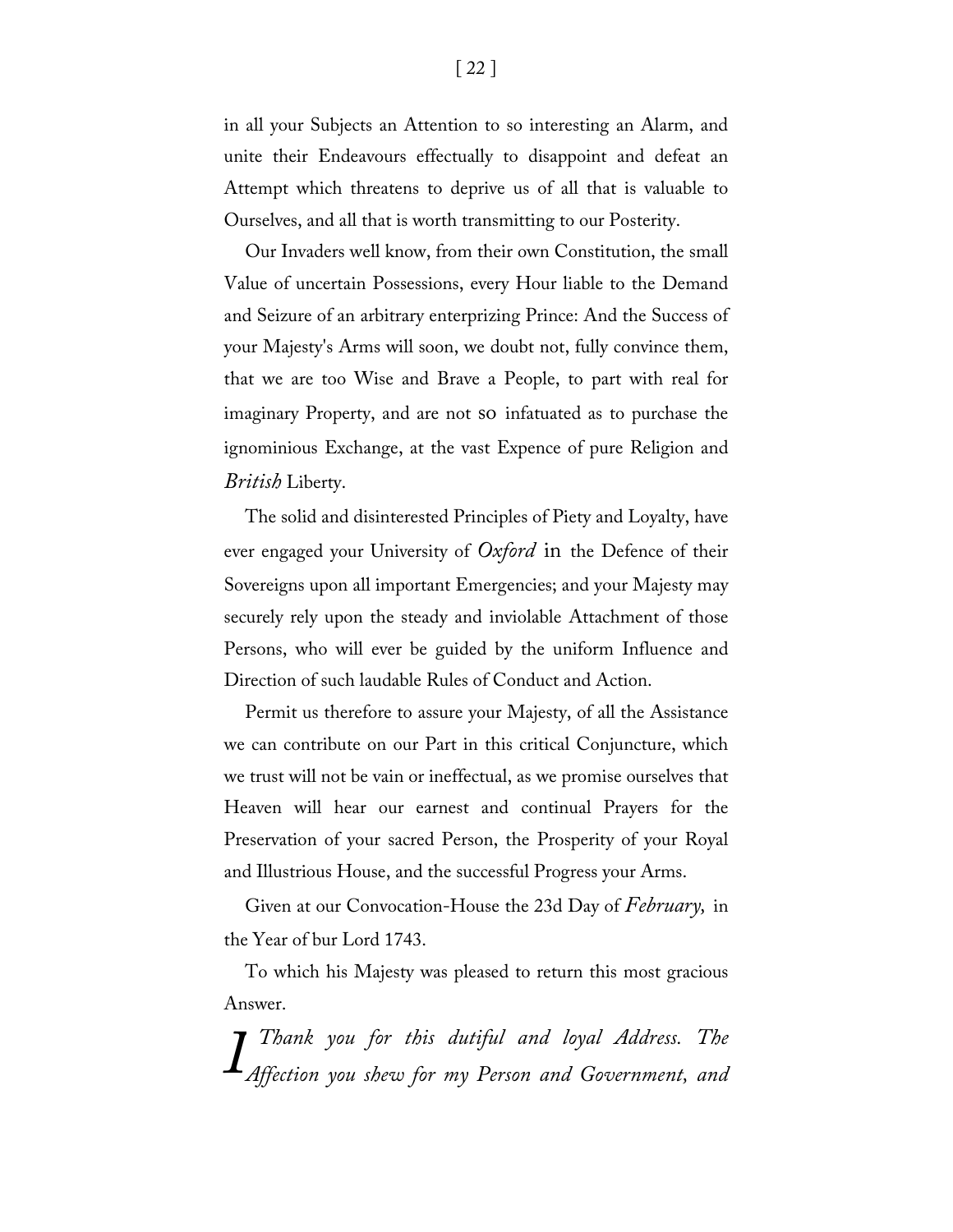*your Concern for the Preservation of our happy Constitution in Church and State, give me great Satisfaction.*

*The University may always depend upon my Favour and Protection.*

They all had the Honour to kiss his Majesty's Hand.

*The Humble ADDRESS of the Chancellor, Masters, and Scholars of the University of* CAMBRIDGE.

*Feb. 20,* 1743-4

*Most Gracious Sovereign*

WE your Majesty's most dutiful and loyal Subjects, the Chancellor, Masters, and Scholars of your University of Chancellor, Masters, and Scholars of your University of *Cambridge,* beg leave to express our hearty Detestation and Abhorrence of the insolent and perfidious Design to invade your Majesty's Dominions, and impose on us a Popish and abjur'd Pretender.

As we are deeply sensible of the Happiness we enjoy in the Security of our Religious and Civil Rights, under your Majesty's auspicious Government, we cannot but be greatly alarm'd at any Attempts to deprive us of so invaluable Blessings.

These Blessings, Sir, we enjoy in common with our Fellow-Subjects; but as a Body of Men devoted to the Service of Religion and Learning, we are in a particular manner interested in whatever may endanger them, as being sure to fall with them, among the most early Sacrifices, to the Fury and Revenge of our Popish Adversaries.

Neither they nor we have forgot the glorious Stand made by the Universities against Popery and arbitrary Power, which in a great measure contributed to the late happy Revolution; and they well know, how inconsistent our Sentiments and Principles are with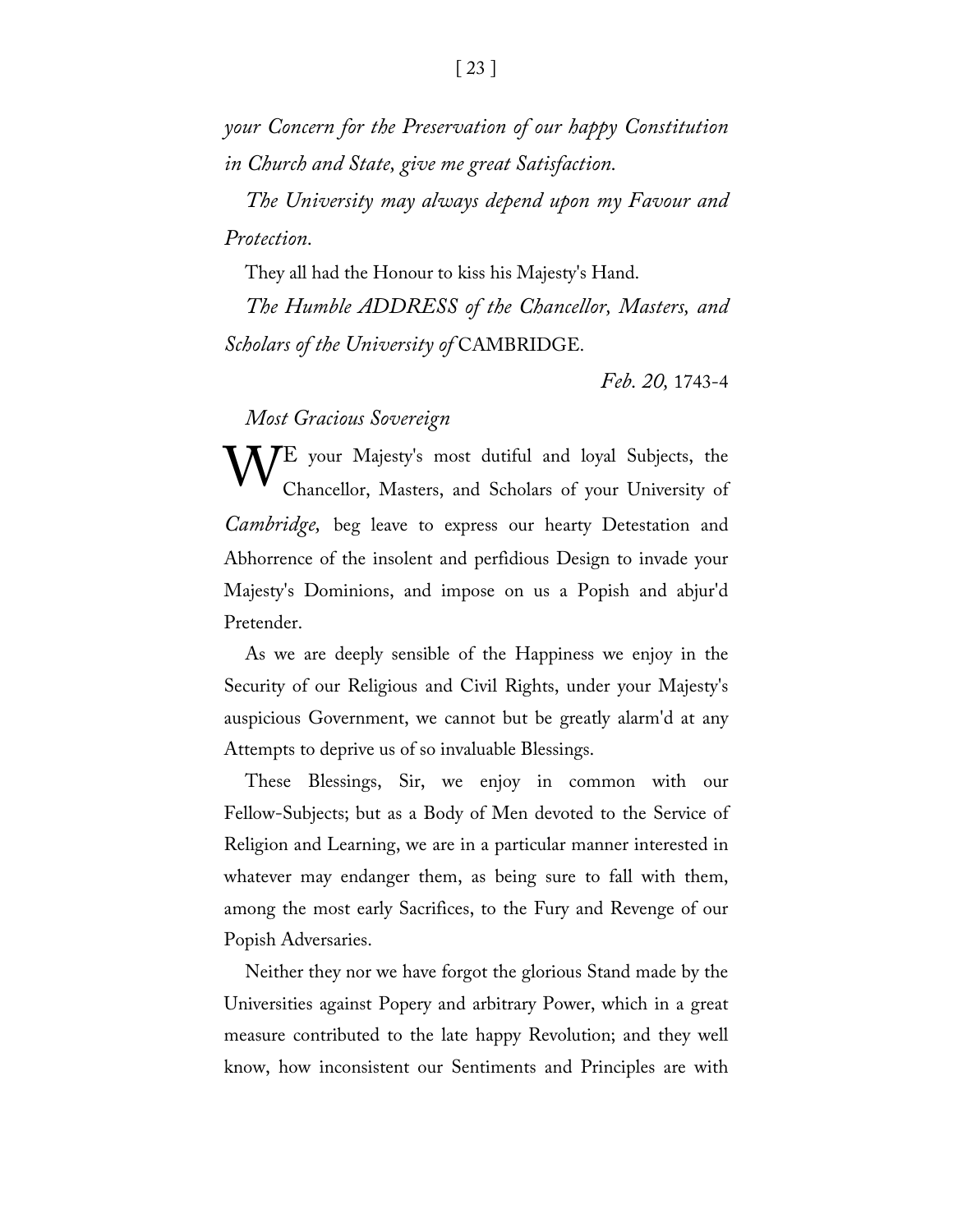that dreadful and cruel Superstition, which is both the Effect and the Cause of Ignorance.

If we wanted any other Motives, besides those of Duty and Interest, to engage our most zealous and steady Attachment to your Majesty's Person and Government, Gratitude would oblige us who have been distinguished by the Munificence of your Majesty and your Royal Father, to distinguish ourselves, as well by our utmost Endeavours as our most fervent Prayers, that the same good Cause, animated by the same Royal Spirit, and guarded by the same Divine Providence, which appear'd so remarkable in the late Day of Battle, may triumph over all the Attempts of your Majesty's and our Enemies, to disturb the Peace and interrupt the Prosperity of *Great Britain.*

To which his Majesty was pleased to return this most Gracious Answer.

*Thank you for this dutiful and affectionate Address. The just Concern you express for our excellent Constitution in IChurch and State, is very agreeable to me. The good Example and Influence of the University, will greatly tend to preserve in my People a true Regard for my Government, and a just Zeal for our most holy Religion.*

They all had the Honour to kiss his Majesty's Hand.

*March* 3.

The Address of the Arch-Bishop, Bishops and Clergy of the Povince of *Canterbury,* in Convocation assembled, presented to his Majesty by his Grace the Arch-Bishop of *Canterbury,* being introduced by the Hon. Mr. Vice-Chamberlain *Finch.*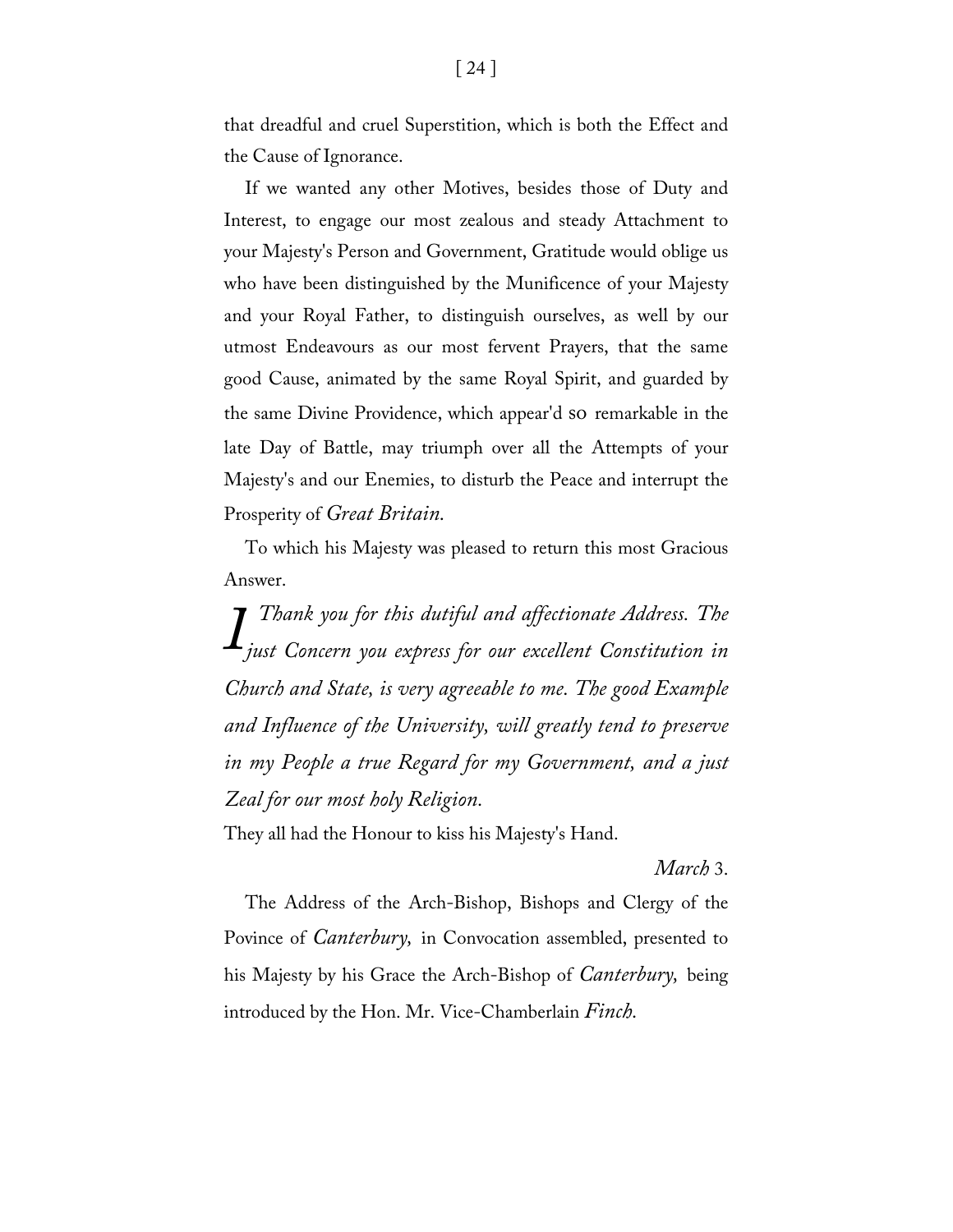## *To the King's most excellent Majesty, The humble*  ADDRESS *of the Archbishop, Bishops and Clergy of the Province of* Canterbury, *in Convocation assembled.*

#### *Most Gracious Sovereign,*

WE the Archbishop, Bishops and Clergy of the Province of *Canterbury,* in Convocation assembled, animated with unfeigned affectionate Loyalty, humbly beg Leave to declare, in the strongest Manner, the just Indignation we feel on the Efforts made by *France* in Favour of a Popish Pretender, solemnly renounced and abjur'd by this Nation.

This wicked and daring Attempt excites, in the Breast of every true *Englishman* and Protestant, the utmost Detestation; and in the most sensible Manner affects all your Majesty's Clergy of the Church of *England;* who, should it prove successful, must unquestionably fall an early Sacrifice to the implacable and certain, though occasionally dissembled, Rage of Popish Superstition. It is big with every Evil which can undo a free People, subvert the principal Bulwark of the Reformation, and thereby at length destroy the whole Protestant Interest: And it is heinously aggravated by the intended Introduction of *French* Army, first to ravage and lay waste our dear Country; and, having made *England* a Scene of Blood and Devastation, then to reduce it to the wretched Condition of a *French* Province.

Such an alarming Circumstance adds Horror to our Resentment, and places the faithless and ambitious Enemies of your Majesty's Crown and People in the most odious and detestable Light. Vain Delusion! to imagine that *Englishmen* and Protestants can so lightly part with the most valuable Blessings,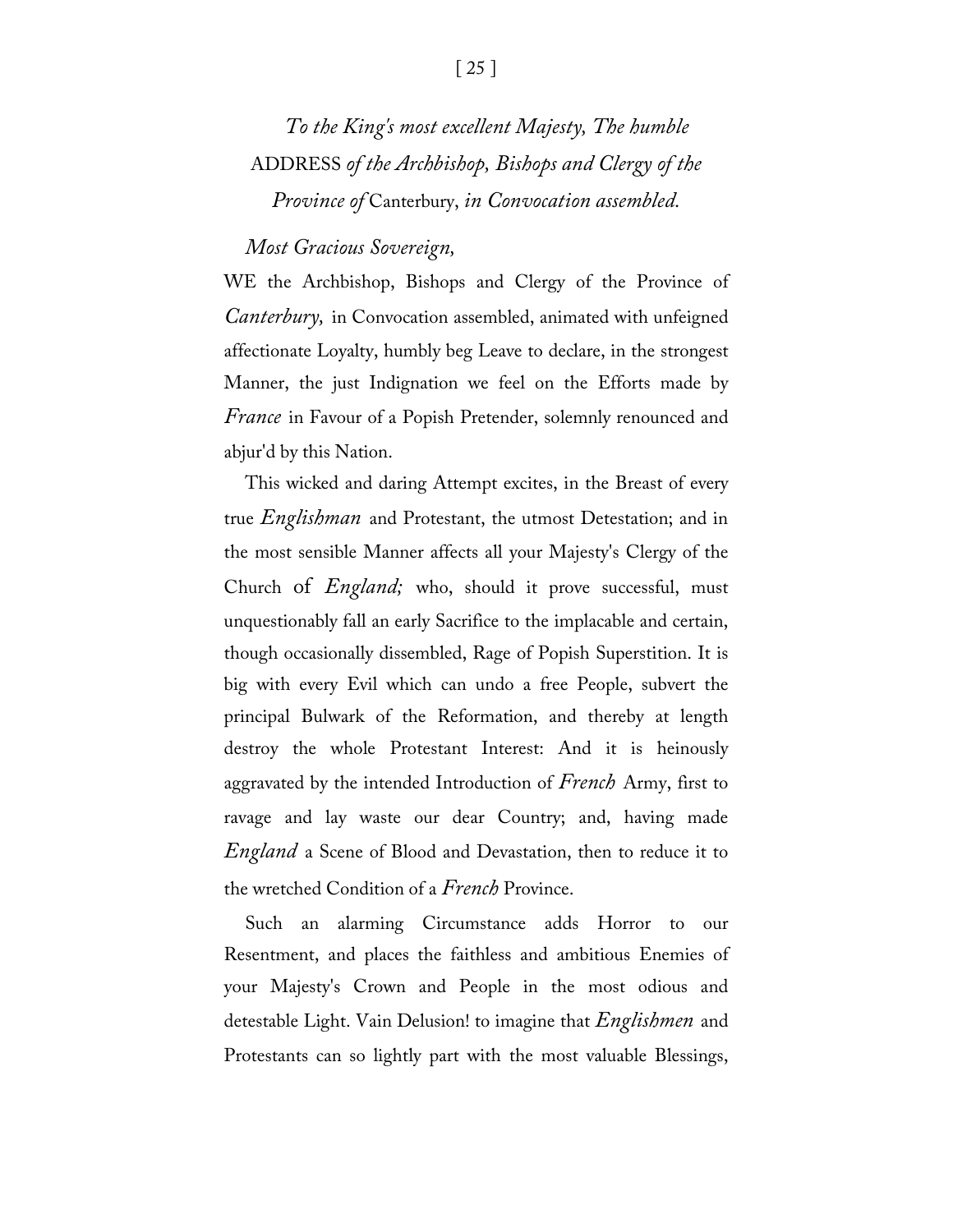purchased at an immense Expence of their Blood and Treasure, and patiently become the Slaves of *France!*

After devout Thanks to Almighty God, we are bound in Justice to offer the most grateful Acknowledgments to your Majesty, for the entire Preservation of the Church of *England* in all its Rights and Privileges: And we beg Leave unanimously to assure your Majesty, that, influenced by every Motive, which Duty or Gratitude can suggest, we shall constantly endeavour, as well by our own Example, as by our Labours with the People committed to our Charge, to recommend and enforce, upon all Occasions, especially in the present important Juncture, the most zealous Loyalty and dutiful Regard to your Majesty's Royal Person and Government : And we firmly trust, that very few, if any, of our Fellow Subjects, not infatuated by the Delusions of Popery, can be prevailed upon to sacrifice, with equal Guilt and Folly, the Religion, Freedom and Happiness of their Country, to the enslaving and pernicious Views of our natural and constant Enemies.

We earnestly pray, and assuredly hope, that the same good Providence, greatly propitious to the Protestant Religion and the Liberties of *Europe,* which very lately covered your sacred Head in the Day of Battle, and blessed your Majesty with a signal and ever-memorable Victory, will not suffer any Weapon, formed against you, to prosper, but will still preserve your Royal Person in Safety, Health and Glory; and long, very long continue to a loyal and thankful People, the many great and invaluable Blessings of your Majesty's wise and happy Reign, and transmit the same in your August and Royal House, to our latest Posterity.

> To which Address his Majesty was pleased to return the following most gracious Answer.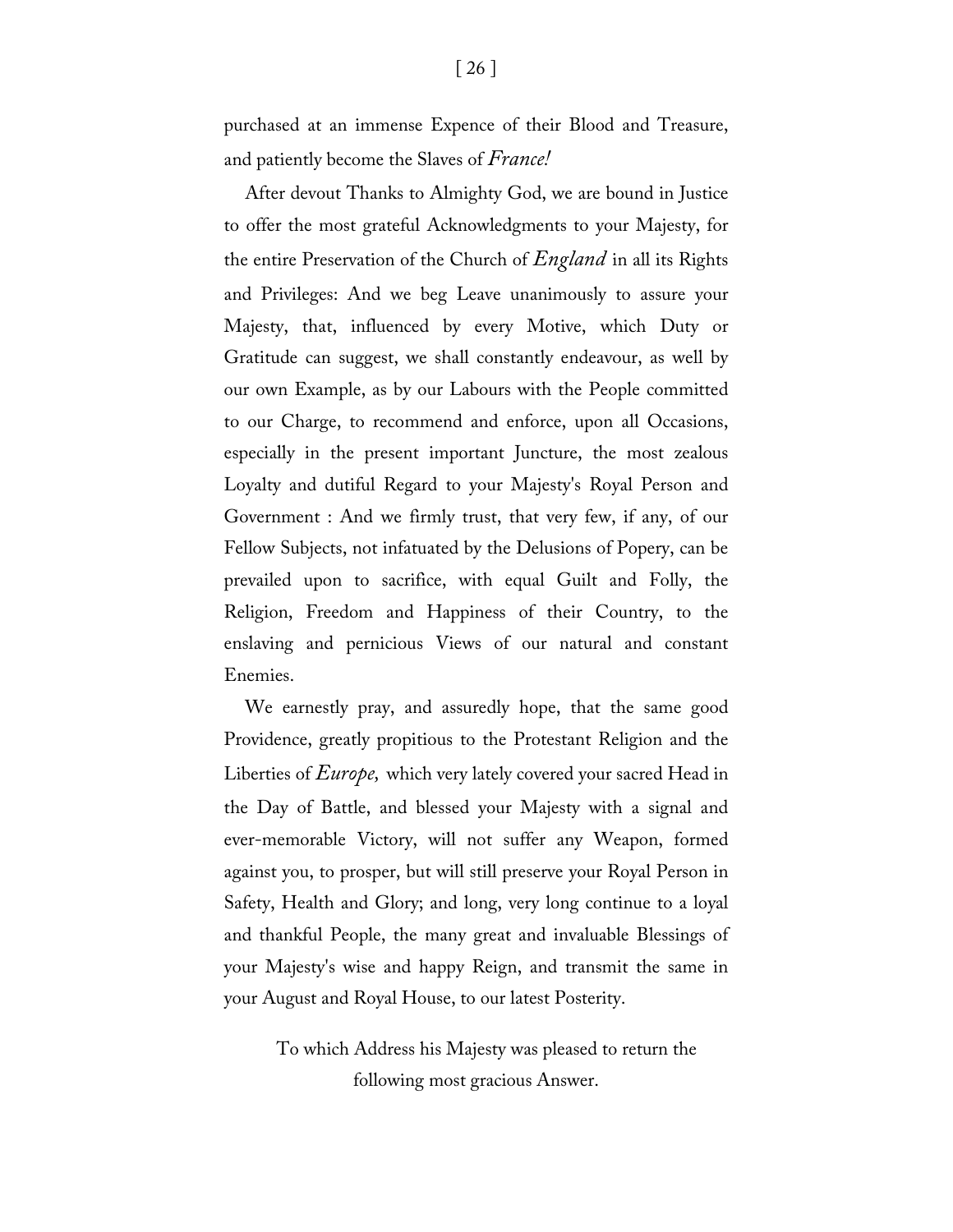My Lords, and the rest of the Clergy,

*Thank you for this dutiful and loyal Address. The just Concern you express for the Preservation of our happy IConstitution in Church and State, against all Attempts to overturn it, is very acceptable to me: And I doubt not, but your Sentiments and Example will animate my Subjects to unite zealously in the Support of it. You may be firmly assured of the Continuance of my Care and Attention to maintain the Church of* England, *as by Law established.*

*To the King's most Excellent Majesty, The Humble ADDRESS of the Mayor, Aldermen, and Council of the City of* EXETER.

*May it please your most Excellent Majesty,*

WE your Majesty's most dutiful and loyal Subjects, the Mayor, Aldermen, and Common Council of your City of *Exeter,* in Chamber assembled, humbly beg Leave (on the Occasion of the Intelligence your Majesty has communicated to your Parliament, of an intended Invasion from *France,* in Favour of the eldest Son of the Pretender to your Realms) to approach your Throne with the warmest and most unfeigned Assurances of our stcdfast and inviolable Fidelity and Attachment to your sacred Person, Government and Family.

We cannot look upon the Insolence of this Attempt without the greatest Horror and Detestation, from the fullest Conviction of our Hearts, that our Religion, Laws, Liberties, Properties, every Thing that can be thought dear or valuable to *Englishmen,* are inseparably connected with, and can be only secured to us by the Preservation of your Majesty s sacred Person, the Continuance of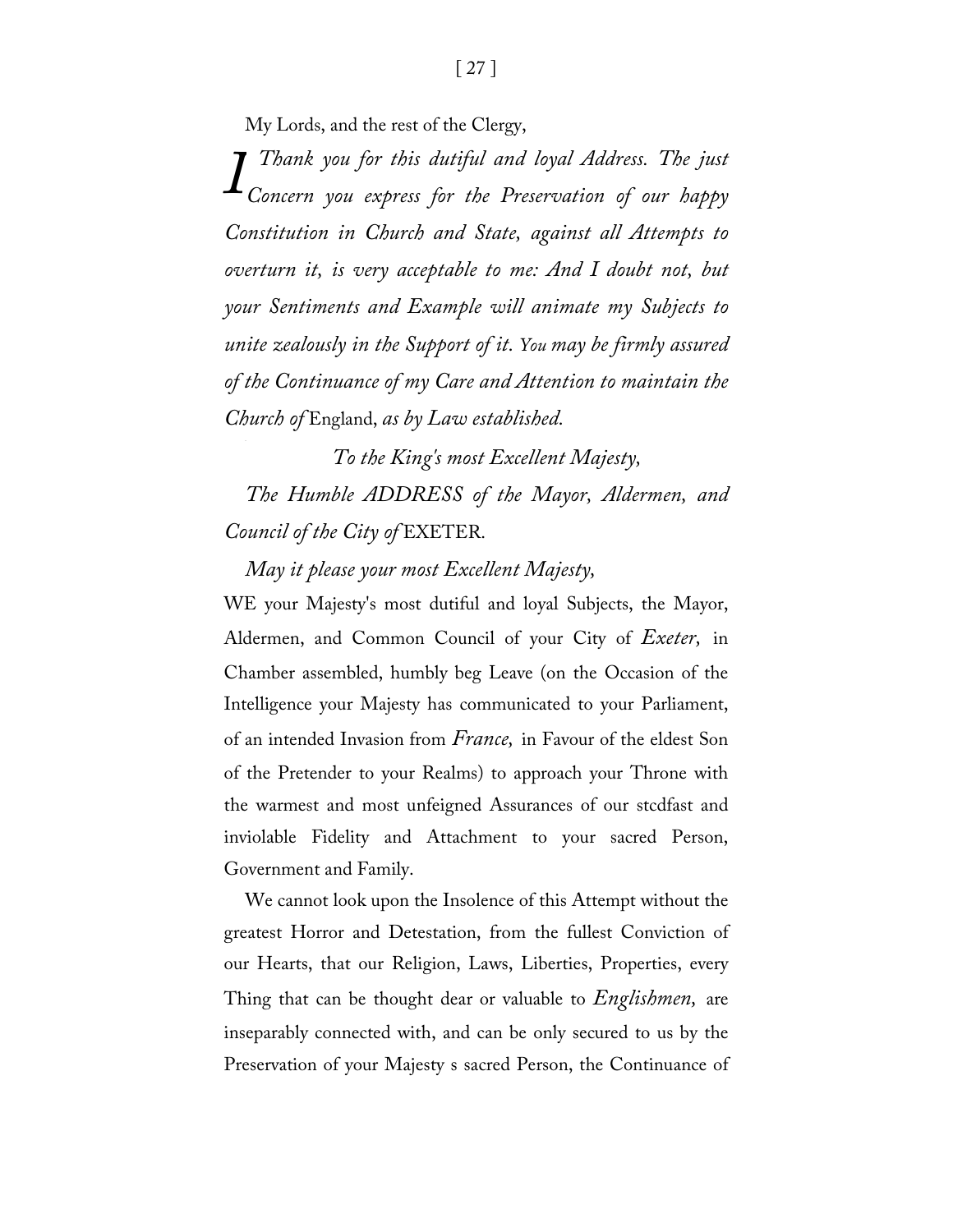your auspicious Government, and the Succession in your most illustrious Family.

Engaged by the most affecting Interests, bound by the strongest Ties, influenced by the warmest Gratitude, and the clearest Sense of Duty, we are fully determined, at the Hazard of our Lives and Fortunes, to contribute every Thing within our Power towards the Support, Maintenance, and Defence of your Royal Person and Government, and your undoubted Right and Title to the Throne of these Kingdoms, against all Pretenders and their Adherents, and all other your Majesty's Enemies whatsoever.

And we doubt not but your Majesty, supported by the general Affection of a brave and free Nation, with the Blessing of God on the Justice of your Cause, will easily disappoint and baffle the important Attempts of your Enemies, and return the Mischief on their own Heads, to their Shame and Confusion.

Given under our Common Seal this Twenty third Day of *February,* in the Seventeenth Year of your Majesty's Reign.

## *The Humble ADDRESS of the Protestant* DISSENTERS *and the* DISSENTING MINISTERS *in and about the Cities of*  London *and* Westminster.

#### *Most Gracious Sovereign,*

WE humbly beg leave, on this important Occasion to renew the solemn Assurances we lately gave your Majesty of our unalterable Attachment to your sacred Person and Government. It is no great Surprize to us, that an insolent and perfidious Nation, in Revenge for the Repulse they have met with from your Majesty's Arms abroad, should form the Design of Invading you at home, in favour of an out-law'd Popish Pretender. But that any one of those, who live under your Majesty's just and mild Government, should be so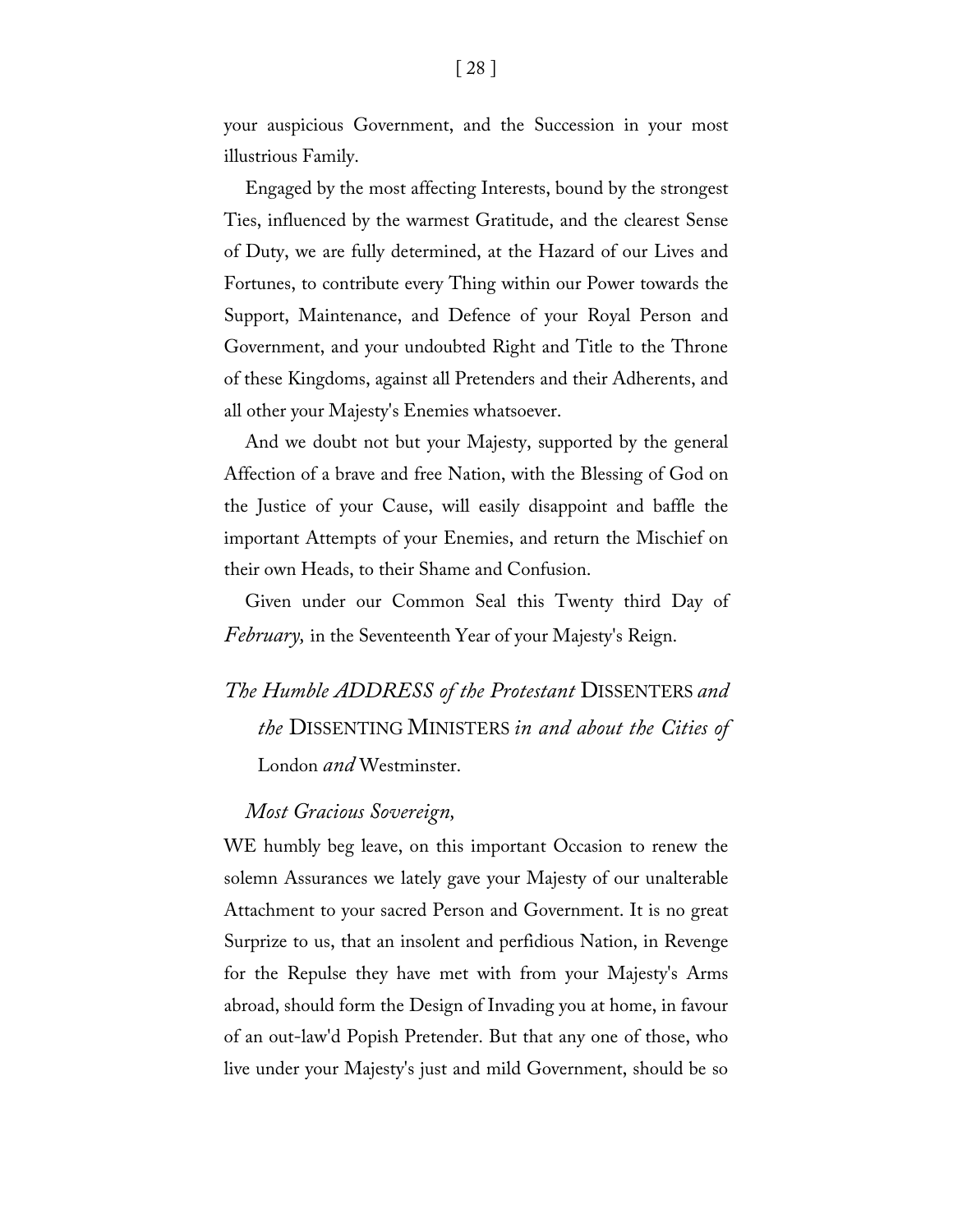infatuated and abandoned, as to give them any Encouragement, raises our Indignation and Astonishment.

Your Majesty's known Wisdom and Valour, the noble Ardour and Firmness of both your Houses of Parliament, the chearful Concurrence of your faithful Subjects of all Ranks and Orders, in declaring their inviolable Fidelity to your Majesty, the try'd Courage of your Forces, and your Majesty's seasonable Call on your People to Fasting and Prayer, as they justly encourage our Hopes of a long and prosperous Reign, so they may well damp all Expectations of Success in the most inveterate and sanguine of your Enemies.

Our Detestation of Popery, and of that arbitrary Power which would naturally attend; were it ever to be introduced among us, and our Apprehensions of Danger from both; are not at all abated by any such pretended Coalition of Parties, as has left among us no Enemies to your Majesty and our happy Constitution. We therefore think it our Duty and Interest to do our utmost (even at the Hazard of our All in the World) for the Safety of your Royal Person and Government; with which our Civil and Religious Rights are inseparably connected.

And we crave leave to assure your Majesty, that while we endeavour to cultivate such Sentiments in those under our Care, and to warm their Breasts with Zeal for your Majesty, and Affection to your Illustrious Family, we will not fail to offer up our most ardent Prayers to God, that he would direct your Majesty's Councils, prosper your Armies, and defeat the Designs of your Enemies in so remarkable a manner, as may convince the whole World, that your sacred Person, your Royal Family, and our dear Country are the Objects of the special Favour and constant Protection of Divine Providence.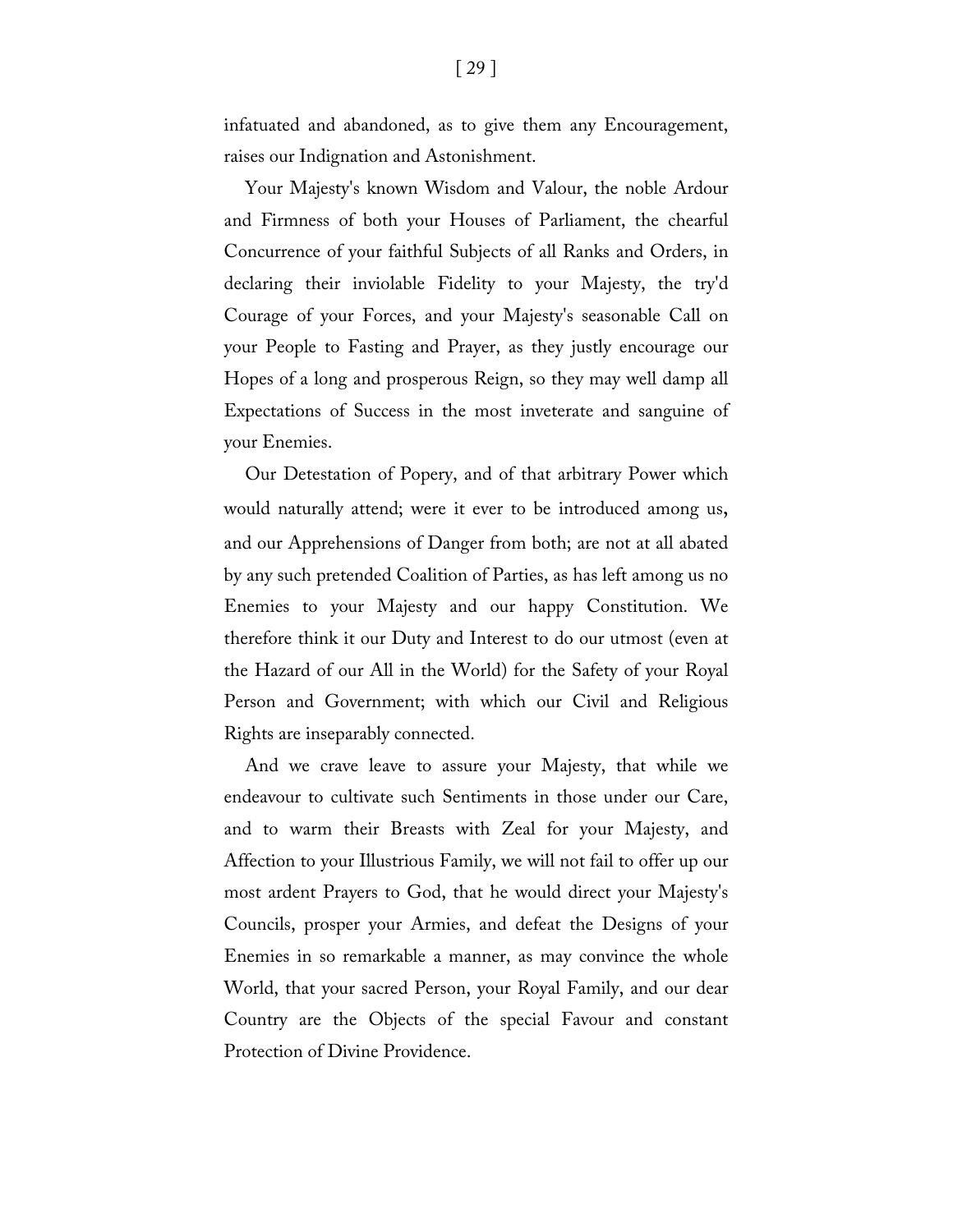To which his Majesty was pleas'd to return the following most gracious Answer.

*Thank you for this Address and for this fresh Mark of your Duty and Affection to my Person and Government. IYou may always depend on the Continuance of my Protection.*

They all had the Honour to kiss his Majesty's Hand.

The Address of his Majesty's Protestant Subjects the People called *Quakers* 

*To* GEORGE *the Second, King of* Great Britain, *&c. The bumble* ADDRESS *of his Majesty's Subjects the People called* QUAKERS,

#### *May it please the King,*

WE thy faithful and peaceable Subjects, being deeply concern'd for the Safety and Preservation of thy Royal Person, Family and Government, beg Leave to approach thy Throne, to declare our Abhorrence and Detestation of all Plots and Conspiracies, for the Subversion of our Religion, Laws and Liberties, and the introducing Popery and Arbitrary Power, and of all Attempts whatsoever to disturb the Repose and Tranquillity of these thy Kingdoms, and to assure thee, that we are determined, by the Assistance of Almighty God, in our respective Stations, stedfastly to continue thy loyal Subjects, and, agreeable to our known Principles, to contribute all in our Power for the Preservation of the publick Peace, Duty and Affection oblige us to express our grateful Acknowledgments for those inestimable Blessings, our Religious and Civil Liberties, which we enjoy under thy mild and gracious Administration. May the Almighty be pleased to direct thy Councils by his Wisdom, and make thee, O King the happy Instrument to calm and compose the present Differences of *Europe,* and the glorious Means of re-establishing Peace and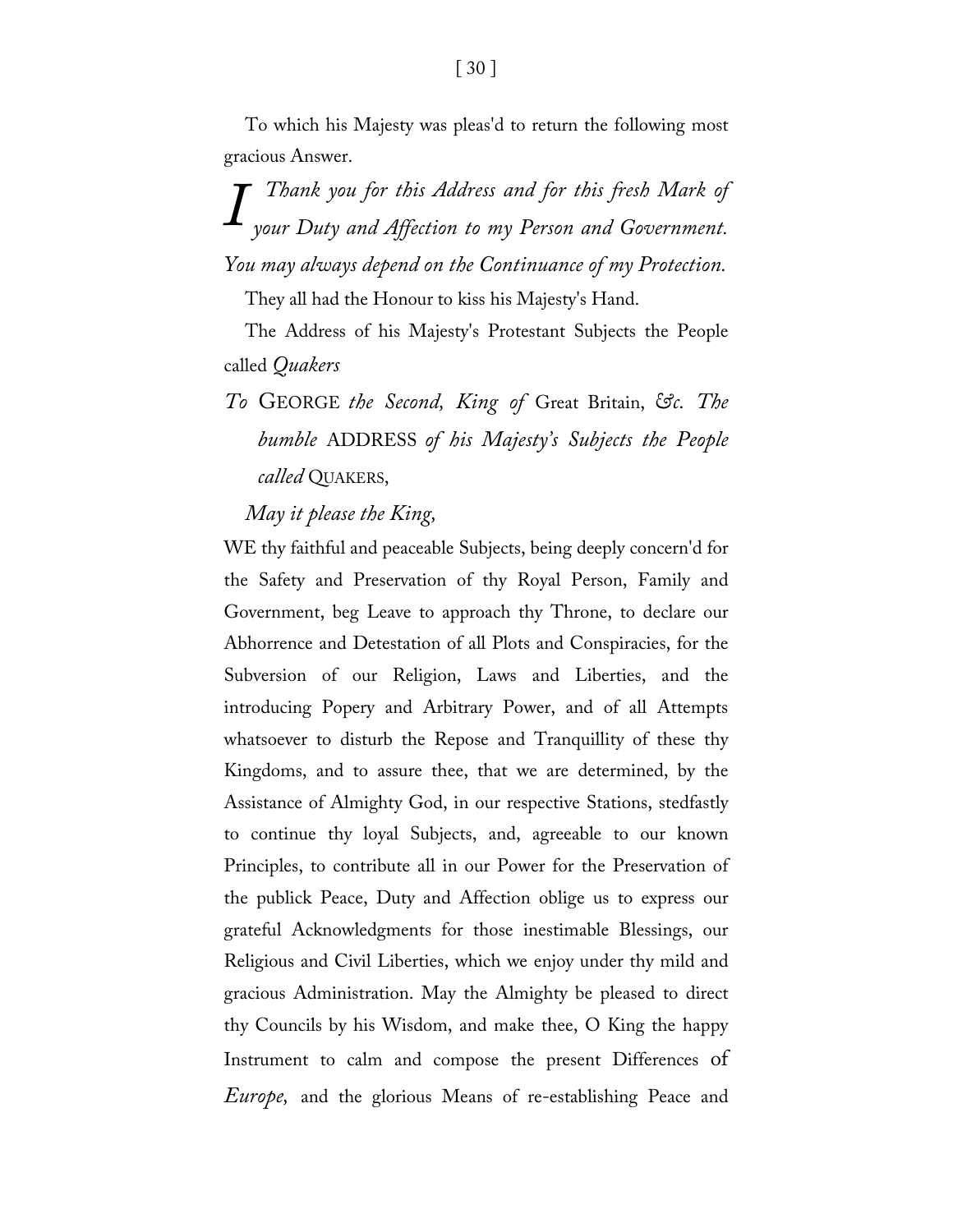Tranquillity: May his Divine Providence, who hath preserved. thee in imminent Dangers, protect thee against all thine Enemies, make thy Reign over us long and prosperous, and continue a Succession. of thy Royal Offspring, the Blessings of a free and happy People to late Posterity.

> Signed, in Behalf of the said People, *London,* the 9th Day of the first Month, called *March,* 1743.

To which Address his Majesty was pleased to return this most gracious Answer.

*Thank you for this very dutiful and loyal Address: And you may rely upon my Constant Protection. I*

*The* ADDRESS *of the* French *Protestant* Refugees, presented to his *Majesty by General St.* Hyppolite: *Which Address his Majesty was pleased to receive very graciously.*

*SIRE,*

OS très foumis et très fideles Sujets, les Protestants *François*  VRefugiés, viennent avec empressement aux pieds de votre Trône, pour vous renouveller les assurances de leur Fidelité et de leur Zéle. Attaches a vôtre Majesté, et a son auguste Maison par les liens sacrés de la Religion, pour laquelle ils ont souffert; et par ceux de la Reconnissance, de l'Inclination, et du Devoir; sensibles au bonheur dont ils jouissent sous votre Gouvernement, au milieu dc l'illustre et Généreuse Nation dont ils font partie, ils n'ont pû regarder qu'avec horreur, l'audacieuse, et detestable entreprise, formé en faveur du Papisme, contre le Trône de votre Majesté, la Religion, les Loix, et la Prosperite de ces Royaumes; Intérêts pour lesquels nous serons toûjours prêts à sacrifier nos biens, et nos vies.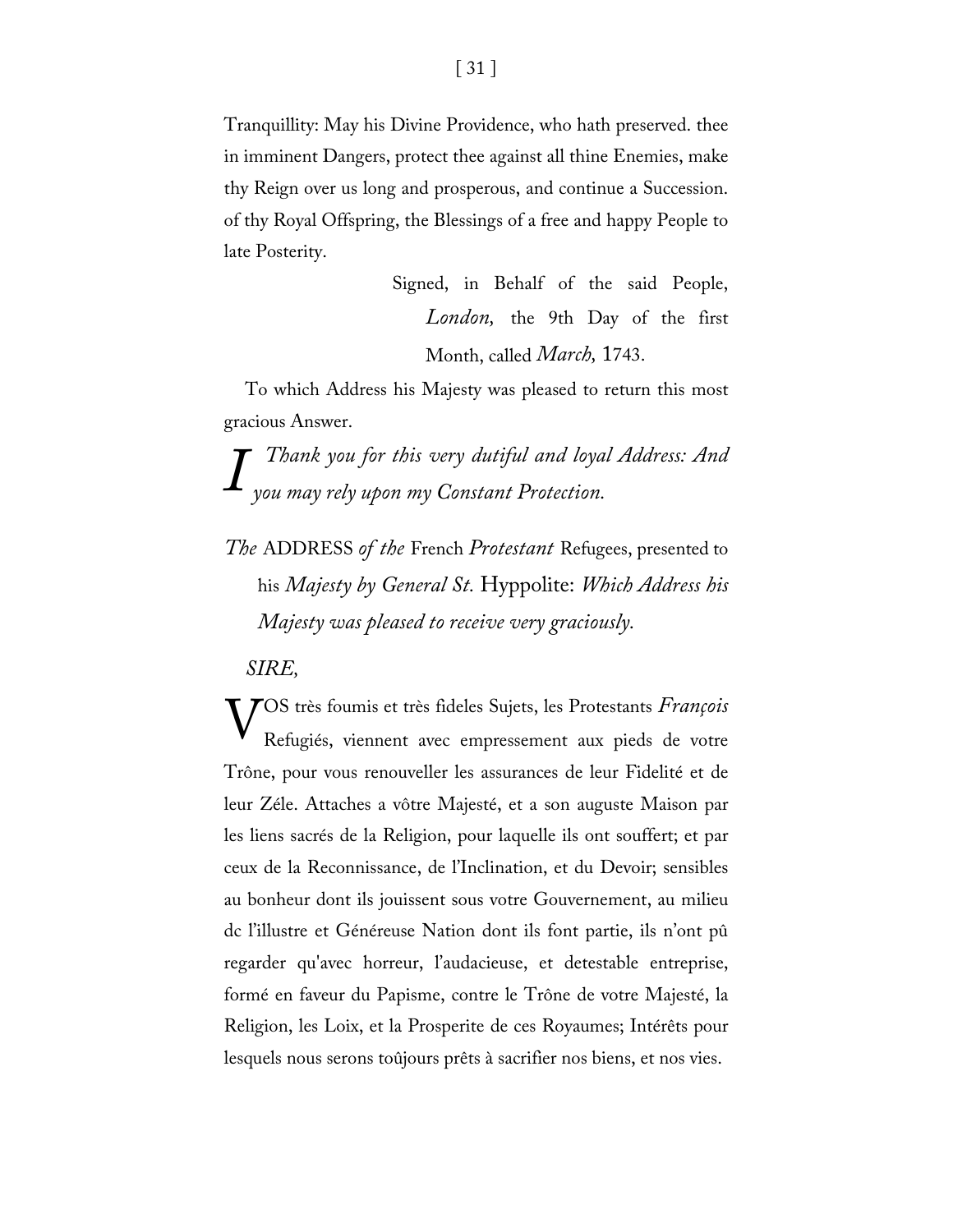Nous nous assurons, Sire, que le même Dieu qui vous couvrit de sa Protection dans le Jour des Alarmes, dans ce Jour, où l'Intrepidité et le Courage Heroïque de votre Majesté, se montra avec tant de Gloire, et qui confondit vos Enemis, saura dissiper de nouveau le Conseil des Nations, et mettre à néant les Desseins des Peuples.

Benisoit Dieu, qui a forme vous mains au Combat, et vos doigts a la Bataille ; et qui vous a donné la Victoire. Veuille à l'avenir le Tout Puissant avoir toujours votre Majesté en sa Sauvegarde, donner à ses desseins des Succès heureux, d'où resulte la Paix, et la Prosperité de vos Royaumes ; et prolongeant les Jours de vôtre Majesté, pour le Bonheur de ses Peuples, l'apui de la Cause Protestante, et la Consolation de ceux qui l'ont a Cœur ; faire qu'il y aît toûjours jusqu'à la fin des Siècles, quelqu'un de votre Auguste Famille, assis sur le Trône de ces Royaumes, pour suivre vos grandes Vuës, et marcher sur vos glorieuses Traces.

These Addresses were attended and followed by great Numbers from the principal Counties, Cities and Boroughs, being all full of the most dutiful, loyal, and affectionate Speeches, declaring their Detestation of a Popish Pretender, and that perfidious Nation that supported and abetted him.

His Majesty received them all with the greatest Marks of Esteem, and was pleas'd to honour with Knighthood, *Charles Eggleton* Esq; *William Smith* Esq; and *James Creed,* Esq; Commissioners of the Lieutenancy of the City of *London*; as also *Samuel Gower* Esq; *Clifford Williams Phillips* Esq; *Thomas De Veil* Esq; Justices of the Peace for the Liberty of the Tower of *London.*

However, the *French* continuing to make great Preparations at *Dunkirk* and other Ports for the Embarkation of Forces, vainly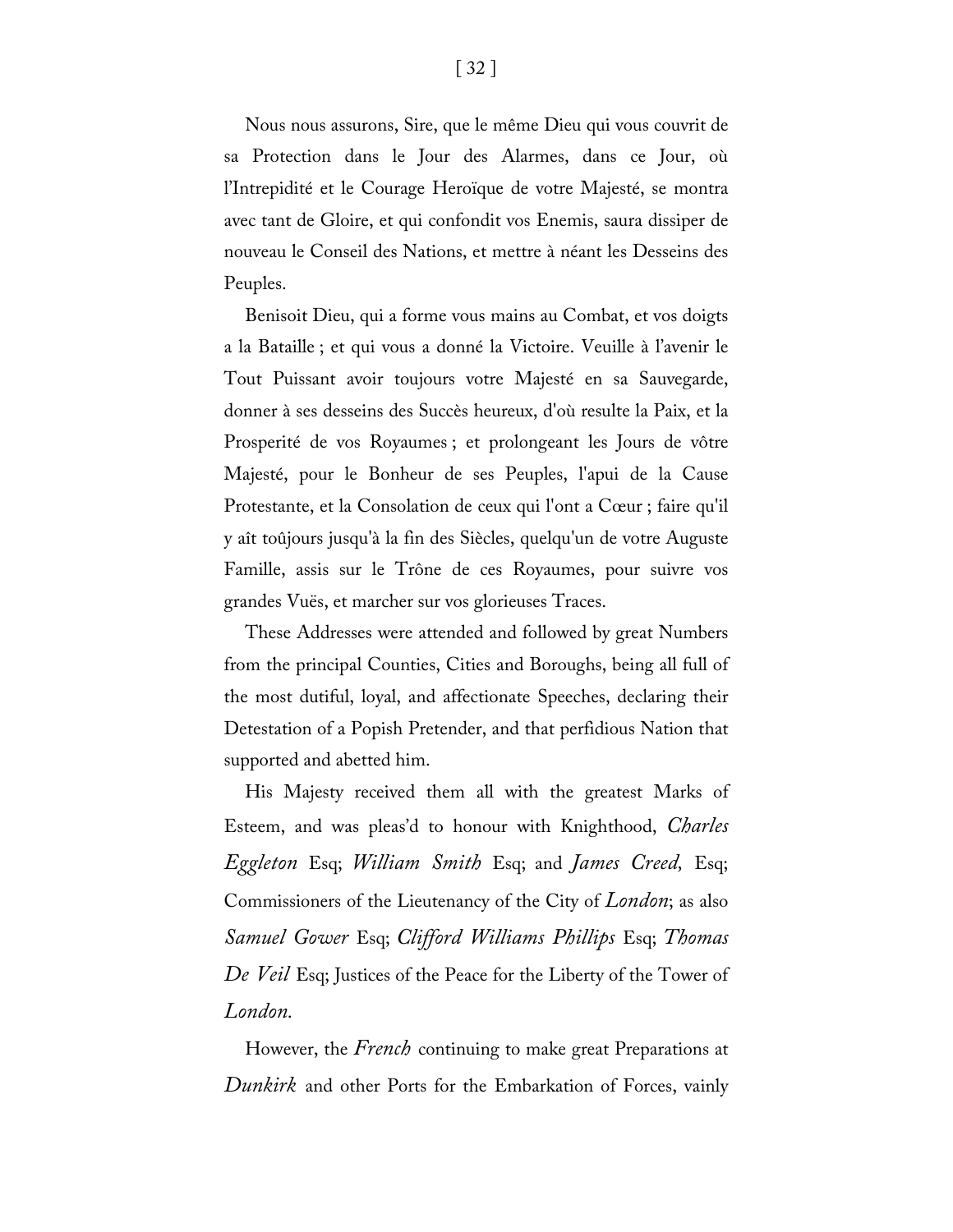flattering themselves of Success, by observing the Warmth of some of our Debates on particular Occasions, it was thought expedient not only to march the greatest part of our Forces to the Sea-Coasts (there being near twenty Thousand in *Flanders)* but also to send General *Wentworth* to Mr. *Trevor* our Minister at *Holland,* to demand the Troops stipulated by the Treaties, to be immediately transported hither.

Accordingly Mr. *Trevor,* on the 29th *February,* N. S. presented to the States General the following Memorial, demanding the Succour of 6000 Men, stipulated by theTreaties, to be immediately sent over into *Great Britain.* The States General, notwithstanding their having been before assembled in the Morning of that Day, were pleased to appoint an extraordinary Meeting at Seven in the Evening, in order to receive the said Application from Mr. *Trevor,* and immediately, upon the Receipt of it, sent their Agent to his House, to acquaint him, that their High Mightinesses had unanimously consented to his Majesty's Requisition of the Six Thousand Men, and had directed Orders to be forthwith sent to their Admiralties, to accelerate the manning of such Ships of War as were in a Condition of being the soonest put to Sea; adding the strongest and most cordial Professions of their High Mightinesses unalterable Attachments to his Majesty's Person and Government.

#### *High and Mighty Lords,*

THE common Interests and solemn Engagements, so often renewed, which constitute between your High Mightinesses renewed, which constitute between your High Mightinesses and the King of *Great Britain* an Union, more natural and intimate than any now subsisting between any other allied Powers in *Europe, do* not leave his Majesty any Room to doubt, but that your High Mightinesses will answer the Demand, which I have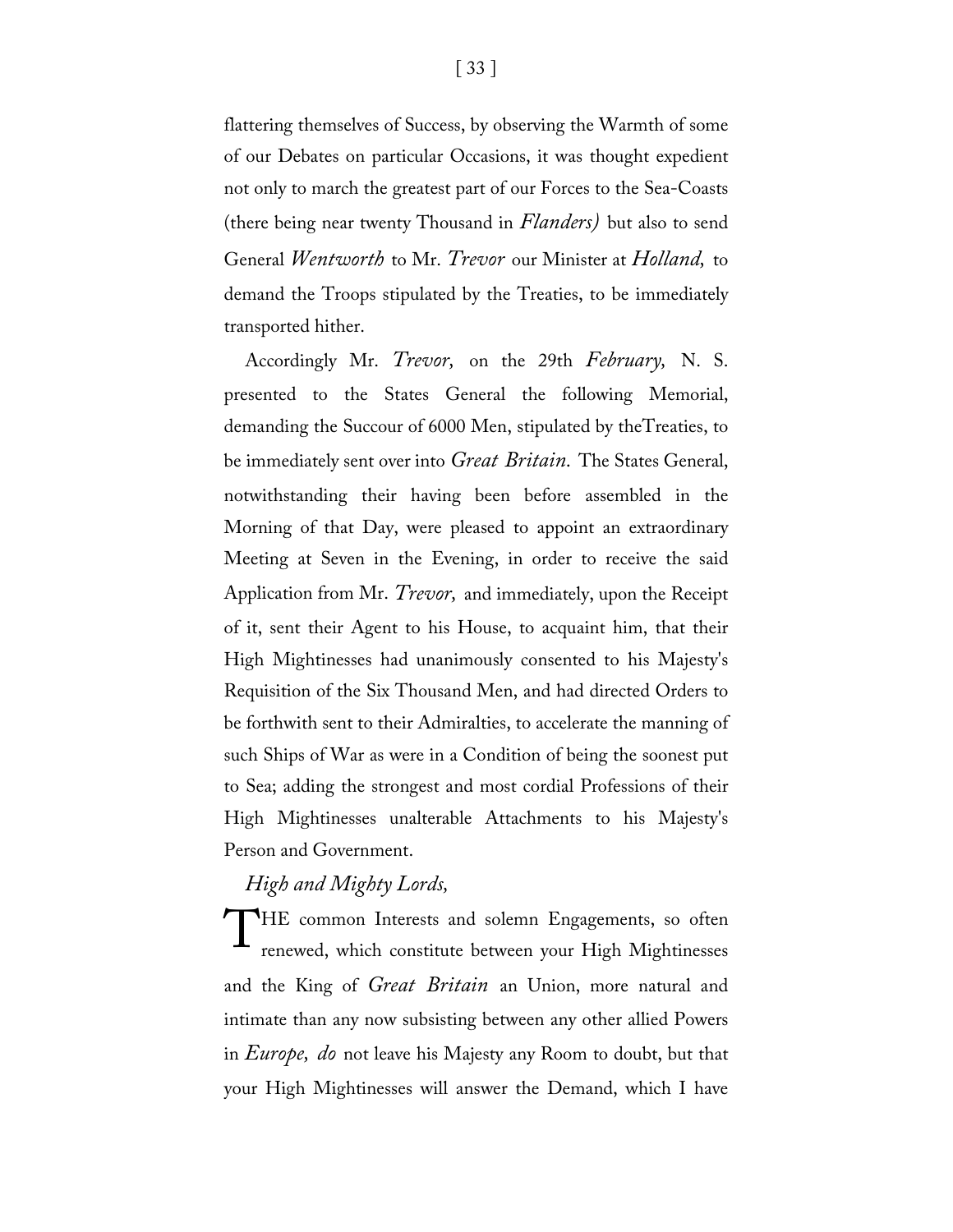now the Honour to make in his Name, with an Heartiness and Zeal proportioned to the Dissatisfaction and Concern, with which you must have heard of the Proceedings that occasion it. Your High Mightinesses are already informed of the Indignity offered to his Majesty and the whole *English* Nation by *France,* in receiving into her Dominions, and concealing in a mysterious Manner for above the *Space* of a Month, the Eldest Son of the Pretender. Your High Mightinesses have also too good Informations, to be ignorant of the suspicious Measures taken before or after this Attempt upon the Dignity of the King my Master, and upon the Religion and the Liberty of my Country. The great Naval Armaments made by *France,* without her having any Enemy to fear for herself, or any acknowledged Ally to succour by Sea; the Motions of her Officers and of her Troops all along the Coasts of the Channel; the extraordinary Provision made by her there of all Sorts of Warlike Stores; the Stopping, in all her Ports, from *Britany* quite to *Flanders,* of all Vessels proper for Transports; the Embarkation of Musquets, Field Pieces, Chevaux de Frise, Bridles, Saddles, and all Kinds of Arms proper for a Descent; the Sailing of the *Brest* Squadron, and its Motions, which can no longer be misunderstood: In short, the Assemblage of all the abovementioned Preparatives at *Dunkirk,* a Rendezvous the nearest to, and which gives the justest Cause of Suspicion to *Great Britain:* All these Circumstances; I say, would have been sufficient Proofs of the evil intentions of *France* against the Person and Crown of the King, either for invading his Dominions or for stirring up and fomenting Divisions in them, though she had not besides by a Declaration, just made to his Majesty's Minister at *Paris*, renounced, in a manner, the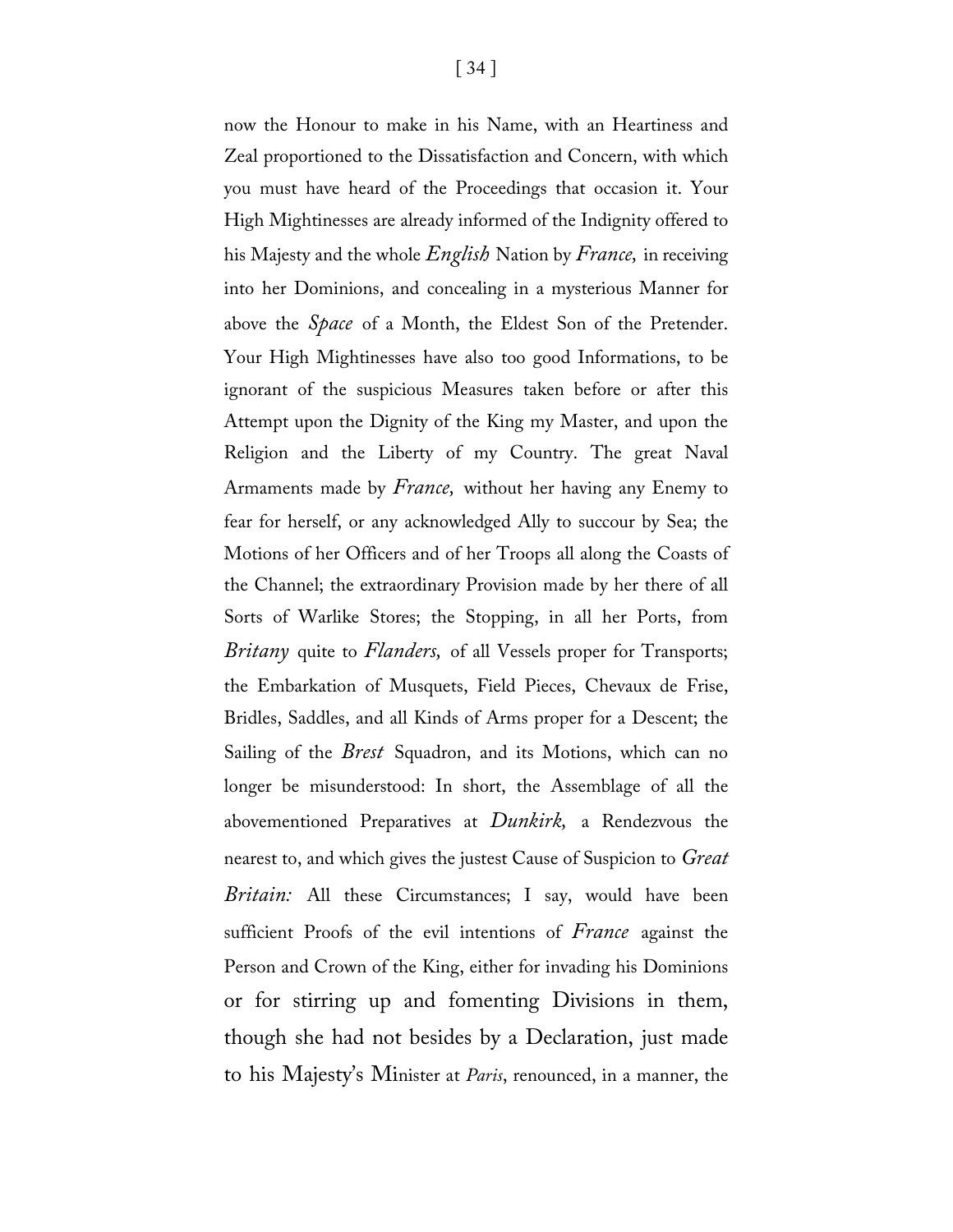Treaties between the two Crowns, and particularly that of 1717, made with the Concurrence, and under the Guaranty of your High Mightinesses.

Such Measures, and such Appearances, are more than, sufficient to give the King my Master a full Right to Demand, as I have, the Honour to do by the present Memorial, in a solemn and pressing manner, the Granting of the Succour which he is intitled to by virtue of the Perpetual Defensive League signed the 3d of *March* 1678, and the Separate Articles thereof, conformably to the Sense and to the Interpretation of the Guaranty; and reciprocal Succour, which was finally determined and settled by an Act expresly made between the two Powers the 3d of *April,* 1716; the Whole renewed and confirmed by the last Treaty which your High Mightinesses concluded in the Year 1728 with his Majesty who now happily; reigns, some time after his Accession to the Crown.

It is, High and Mighty Lords, upon Motives so pressing, and in Consequence of Engagements so clear, as those which I have just had before your High Mightinesses, that I have the Honour to desire that you would immediately dispatch your Orders, that a Body of 6900 Men or your National Infantry, with a suitable Number of Officers, do repair with all Diligence to *Williamstadt*  for the Service of his Majesty, where I have Orders from the King to hold in Readiness the Vessels necessary for transporting them.

His Majesty commands me moreover to require of your High Mightinesses, that, till Circumstances may enable you to afford more especially that Succour which you are engaged to furnish by Sea, by virtue of the Treaties before mentioned, you would be pleased to give Orders to some of your Vessels of War, which are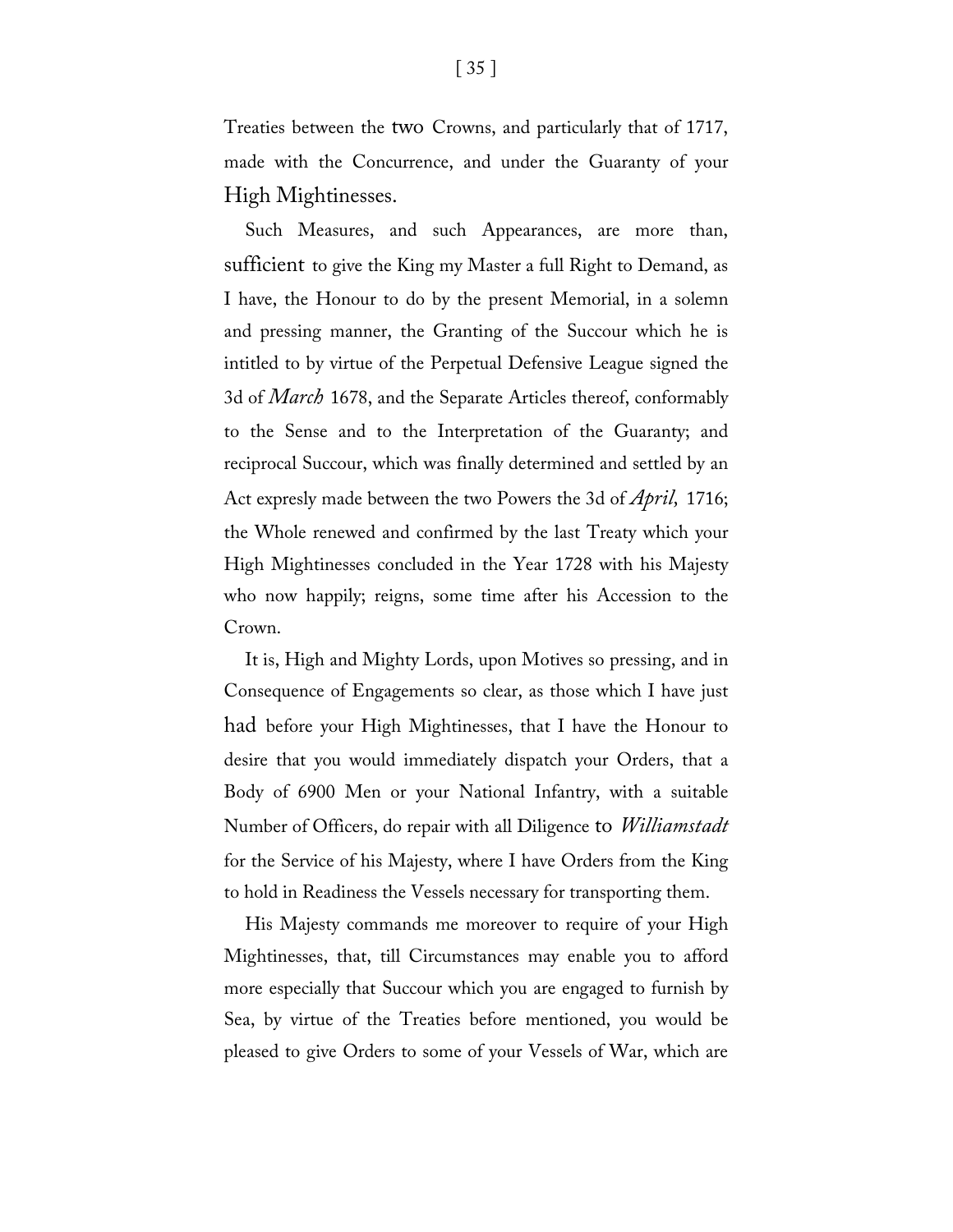in Readiness, and nearest at Hand, to convoy the said Body of 6000 Men into *England.*

Altho' by the Blessing of God, his Majesty has an assured Resource against the Attempts of his Enemies, whosoever they be, in the vigorous Measures which he has already taken, and in the approved Fidelity of his Subjects, he has nevertheless thought himself under an Obligation to take this additional Precaution in regard to the Dignity of his Crown, to his Paternal Tenderness for his People, to the Constancy of his Endeavours for die Publick Liberty, and to the greater Security of the Protestant Religion, all which are threaten'd at one and the same Time by the extraordinary Preparations which are making almost within Sight of his Kingdoms.

The Confidence which the King has always had, and which his Majesty will always have, in the so-often-experienced Friendship and. good Faith of your High Mightinesses, makes him firmly to depend upon an immediate and favourable Answer to this Demand, and such a one as his Majesty cannot but expect from true Friends and Allies, religious Observers of their Engagements, and zealous Defenders of Religion and Liberty; the only Sources as well of the Glory and Happiness of the two Nations, as of the Hatred of our envious Neighbours.

Done at the *Hague* the 29th of *February,* 1744. Signed,

R. TREVOR

*March* 2*, N. S*. The States General took the following Resolution. Having been deliberated, by Resumption upon the Memorial of Mr. *Trevor,* Envoy Extraordinary and Plenipotentiary of his Majesty the King of *Great Britain,*  presented to their High Mightinesses upon the 29th of last Month, by which pursuant to the Order of his said Majesty, he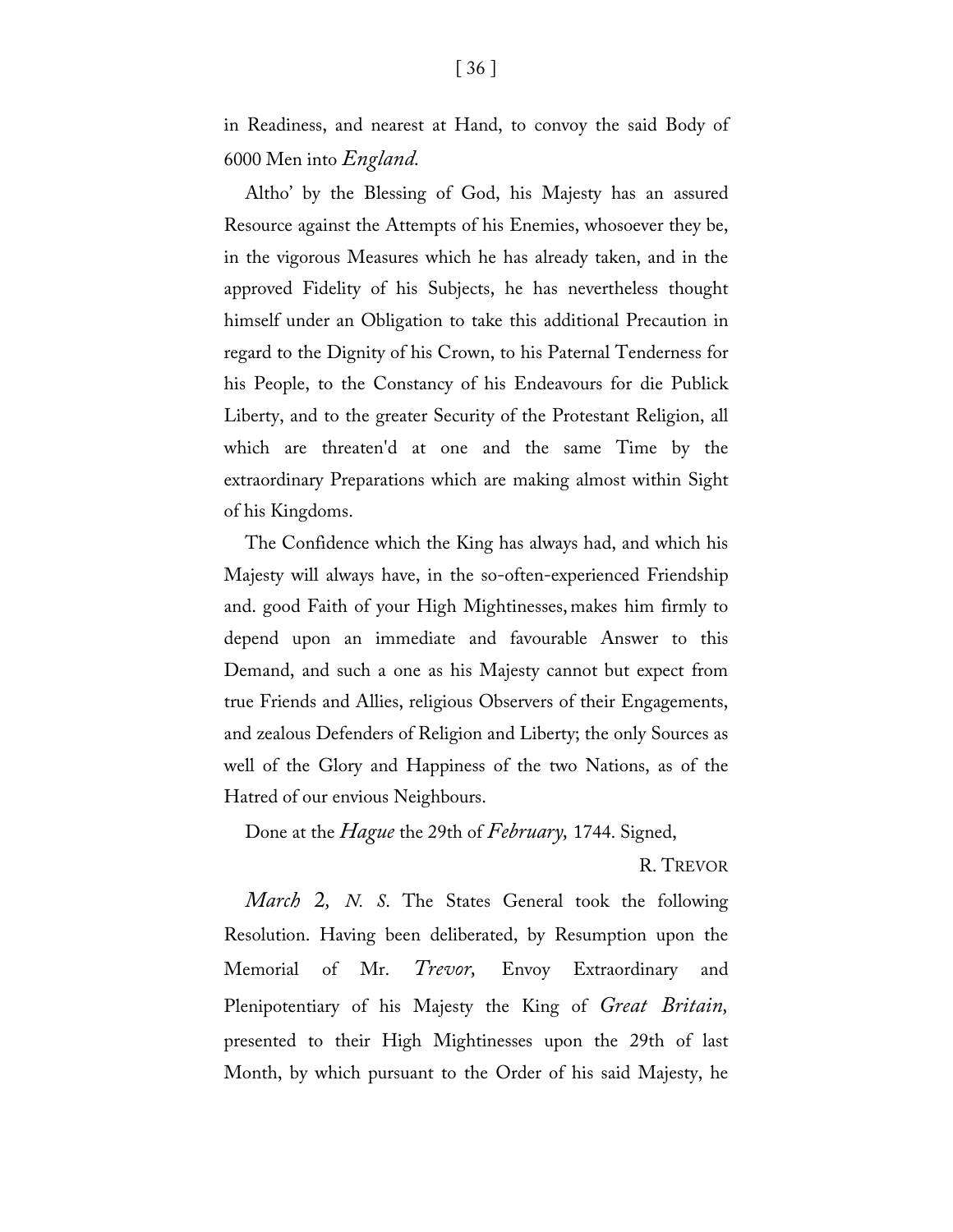informs their High Mightinesses of the very just Grounds of Suspicion which arise from the Arrival of the eldest Son of the Pretender in *France,* the extraordinary Preparations and Motions by Sea and Land, and particularly the Fitting out and Sailing of a Squadron from *Brest*, and the Assemblage of Troops and Transport Ships along the Coasts, especially at *Dunkirk,* that a Design has been formed to make an Invasion upon some Part of his Majesty's Dominions; demanding by Virtue of the Treaties and Alliances subsisting between his Majesty and their High Mightinesses. that they would immediately dispatch their Orders for a Body of Six Thousand Men of their national Infantry to repaid to *Willemstadt*, to be embarked there and transported into *England*; demanding also, that till such Time as their High Mightinesses shall be able to give the entire Succour, which by the Treaties they are engaged to furnish by Sea, some of their Ships of War, which are in Readiness, be employed to convoy the said Troops; all which is more fully set forth in the said Memorial, and in the Acts of the 29th of the last Month. In Consequence thereof, it hath been thought fit, and resolved, to give Mr. *Trevor* the following Answer upon his said Memorial: That the Umbrage which has been taken, as if the Kingdoms of his *Britannick* Majesty were threatned with an Invasion, from the Arrival of the eldest Son of the Pretender in *France,* from the Sailing of the *Brest* Squadron, and from the Preparations and Motions which are making along the Coast, and particularly at *Dunkirk,* in order to make an Imbarkation of Troops there, cannot be looked upon but as extremely well founded; that their High Mightinesses do so greatly esteem his Majesty, and his Friendship, and take so great a Part in the Preservation and Welfare of his Majesty, and his Kingdoms, that no foreign Power do create Disorders therein, and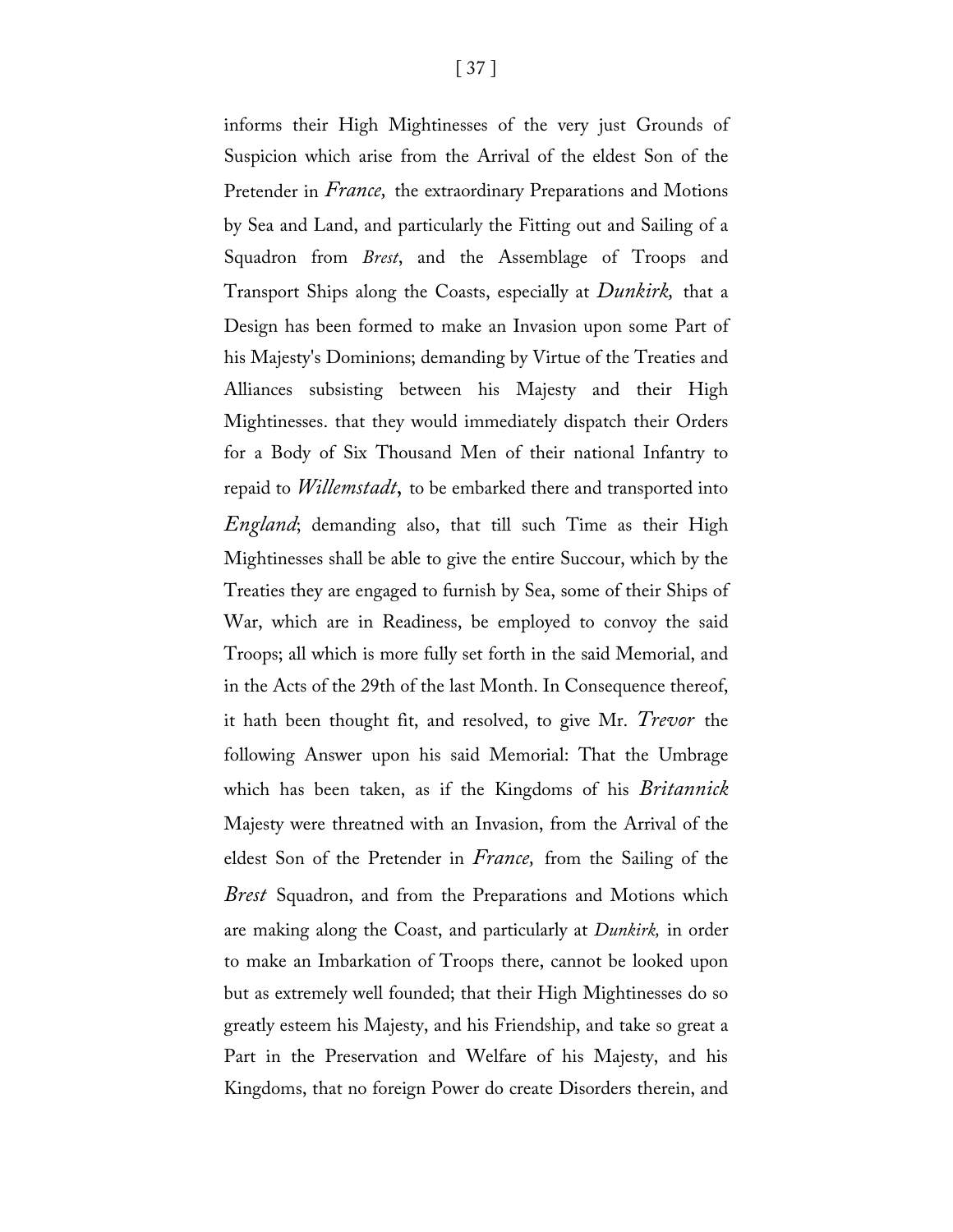[ 38 ] that no Invasion be made upon the present Constitution as by Law

established; and considering not only their Treaties, and Alliances, which oblige them to supply his Majesty in his lawful Government, and his Kingdoms in their Religion and Liberties, but also their own Interests, as judging, that the Preservation of their own State, and of their own Religion and Liberty, under the Assistance of the Almighty, depends in a great Measure upon the strict Union and Alliances between the Crown of *Great Britain*  and their Republick: In Consequence thereof, they do not hesitate a Moment to grant his Majesty immediately the Succour of 6000 Men, and have already chosen, and given Orders for the Transportation of six Battalions into *England,* as soon as possible: That they will immediately inform themselves whether there be in the Ports belonging to the Republick, any Vessels of War in a Condition to serve as a Convoy to the said Troops, of which they are not certain; that their High Mightinesses being firmly persuaded, that in this Conjuncture their Interests are one and the same with those of his Majesty, they will be ready and willing to give his Majesty all the Assistance which the common Interests and the good Faith of the Treaties require, and which is in their Power.

Pursuant to these Orders 6000 Men are already landed here.

During this Time of Danger and Suspicion, it was thought proper to suspend the *Habeas Corpus* Act, that the King might have it in his Power to take and detain any suspected Person as long as it should be deem'd necessary. The *Habeas Corpus* Act is the great Writ of *English* Liberty, and was originally ordain'd by the Common Law of the Land, as a Remedy for such as were unjustly imprison'd, to procure their Liberty. It lies where one is indicted for any Crime or Trespass before Justices of the Peace, or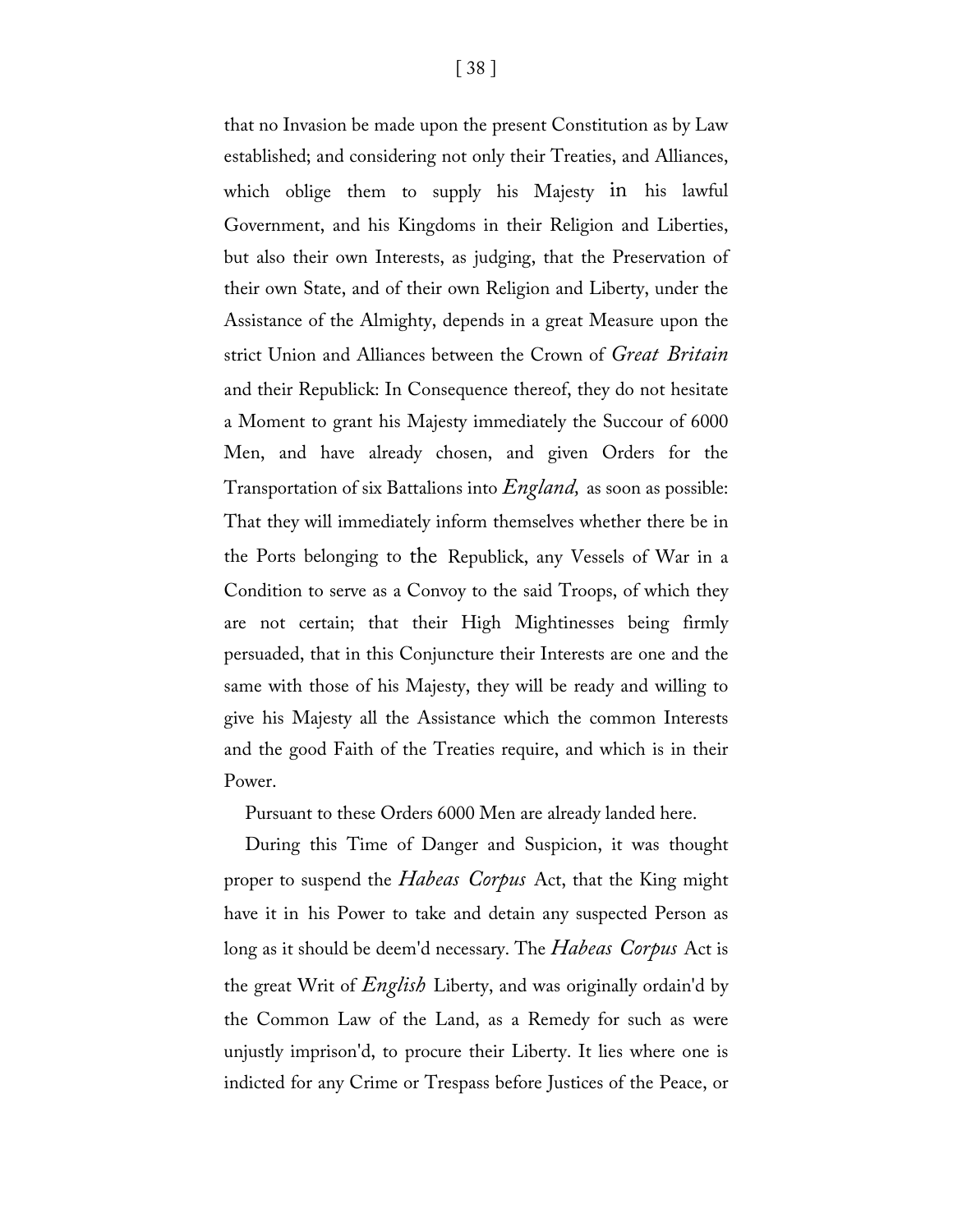in a Court of any Franchise, and being imprison'd for the same, hath offered sufficient Bail, but it is refused where bailable, he may then have this Writ out of the King's Bench to remove himself thither, and answer the Cause there; And the Court in this Case is, first to procure a *Certiorari* out of the Chancery, directed to the Justices for removing the Indictment into the King's Bench; and upon that to procure this Writ to the Sheriff, for the causing his Body to be brought at a certain Day.

By the Statute of 31 *Char.* II. Chap. 2. a Person in Prison may have an *Habeas Corpus* from any Judge, on Complaint made, and on view of the Copy of the Warrant of Commitment (unless he be committed for Treason or Felony specially expressed in the Warrant, or the Offences not bailable) which *Habeas Corpus*  shall be returnable immediately; and upon Certificate of the Cause of Commitment, the Prisoner shall be discharged on Bail to appear in the Court of King's Bench the next Term, or at the next Assizes &c. where the Offence is cognizable: And Persons committed for Treason or Felony (specially expressed in the Warrant) on Prayer in open Court the first Week of the Term, or Day of Sessions,  $\Im \mathcal{C}$ , are to be brought to Trial; and if not indicted the next Term or Sessions after Commitment, upon a Motion the last Day of the Term,  $\Im c$ . they shall be let out upon Bail; except it appears upon Oath, that the King's Witnesses are not ready; and if on Prayer they are not indicted or tried the second Term after Commitment, they shall be discharged.

#### *The Form of a* Habeas Corpus *returnable immediate.*

*GEORGE* the Second, *&c.* To the Mayor, Aldermen, *&c.*  Greeting. We command you, that the Body of *A. B.* in our Prison under your Custody detained, as 'tis said, together with the Day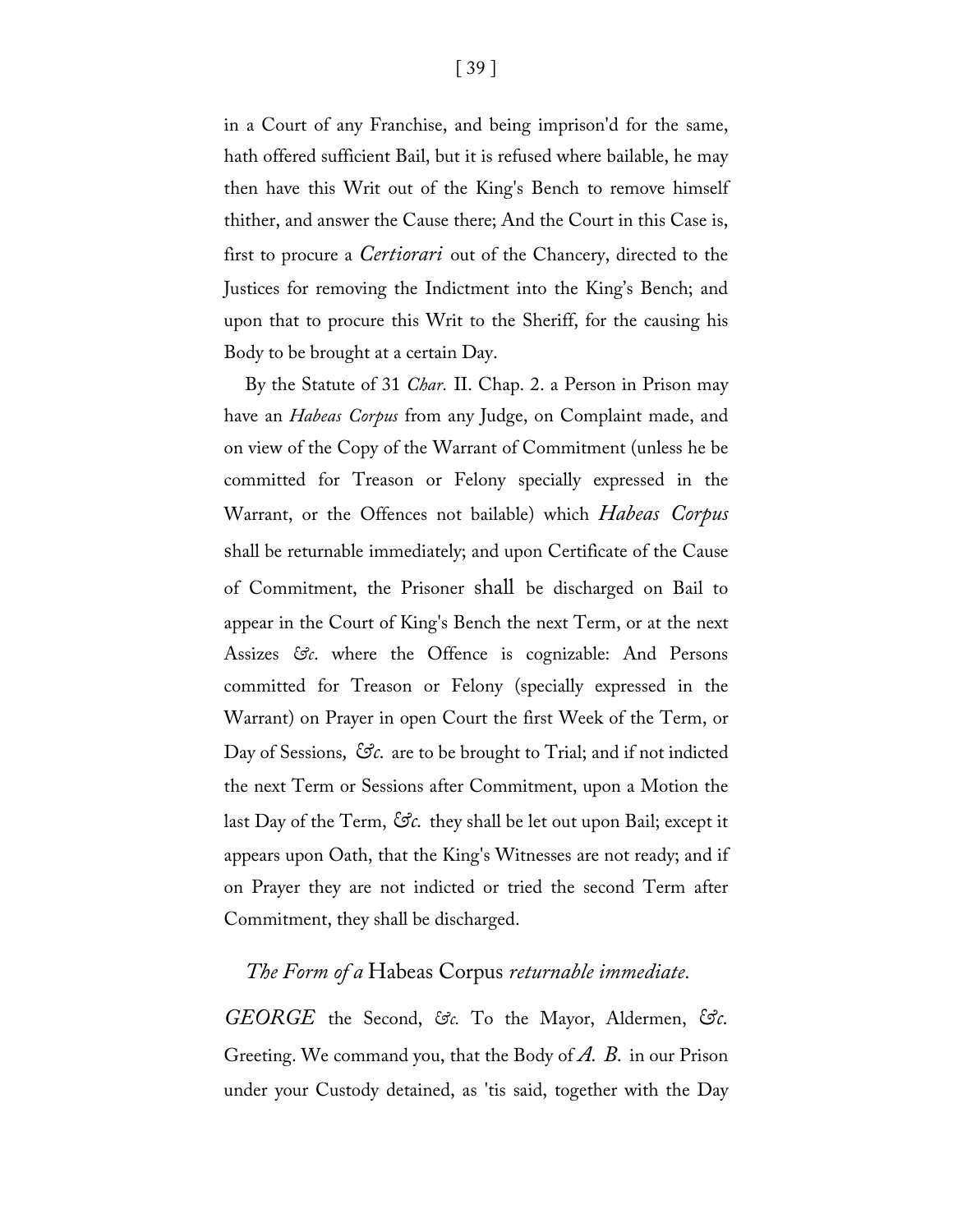and Cause of his Taking and Detaining, by whatsoever Name the said *A. B.* shall be charged in the same, you have under safe and secure Conduct, before our beloved and faithful ------- our Chief Juftice, assigned to hold Pleas before us, at his Chamber situate in -------- immediately after the Receipt of this Writ, to do and receive all those things, which the same our Chief Justice shall then and there consider in this Particular, *&c.*

Notwithstanding these Precautions, and the great Unanimity which appeared in all Ranks and Conditions of Men to support his Majesty, the *French* continued their foolish Design of an Invasion; and we have just receiv'd the following Account of their Proceedings from *February* the 19th. *viz.* That on *Sunday* 19th of *February,* a considerable Number of Soldiers embark'd on board twenty Bilanders and twenty Fishing Boats, lying in the Harbour of *Dunkirk,* in order to be put on board the Transports in *Dunkirk*  Road, amounting in the whole to about 4600 Men: That the same Evening about forty Carriages, with Cannon of different Sizes, Ammunition, *&c.* passed through the Town down to the Key: That on *Tuesday* the 21st, several *French* Officers were busy about exchanging their *French* Money for *English,* declaring they expected to be in *England* on the *Friday* or *Saturday* following at farthest: That four *French* Men of War and a Frigate came that Day, being the 21st of *February,* into *Dunkirk-Road*: That on *Wednesday February* 22, a great Number of Muskets, (said to be 20000) were put on board a Transport-Ship in the Harbour, which, as several Officers said, were intended for the *English* that should join them: That a large Quantity of Bridles and Saddles were also embark'd: That it was talk'd amongst the Officers, that some *French* Men of War were gone towards the West of *England,*  in order to draw the *English* Fleet from the *Downs,* which if they could do, the Transports, with the Troops from *Dunkirk,* would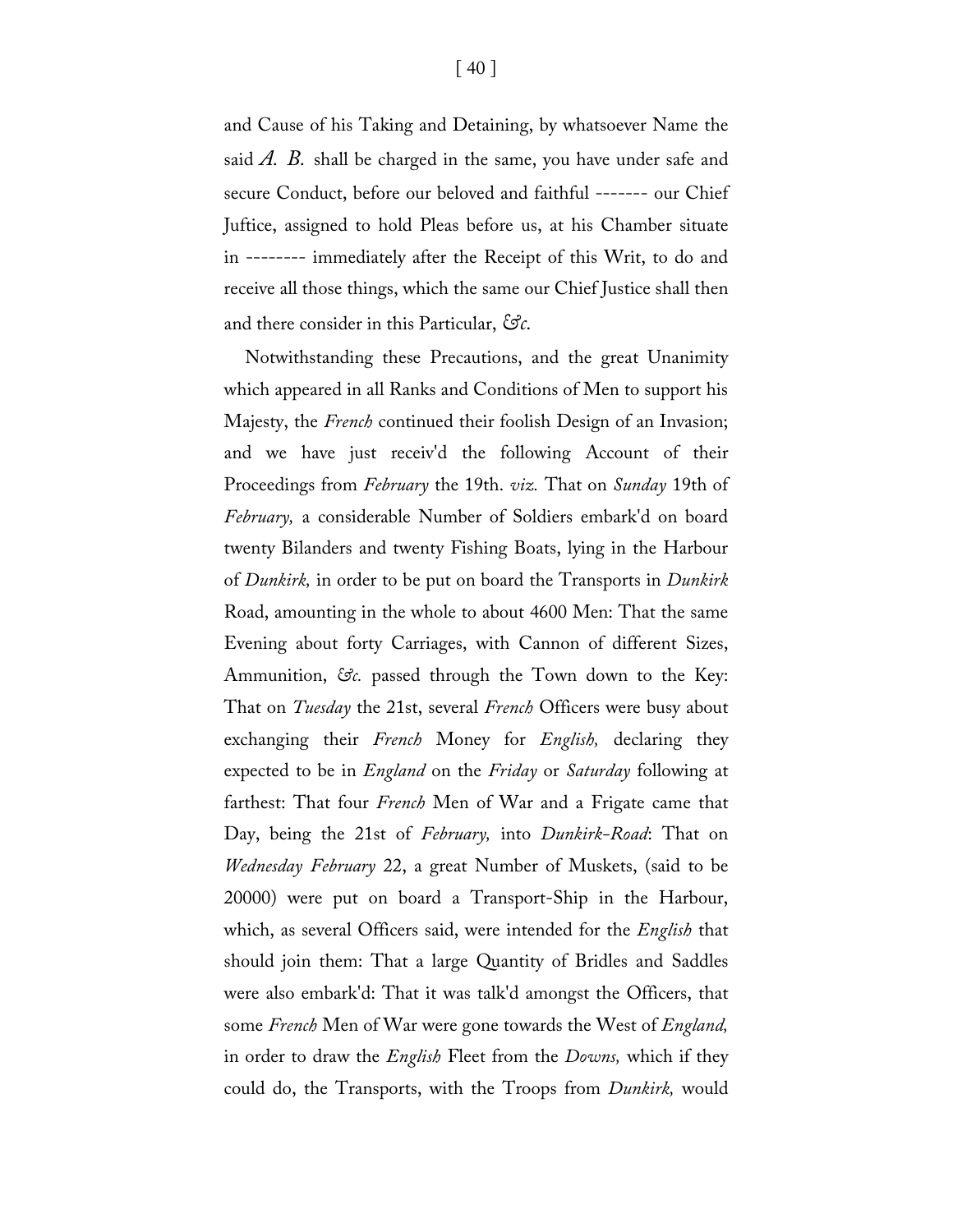then go up the *Thames;* but that if the *English* Fleet remain'd in the *Downs,* the *French* Troops would then land either at *Dungeness* in *Kent,* or at *Pevensey-Bay* in *Sussex:* That on *Friday February* 24, near 7000 Men were put on board the Transports; and that it was reported, that the Embarkation was to consist of 16000 Men: That on *Saturday* the 25th of *February* there having been a violent Storm of Wind, towards the Break of Day, five Transport-Ships, a Dogger, and three Bilanders, were driven on Shore on the Sands: That the *French* acknowledged that 5 or 600 Soldiers were drowned; that two Bilanders, with Soldiers, sunk, and all the Men were drowned: That on the 28th of *February* the Wind changed and blew very hard, and a large Transport-Ship was driven on shore, and several others made Signals of Distress.

On the 6th and 7th of this Instant *March,* the Storm continuing, many more Transports and Bilanders were wrecked, and great Numbers of the following Regiments, who were embarked on this designed Expedition; were lost, which we imagine has postpon'd their Invasion for the Present, to the great Disappointment of this perfidious Nation.

A List of the Troops embarked to invade *England,* commanded by Gen. Count *Saxe,* Lieut. Gen. M. *de Lutteau,*  and four Major Generals. The whole consisting: of sixteen Battalions, and four Squadrons of Dragoons without Horses.

|            | Batt.          |
|------------|----------------|
| Monaco     | 3              |
| D'Eu       | $\overline{2}$ |
| Goudrin    | 2              |
| Soissonois | 1              |
| Languedoc  | 1              |

|                    | Batt. |
|--------------------|-------|
| Royal Marine       | 1     |
| <b>Beaufremont</b> | 1     |
| Diesbach Swiss     | 2     |
| LaCour auChartre   | 2     |
| Royal Corsican     | 1     |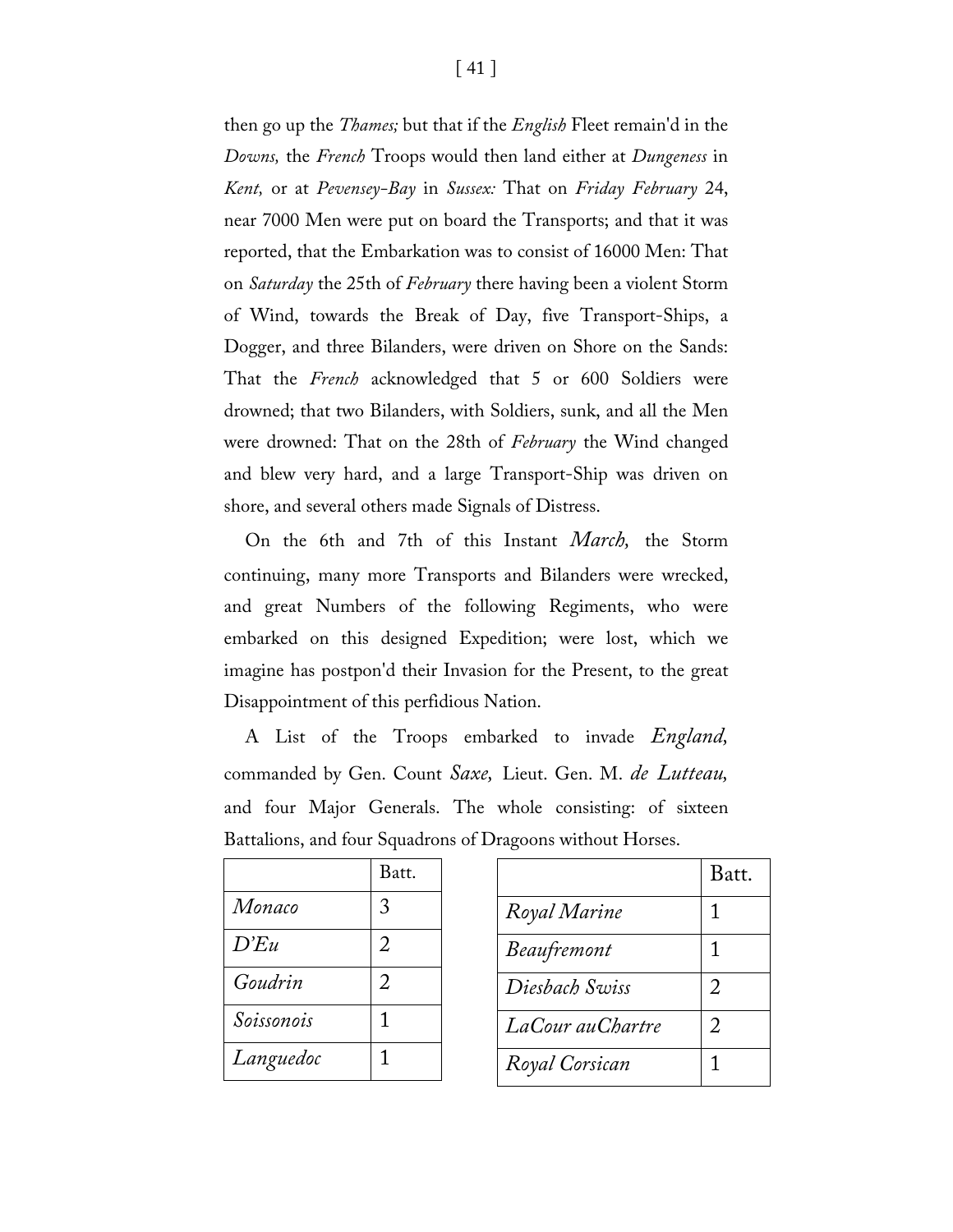Dragoons, *Dauphin,* 4 Squadrons.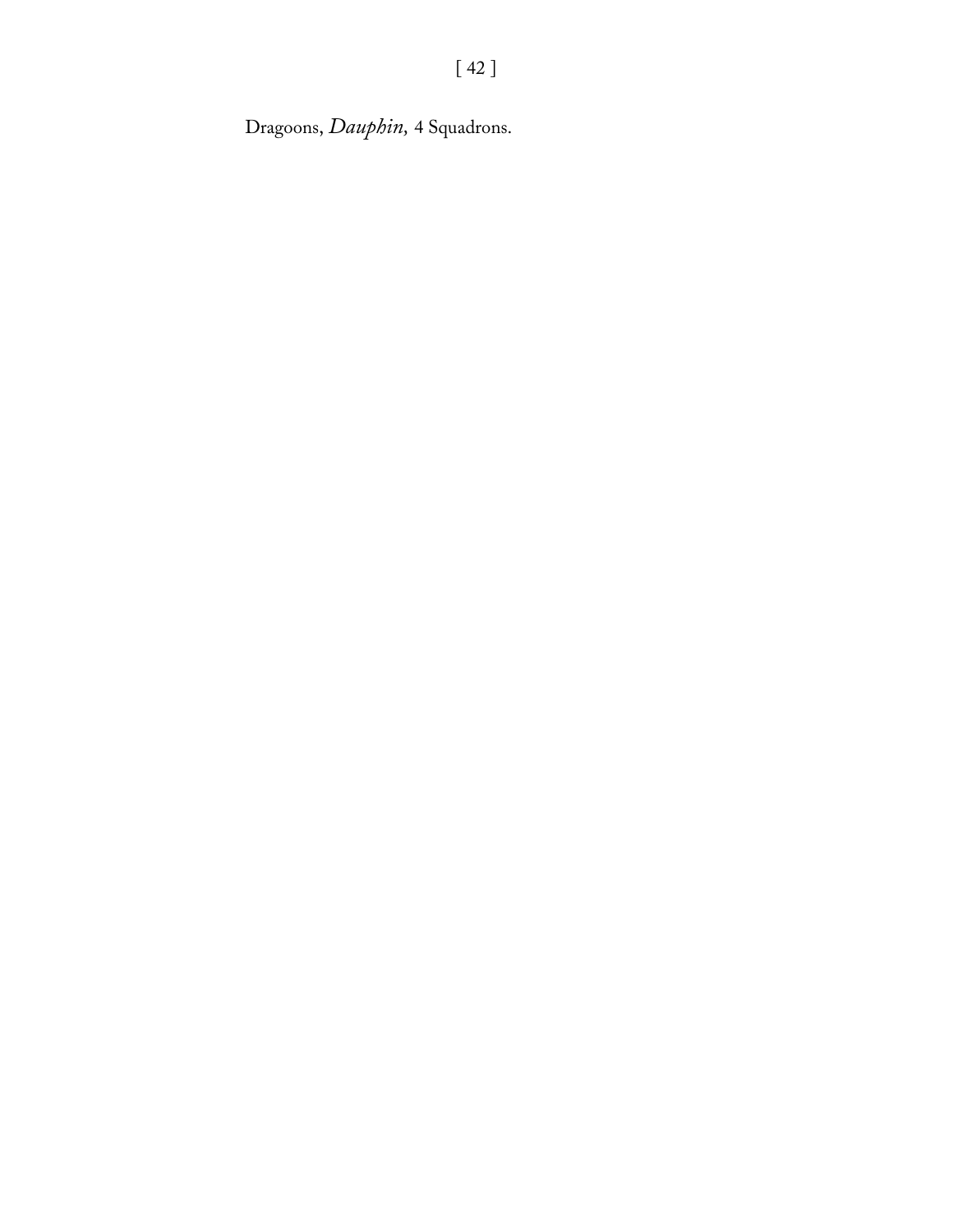#### APPEN D I X.

*The Several OATHS,* &c. *to be administer'd to* Roman Catholicks, *by the Justices of the Peace throughout*  England, *&c.*

*Oaths of Allegiance and Abjuration.*

*A B.* do sincerely promise and swear, That I will be faithful,<br>and bear true Allegiance to His Majesty King *George*: and bear true Allegiance to His Majesty King *George:*

#### *So help me God.*

*A. B.* do swear, That I do from my Heart abhor, detest, and abiure. as impious and heretical. that damnable Doctrine and abjure, as impious and heretical, that damnable Doctrine and Position, That Princes excommunicated or deprived by the Pope, or any Authority of the See of *Rome,* may be Deposed or Murdered by their Subjects, or any other whatsoever. And I do declare, That no foreign Prince, Person, Prelate, State, or Potentate, hath or ought to have any Jurisdiction, Power, Superiority, Pre-eminence, or Authority, Ecclesiastical or Spiritual) within this Realm:

#### *So help me God.*

*A. B.* do truly and sincerely acknowledge, profess, testify, and declare in my Conscience. before God and the World. That our declare in my Conscience, before God and the World, That our Sovereign Lord King *George* is lawful and rightful King, of this Realm, and all other His Majesty's Dominions and Countries thereunto belonging. And I do solemnly and sincerely declare, That I do believe in my Conscience, that the Person pretended to be the Prince of *Wales,* during the Life of the late King *James,*  and since his Decease pretending to be, and taking upon himself the Stile and Title, of King of *England,* by the Name of *James*  the Third, or of *Scotland,* by the Name of *James* the Eighth, or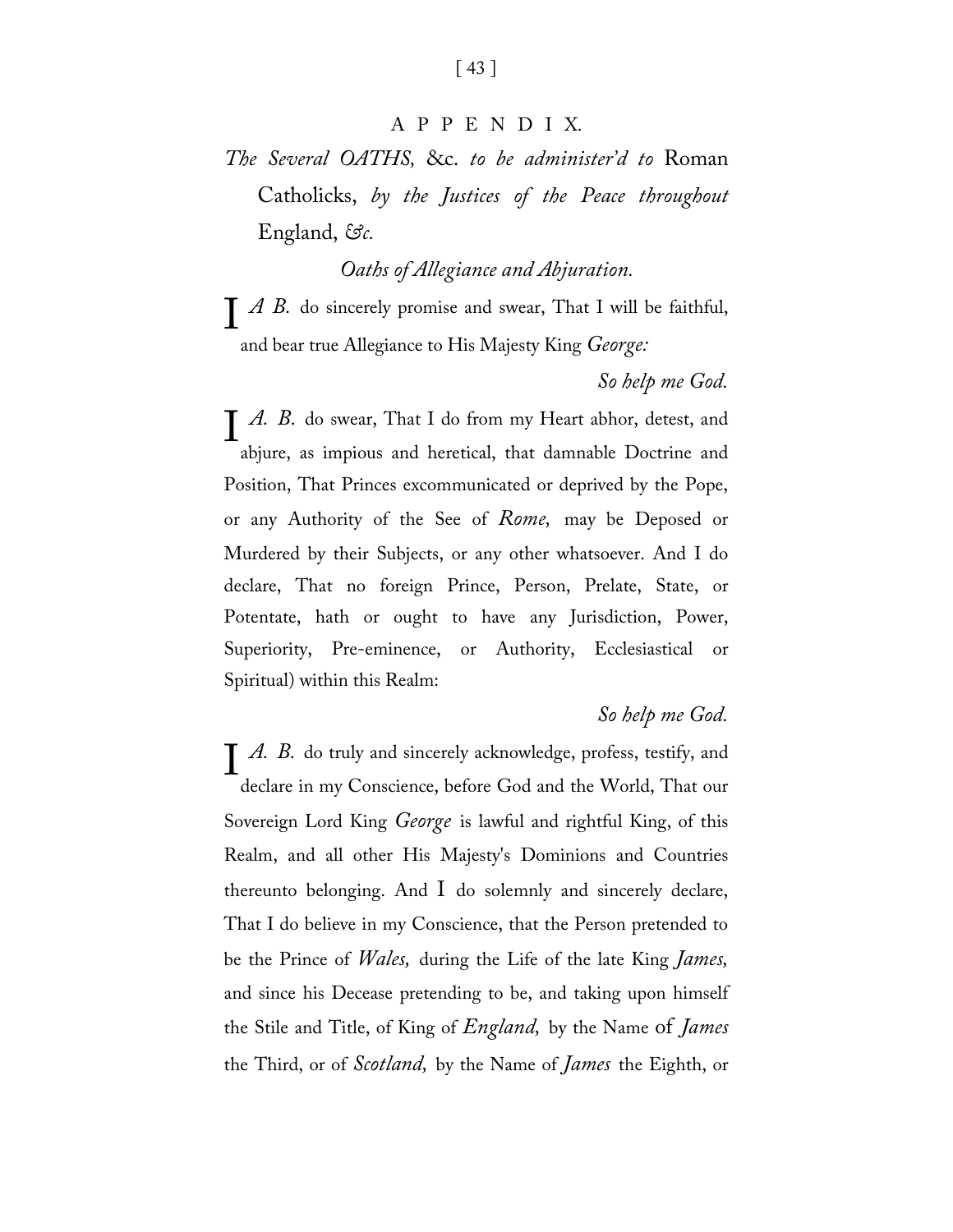the Stile and Title of King of *Great Britain,* hath not any Right or Title whatsoever to the Crown of this Realm, or any other the Dominions thereto belonging: And I do renounce, refuse, and abjure any Allegiance or Obedience to him. And I do swear, That I will bear Faith and true Allegiance to His Majesty King *George,*  and Him will defend, to the utmost of my Power, against all traiterous Conspiracies and Attempts whatsoever, which shall be made against His Person, Crown, or Dignity. And I will do my utmost Endeavour to disclose and make known to His Majesty, and His Suceessors, all Treasons and traiterous Conspiracies which I shall know to be against Him, or any of Them. And I do faithfully promise, to the utmost of my Power, to support, maintain, and defend the Succession of the Crown against him the said *James,* and all other Persons whatsoever ; which Succession, by an Act, intituled, *An Act for the further Limitation of the Crown, and better securing the Rights and Liberties of the Subject,* is and stands limited to the Princess *Sophia,* Electoress and Dutchess Dowager of *Hanover,* and the Heirs of Her Body, being Protestants. And all these things I do plainly and sincerely acknowledge and swear, according to these express Words by me spoken, and according to the plain and common Sense and Understanding of the same Words, without any Equivocation, mental Evasion, or secret Reservation whatsoever. And I do make thisRecognition, Acknowledgement, Abjuration, Renunciation, and Promise, heartily, willingly and truly, upon the true Faith of a Christian:

#### *So help me God.*

#### *The Declaration of the* 30th *of* Charles II.

*A. B.* do solemnly and sincerely in the Presence of God profess, testify and declare, That I do believe that in the Sacrament of testify and declare, That I do believe that in the Sacrament of the Lord's Supper there is not any Transubstantiation of the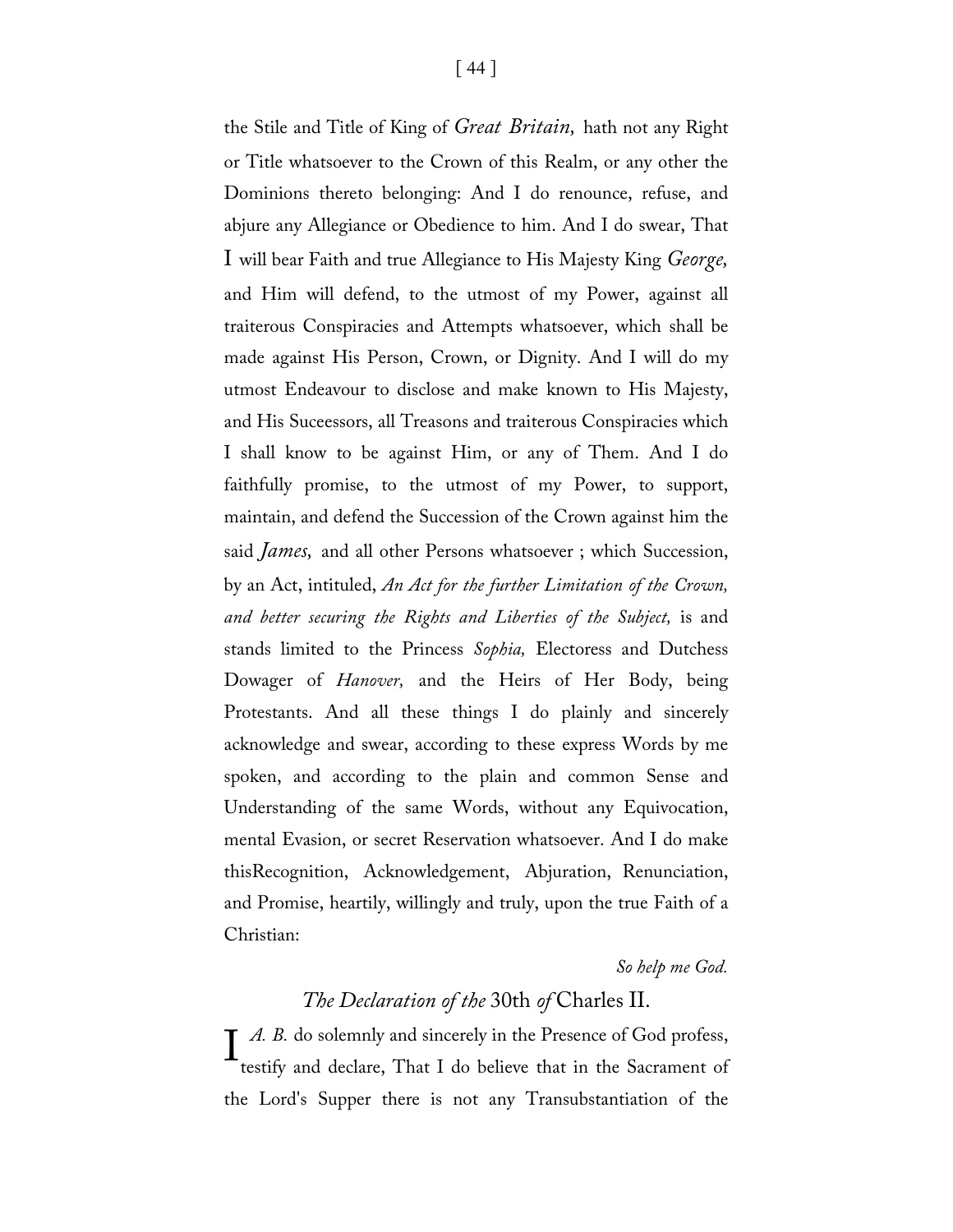Elements of Bread and Wine into the Body and Blood of Christ at or after the Consecration thereof by any Person whatsoever. And that the Invocation or Adoration of the Virgin *Mary,* or any other Saint, and the Sacrifice of the Mass, as they are now used in the Church of *Rome,* are superstitious and idolatrous. And I do solemnly in the Presence of God profess, testify, and declare, that I do make this Declaration, and every Part thereof, in the plain and ordinary Sense of the Words read onto me, as they are commonly understood by *English* Protestants, without any Evasion, Equivocation, or mental Reservation whatsoever, and without any Dispensation already granted me for this Purpose by the Pope, or any other Authority or Person whatsoever, or without any Hope of any such Dispensation from any Person or Authority whatsoever; or without thinking that I am or can be acquitted before God or Man, or absolved of this Declaration, or any Part thereof, altho' the Pope, or any other Person or Persons whatsoever should dispense with or annul the same, or declare that it was null and void from the beginning.

#### *The* ASSURANCE *for* Scotland

*A. B.* do, in the Sincerity of my Heart, Assert, Acknowledge, and Declare, That His Majesty King *George* is the only Lawful and Declare, That His Majesty King *George* is the only Lawful and Undoubted Sovereign of this Realm, as well *de Jure,* that is, of Right, King, as *de Facto,* that is, in the Possession and Exercise of the Government; and therefore I do sincerely and faithfully Promise and Engage, That I will, with Heart and Hand, Life and Goods, Maintain and Defend His Majesty's Title and Government, against the Person pretended to be Prince of *Wales*  during the Life of the King *James,* and since his Decease pretending to be, and taking upon himself the Stile and Title of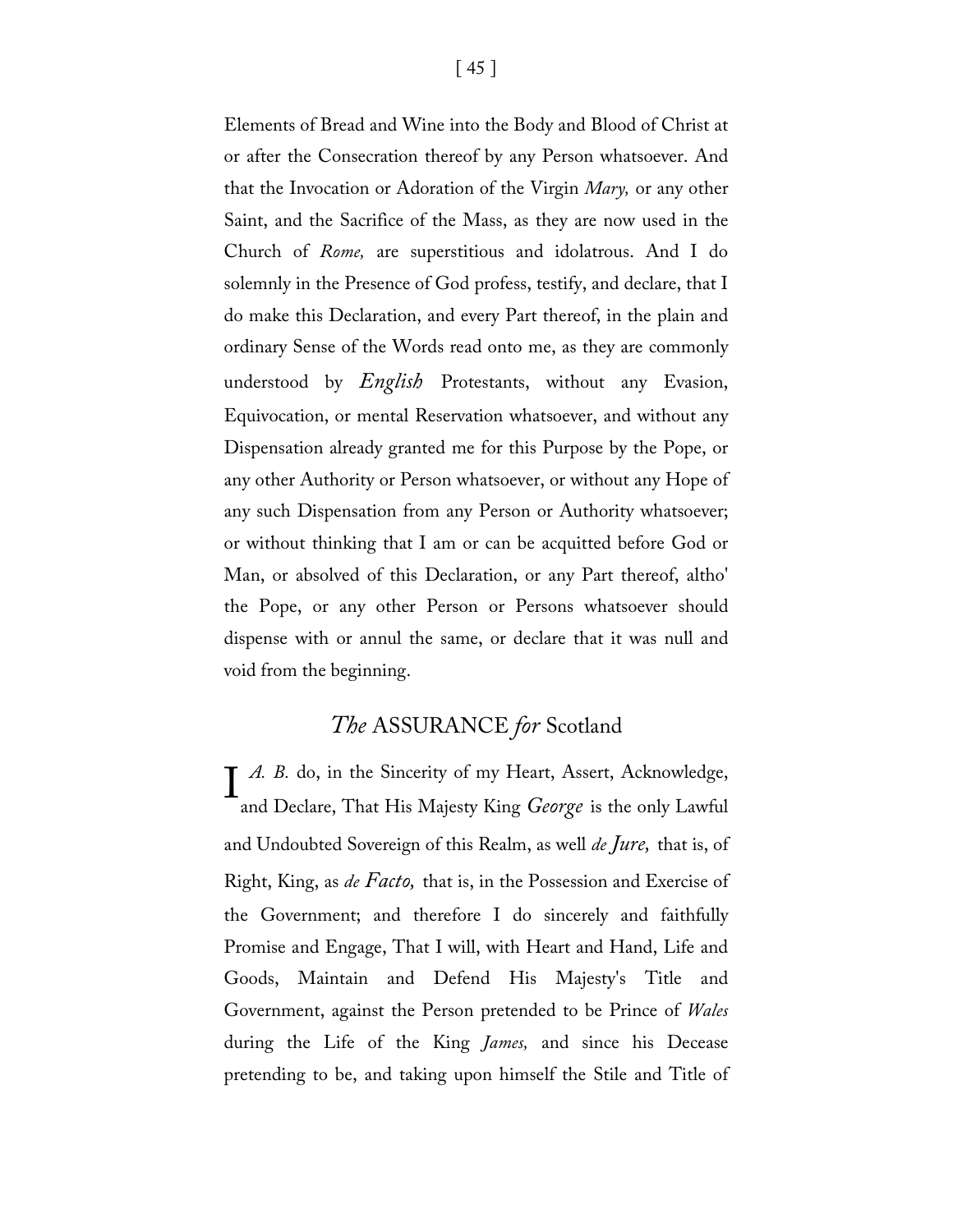King of *England,* by the Name of *James* the Third, or of *Scotland,*  by the Name of *James* the Eighth, or the Stile and Title of King of *Great Britain,* and his Adherents, and all other Enemies, who either by open or secret Attempts shall Disturb or Disquiet His Majesty in the Possession and Exercise thereof.

*So help me God.*

### *Copies of* SUMMONS'S *to be sent by the Justices of the Peace to* Roman Catholicks.

*Mr.*

 $\mathbf{W}^{\rm E}$  his Majesty's Justices of the Peace for the City and Liberties of WESTMINSTER, whose Hands and Seals are Liberties of WESTMINSTER, whose Hands and Seals are hereunto set (in Obedience to his said Majesty's late Proclamation for putting the Laws in execution against Papists and Nonjurors, and for commanding all Papists and reputed Papists to depart from' the Cities of *London* and *Westminster,* and from within ten Miles of the same, and for confining Papists and reputed Papists to their Habitations, and for putting in execution the Laws again Riots and Rioters, and also in pursuance and by virtue of the Statutes in that Behalf) do hereby Summon and Require you personally to be and. appear before us, or any two or more of us the said Juftice, in the Vestry-Room of the Parish Church of the Parish of or Liberties on next, being the Day of at of the Clock in the noon, then and there to take, the Oaths mentioned, expressed and appointed to be taken in and by one of Parliament made in the first Year of the Reign of their late Majesties King *William* and Queen *Mary,* entitled, *An Act for the abrogating the Oaths of Supremacy and Allegiance, and appointing other: Oaths;* and in and by one other *Act* of Parliament made in the first Year of the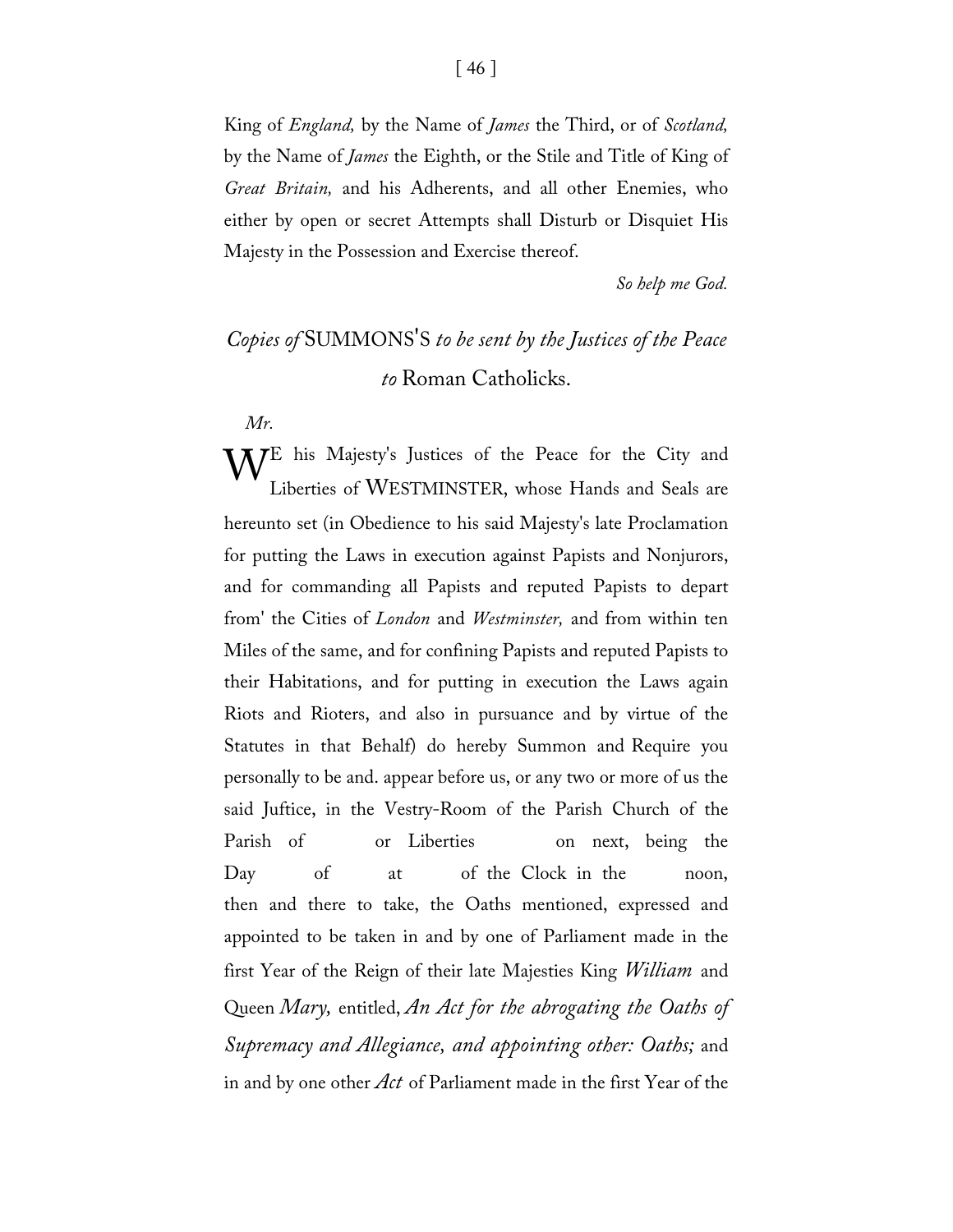Reign of his late Majesty King *George* the First, entitled, *An Act for the farther Security of his Majesty's Person and Government, and the Succession of the Crown in the Heirs of the late Princess* Sophia, *being Protestants, and for extinguishing the Hopes of the pretended Prince of* Wales, *and his open and secret Abettors.* Given under our Hands and Seals this Day of in the Year of our Lord

*To*

pursuance of a Warrant under the Hands and Seals of of his Majesty's Justices of the Peace for the City and Liberties of *Westminster* to me directed, bearing Date the Day of instant: I do hereby give you Notice to appear in Person before the said Justices, or any two or more of them, in the Vestry-Room of the Parish Church of the Parish of St. within the Liberty of *Westminster,* on being the Day of at of the Clock in the noon, then and there to make, repeat, and subscribe the Declaration set down and expressed in an Act of Parliament made in the thirtieth Year of the Reign of the late King *Charles* the Second, intituled, *An Act for the more effectual preserving the King's Person and Government, by disabling Papists from sitting in either House of*  Parliament. Dated this Day of in the Year of our Lord 17 **TN** 

> $\operatorname{\{of}}$  the said Parish of St. one of the Constables